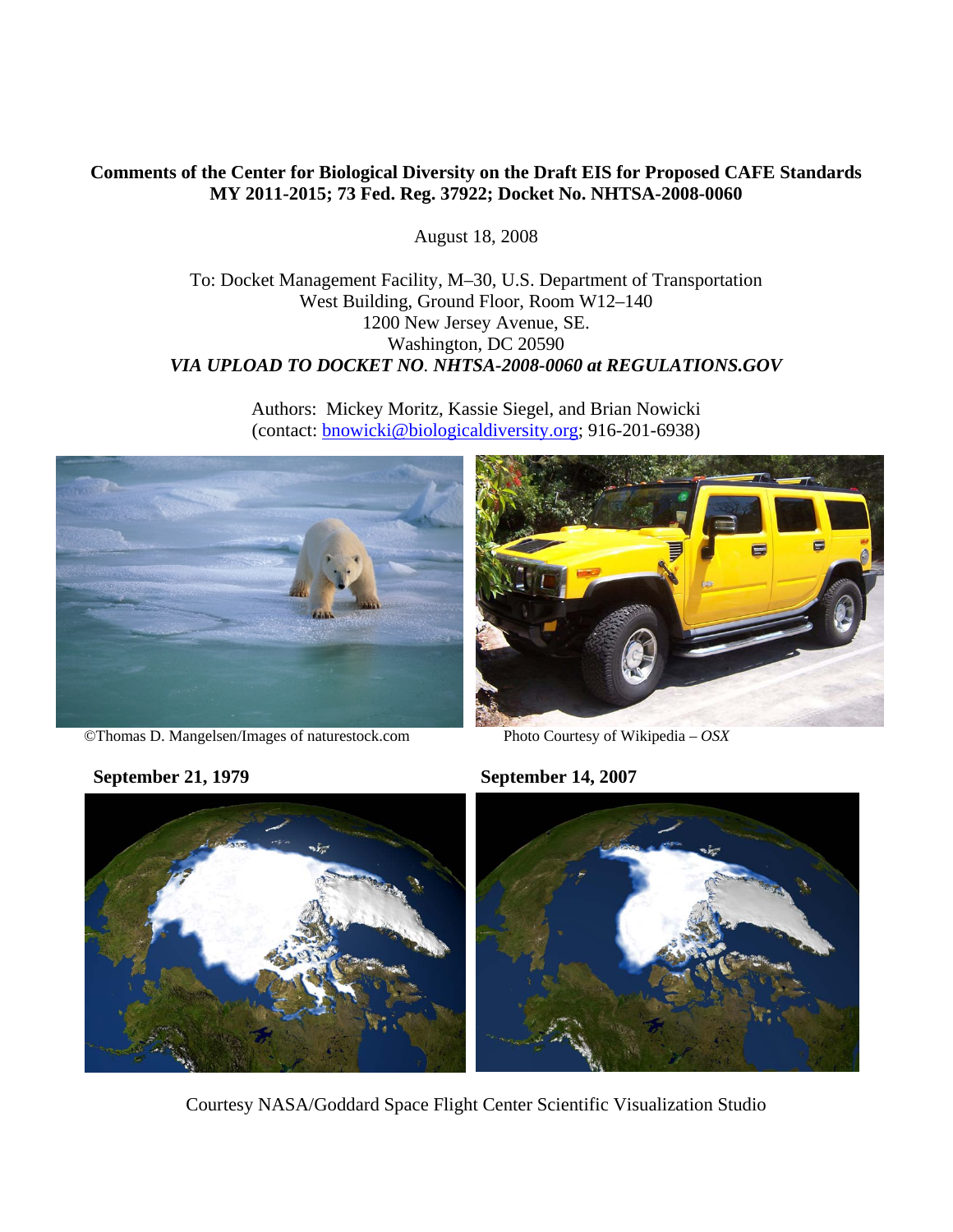# **Table of Contents**

| I.          |  |                                                                                                                                                                                                                                                    |  |  |  |  |  |
|-------------|--|----------------------------------------------------------------------------------------------------------------------------------------------------------------------------------------------------------------------------------------------------|--|--|--|--|--|
| II.<br>III. |  | The NEPA Analysis Must be Conducted Consistent with the Underlying Statutory Scheme<br>The NEPA Analysis Must be Conducted in Accordance with Applicable Caselaw, including<br>Massachusetts v. EPA and Center for Biological Diversity v. NHTSA 3 |  |  |  |  |  |
|             |  |                                                                                                                                                                                                                                                    |  |  |  |  |  |
|             |  | A. The Volpe model unlawfully constrains the alternatives such that there is no true "technology                                                                                                                                                   |  |  |  |  |  |
|             |  | B. Even were the alternatives not unlawfully constrained by the Volpe model in the first instance,<br>the NHTSA's use of unreasonable model assumptions prevented the consideration of a                                                           |  |  |  |  |  |
|             |  |                                                                                                                                                                                                                                                    |  |  |  |  |  |
|             |  |                                                                                                                                                                                                                                                    |  |  |  |  |  |
|             |  |                                                                                                                                                                                                                                                    |  |  |  |  |  |
|             |  | 4. The Volpe Model Fails to Account for Changes in Fleet Mix and Market preference                                                                                                                                                                 |  |  |  |  |  |
|             |  | 5. The Cost-Benefit Analysis Does Not Include All Available Technologies 12                                                                                                                                                                        |  |  |  |  |  |
|             |  | 6. The Volpe Model Impermissibly Constrains Implementation Based on Manufacturer                                                                                                                                                                   |  |  |  |  |  |
|             |  |                                                                                                                                                                                                                                                    |  |  |  |  |  |
| V.          |  | The DEIS's Analysis of Direct and Indirect Impacts is Fatally Flawed and Designed to                                                                                                                                                               |  |  |  |  |  |
|             |  | A. The DEIS Systematically Understates the Severity of the Climate Crisis and Overstates Scientific                                                                                                                                                |  |  |  |  |  |
|             |  |                                                                                                                                                                                                                                                    |  |  |  |  |  |
|             |  |                                                                                                                                                                                                                                                    |  |  |  |  |  |
|             |  | August 18, 2008                                                                                                                                                                                                                                    |  |  |  |  |  |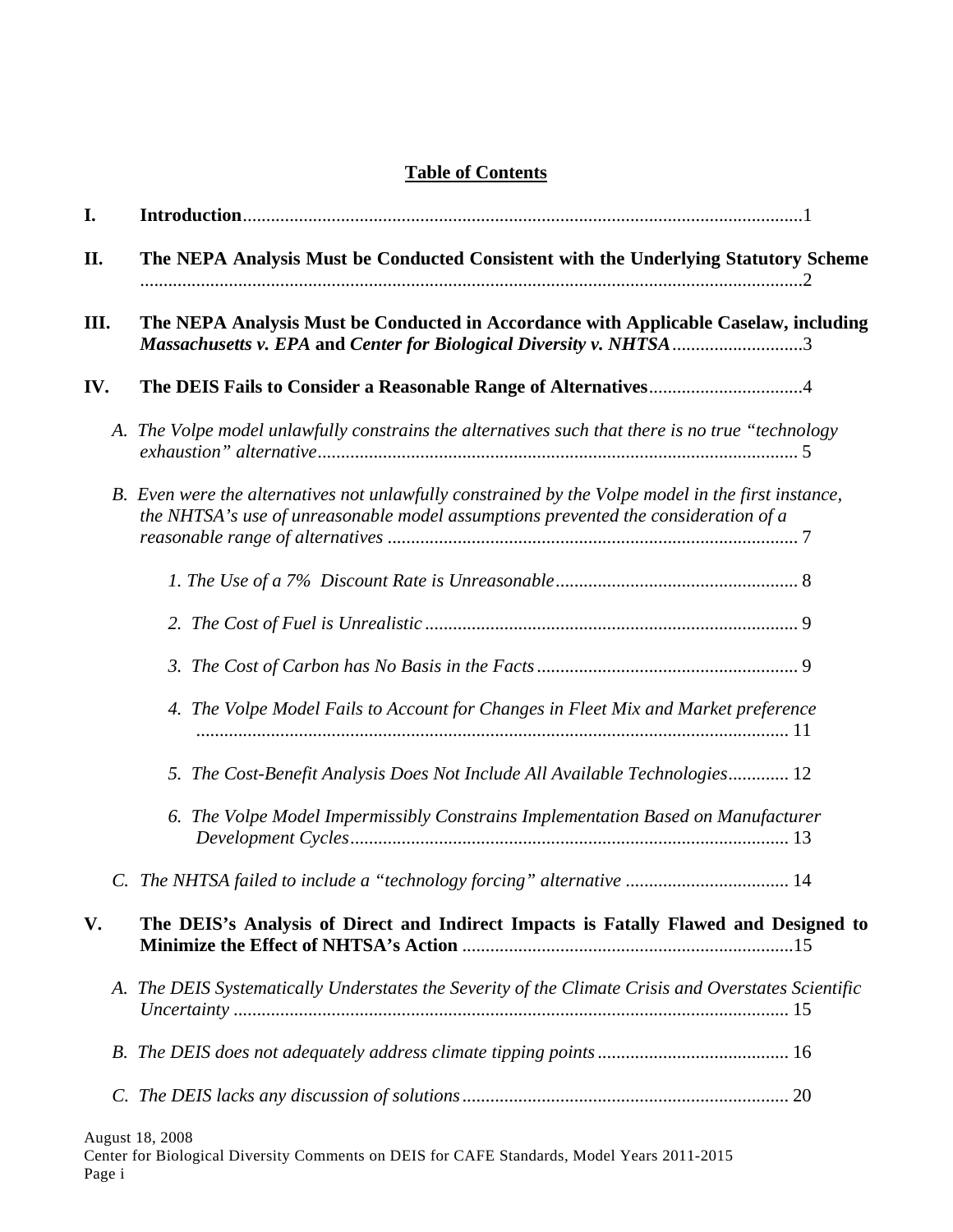| VI.   | 1. Analyzing Particulate Matter is Insufficient to Address Black Carbon 29<br>The DEIS's cumulative impacts analysis is fundamentally flawed30                                          |  |  |  |  |  |
|-------|-----------------------------------------------------------------------------------------------------------------------------------------------------------------------------------------|--|--|--|--|--|
| VII.  | NHTSA must complete an Endangered Species Act Section 7 Consultation to ensure that<br>its action will not jeopardize or adversely modify the critical habitat of any species listed as |  |  |  |  |  |
| VIII. | The NHTSA's Inadequate Analysis of its Unlawfully Low Fuel Economy Proposal is<br>Reflective of the Current Administration's Opposition to the Regulation of Greenhouse                 |  |  |  |  |  |
| IX.   |                                                                                                                                                                                         |  |  |  |  |  |
|       |                                                                                                                                                                                         |  |  |  |  |  |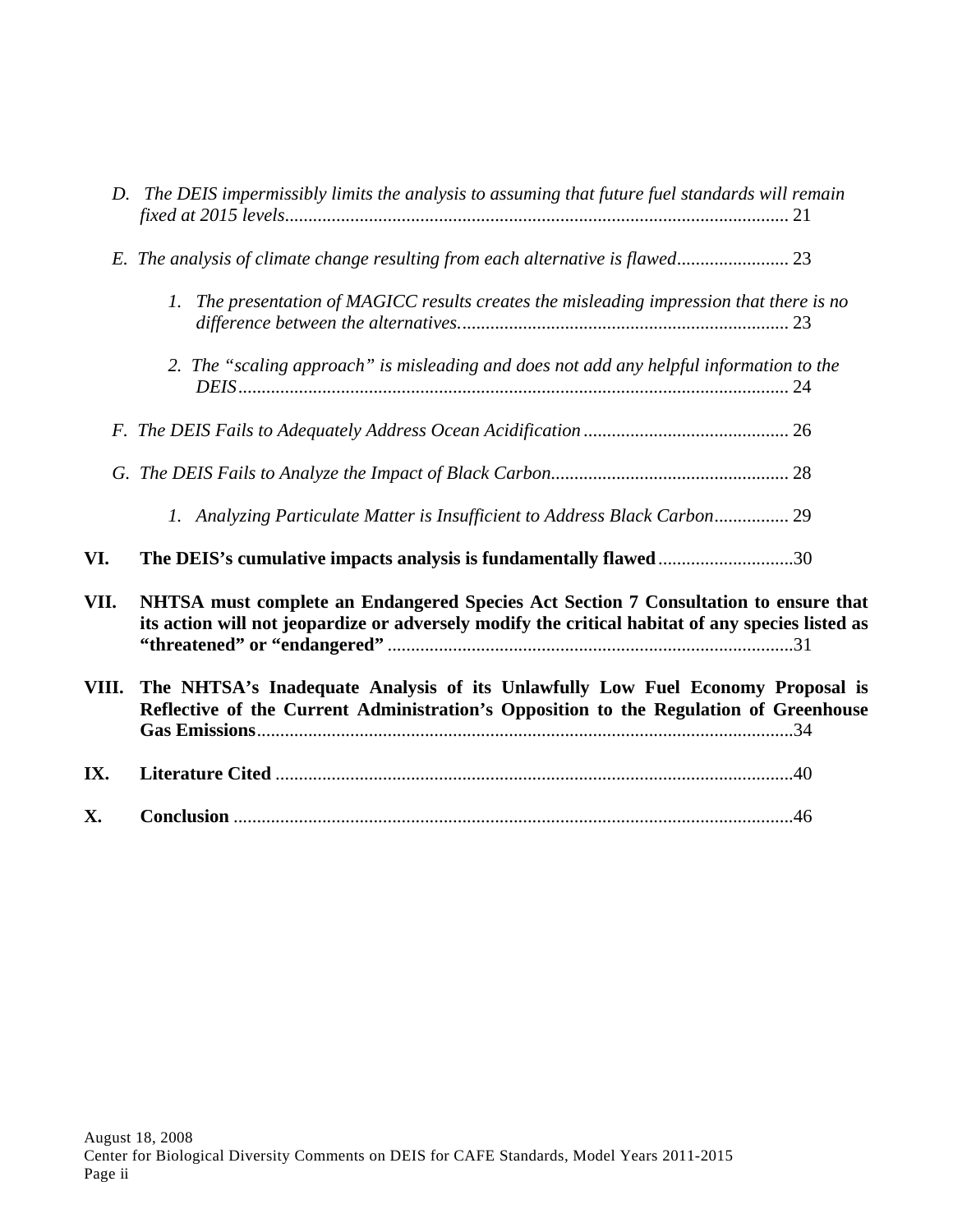#### **I. Introduction**

On July 2, 2008 the National Highway Transportation Safety Administration (NHTSA) published a notice of availability for the draft environmental impact statement (DEIS) for the proposed Corporate Average Fuel Economy (CAFE) standards for model years 2011-2015. 73 Fed. Reg. 37922. According to the notice, comments are due by August 18, 2008. Id.

 The DEIS purports to respond to the Ninth Circuit's ruling in *Center for Biological Diversity v. NHTSA*, 508 F.3d 508 ( $9<sup>th</sup>$  Cir. 2007), overturning the standards for model years 2008-2011 and accompanying Environmental Assessment, in part for failing to consider the rule's impact on climate change, especially with regard to tipping points. *Id*. at 554. The rule at issue set "unreformed" light truck standards of 22.5 mpg for MY 2008, 23.1 mpg for MY 2009, and 23.5 mgp for MY 2010. 71 Fed. Reg. 17566, 17587 (April 6, 2006). In 2011, the standards were to be "reformed" so that fuel economy standards were based on vehicle footprint, resulting in an average fuel economy of approximately 24 mpg for MY 2011. *Id.* at 17624.

 After these standards were struck down in *Center for Biological Diversity*, the NHTSA issued the current proposed rule to establish fuel economy standards for cars and light trucks MY 2011-2015. The proposed rule would result in the average fuel economy standards, in mpg, shown below.

|              | <b>MY 2011</b> | <b>MY 2012</b> | <b>MY 2013</b> | <b>MY 2014</b> | <b>MY 2015</b> |
|--------------|----------------|----------------|----------------|----------------|----------------|
| Passenger    | 31.2           | 32.8           | 34.0           | 34.8           | 35.7           |
| Cars         |                |                |                |                |                |
| Light Trucks | 25.0           | 26.4           | 27.8           | 28.2           | 28.6           |
| Average      | 27.8           | 29.2           | 30.5           | 31.0           | 31.6           |

**Table 1:** Proposed Fuel Economy Standards for MY 2011-2015 (in mpg). From 73 Fed. Reg. 24352, 24355 (May 2, 2008)**.** 

 Two months later, the NHTSA issued the instant draft environmental impact statement for the proposed rule (DEIS). 73 Fed. Reg. 37922 (July 2, 2008). The DEIS considers seven alternatives, from keeping fuel economy standards fixed at 2010 levels to a level defined by NHTSA as "technology exhaustion" pursuant to the Volpe model. See DEIS at 2-6 to 2-10. The fuel economy standards for MY 2015 under each alternative are shown below.

**Table 2:** CAFE Standards for the seven alternatives analyzed in the DEIS, from CAFE MY 2011-2015 Passenger Car and Light Truck PRIA (April, 2008). Each value is the harmonic average of car/light truck standards.

| $\tilde{}$                   |                |                |                |                |                |
|------------------------------|----------------|----------------|----------------|----------------|----------------|
|                              | <b>MY 2011</b> | <b>MY 2012</b> | <b>MY 2013</b> | <b>MY 2014</b> | <b>MY 2015</b> |
| Alternative 1                | 25.3           | 25.3           | 25.3           | 25.3           | 25.3           |
| Alternative 2                | 27.1           | 28.0           | 29.4           | 29.8           | 30.2           |
| Alternative 3<br>(preferred) | 27.8           | 29.3           | 30.6           | 31.0           | 31.6           |
| Alternative 4                | 28.5           | 30.6           | 31.5           | 32.2           | 33.0           |
| Alternative 5                | 29.2           | 31.7           | 32.6           | 33.4           | 34.5           |
| Alternative 6                | 30.6           | 33.9           | 34.4           | 35.7           | 37.3           |
| Alternative 7                | 31.1           | 35.1           | 38.7           | 39.6           | 41.4           |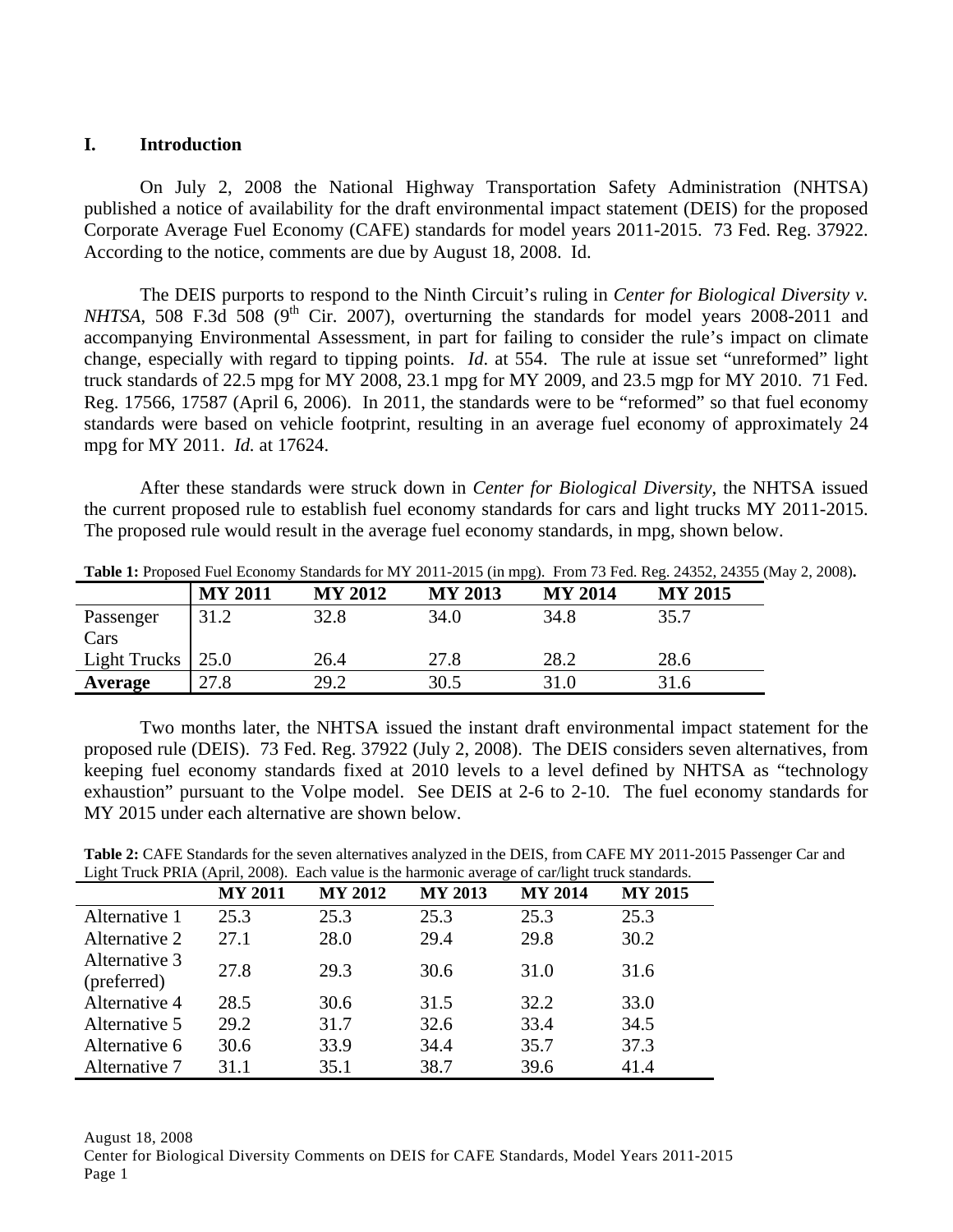These comments supplement and incorporate by reference our July 1, 2008 comments on the proposed rule. The DEIS is fatally flawed as an informational document. As set forth fully below, its principal defects include the following:

- The DEIS does not conform to the statutory requirements of the National Environmental Policy Act, 42 U.S.C. §§ 4321 *et seq*. (NEPA) and the Energy Policy and Conservation Act, 49 U.S.C. §§ 32902 *et seq*. (EPCA);
- The NEPA analysis fails to comply with recent caselaw regarding environmental review of climate change impacts;
- The NHTSA has failed to consider the full, reasonable range of alternatives that is mandated by NEPA;
- The direct/indirect impacts analysis is incomplete, factually and procedurally flawed, and presented in a manner that unlawfully minimizes the apparent importance of the alternatives;
- The cumulative impacts analysis does not properly account for cumulative actions and is presented out of context;
- The NHTSA failed comply with the consultation provision of section 7 of the ESA;
- The inadequate environmental analysis is another example of the current Administration's active opposition to GHG regulations.

## **II. The NEPA Analysis Must be Conducted Consistent with the Underlying Statutory Scheme**

The NEPA analysis must be conducted in a way that is both meaningful and appropriate given the underlying statutory scheme. The EPCA requires that NHTSA set fuel economy standards for each model year at the "maximum feasible" level, taking into account four factors: technological feasibility, economic practicability, the effect of other motor vehicle standards of the Government on fuel economy, and the need of the United States to conserve energy. 49 U.S.C. § 32902(f). The EPCA is a "technology-forcing" statute, whereby a challenging standard encourages technological innovation.<sup>1</sup> As part of the statutory balancing, NHTSA must necessarily determine what is "technologically feasible." The NHTSA has discretion to set standards somewhere below that level based on its consideration of the three other statutory factors, if it is reasonable to do so.

In December 2007, Congress passed the Energy Independence and Security Act of 2007 (Pub. L. 11-140, 121 Sat. 1492 (Dec. 18, 2007) (EISA)). The EISA eliminates the previous 27.5 mpg standard for passenger cars with a mandate that NHTSA set separate passenger car and light truck standards annually at the "maximum feasible level," with a minimum fleetwide fuel economy of 35 mpg by 2020.

The NHTSA has also violated NEPA because the NEPA analysis has not informed the EPCA balancing and the Volpe model – rather, the NHTSA has done a post-hoc EIS on the "black box" number from the Volpe model. The federal NEPA regulations are clear on the order in which decisionmaking must proceed:

1

<sup>&</sup>lt;sup>1</sup> At the time of passage, the Senate Commerce Committee remarked that "[t]he establishment of fuel economy standards for the next 10 years creates the necessary climate for investment in automotive technology leading to substantial energy conservation." S.Rep. No. 179, 94th Cong., 1st Sess. 9 (1975).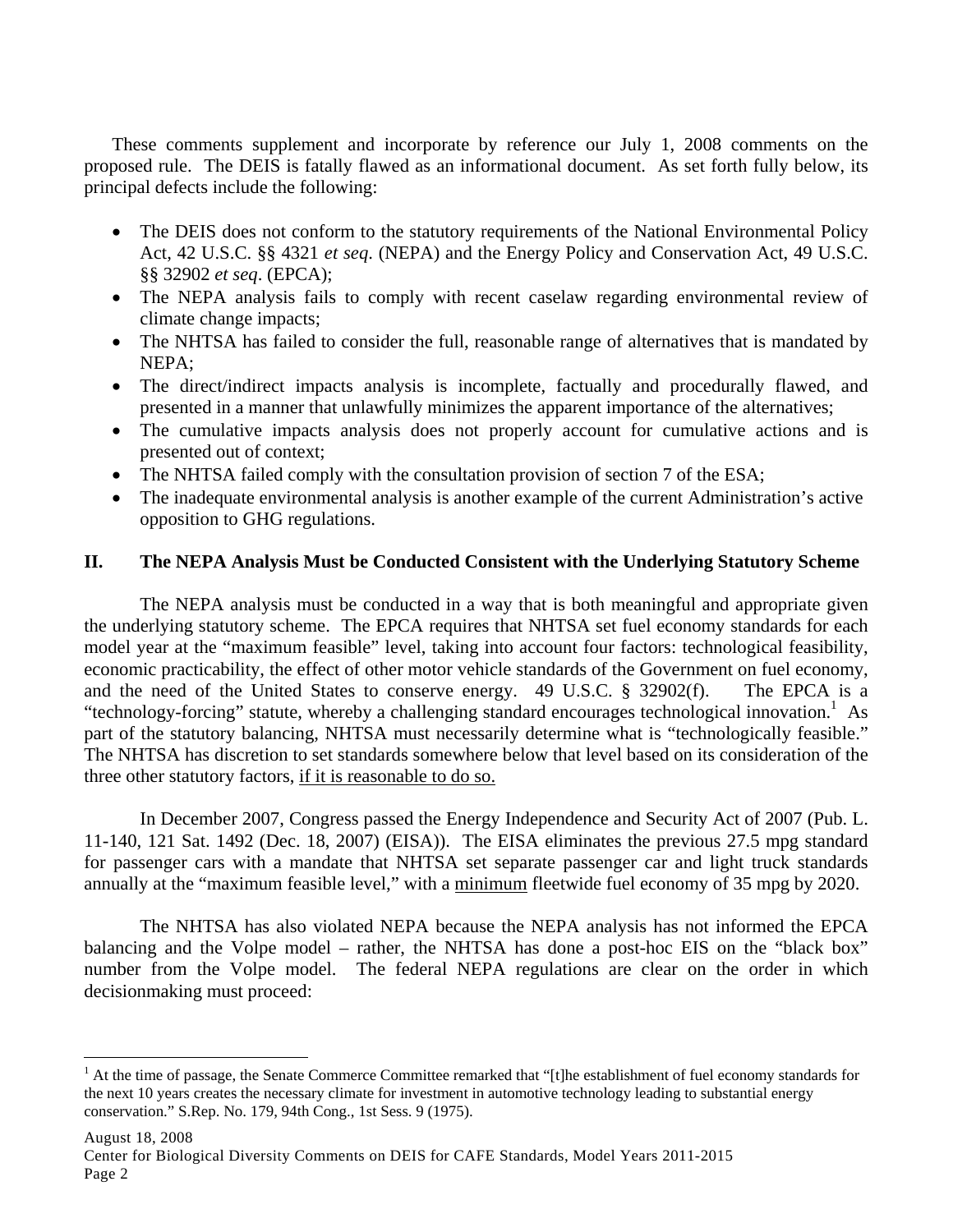The statement shall be prepared early enough so that it can serve practically as an important contribution to the decisionmaking process and will not be used to rationalize or justify decisions already made ( $\S$ § 1500.2(c), 1501.2, and 1502.2). For instance: ... ((d) For informal rulemaking the draft environmental impact statement shall normally accompany the proposed rule.

40 C.F.R. § 1502.5. *See also, Pit River Tribe v. U.S. Forest Service*, 469 F.3d 768, 785 (9<sup>th</sup> Cir. 2006) (reviewing relevant statutes and holding that a post-hoc EIS does not cure failure to complete an EIS before lease extensions were granted; "The purpose of an EIS is to apprise decisionmakers of the disruptive environmental effects that may flow from their decisions at a time when they retain a maximum range of options.").

The structure, methodology, and contents of the DEIS are at odds with the both NEPA and the underlying EPCA and EISA statutory scheme. See 40 C.F.R. § 1500.2(a). The DEIS has failed to analyze a reasonable range of alternatives, failed to adequately disclose the direct, indirect, and cumulative impacts of NHTSA's action, has presented the information in an inaccurate and misleading fashion designed to minimize the impact of the rulemaking, and is inadequate in numerous other ways as described fully below.

## **III. The NEPA Analysis Must be Conducted in Accordance with Applicable Caselaw, including**  *Massachusetts v. EPA* **and** *Center for Biological Diversity v. NHTSA*

Recent court decisions have shaped the context in which the NEPA analysis must be conducted with regard to global warming. The United States Supreme Court held in *Massachusetts v. EPA* that carbon dioxide and other greenhouse gases are "unquestionably 'agents' of air pollution" and unambiguously fall within the Clean Air Act's definition of an air pollutant. 127. S.Ct. 1438, 1460 n. 26 (2007). Furthermore, the Court held that the EPA could not avoid its statutory obligation to regulate greenhouse gases merely due to "some residual uncertainty" about the "various features of climate change." *Id.* at 1463. This holding underscores that priority that must be given to addressing climate change despite the lack of some details. The excessive use of "uncertainty" in the DEIS violates this mandate to act on what is already known.

 The Court dismissed concerns about applying the statute to climate change, a phenomenon little known at the time of enactment: "[T]he fact that a statute can be applied in situations not expressly anticipated by Congress does not demonstrate ambiguity. It demonstrates breadth." *Id.* at 1462 (quoting *Pennsylvania Dept. of Corrections v. Yeskey,* 524 U.S. 206, 212 (1998)). Likewise, in the present case, both NEPA and EPCA are broad statutes that are well-suited to address climate change. Thus, the DEIS must thoroughly analyze greenhouse emissions and global warming.

An agency must regulate even if the result of the regulation will be only an "incremental" step towards solving the climate crisis. The Supreme Court noted that "[a]gencies, like legislatures, do not generally resolve massive problems in one fell regulatory swoop... [t]hey instead whittle away at them over time." *Mass. v. EPA* at 1457. Nonetheless, the court notes that "[j]udged by any standard, U.S. motor-vehicle emissions make a meaningful contribution to greenhouse gas concentrations and hence, according to petitioners, to global warming. *Id.* at 1457-58.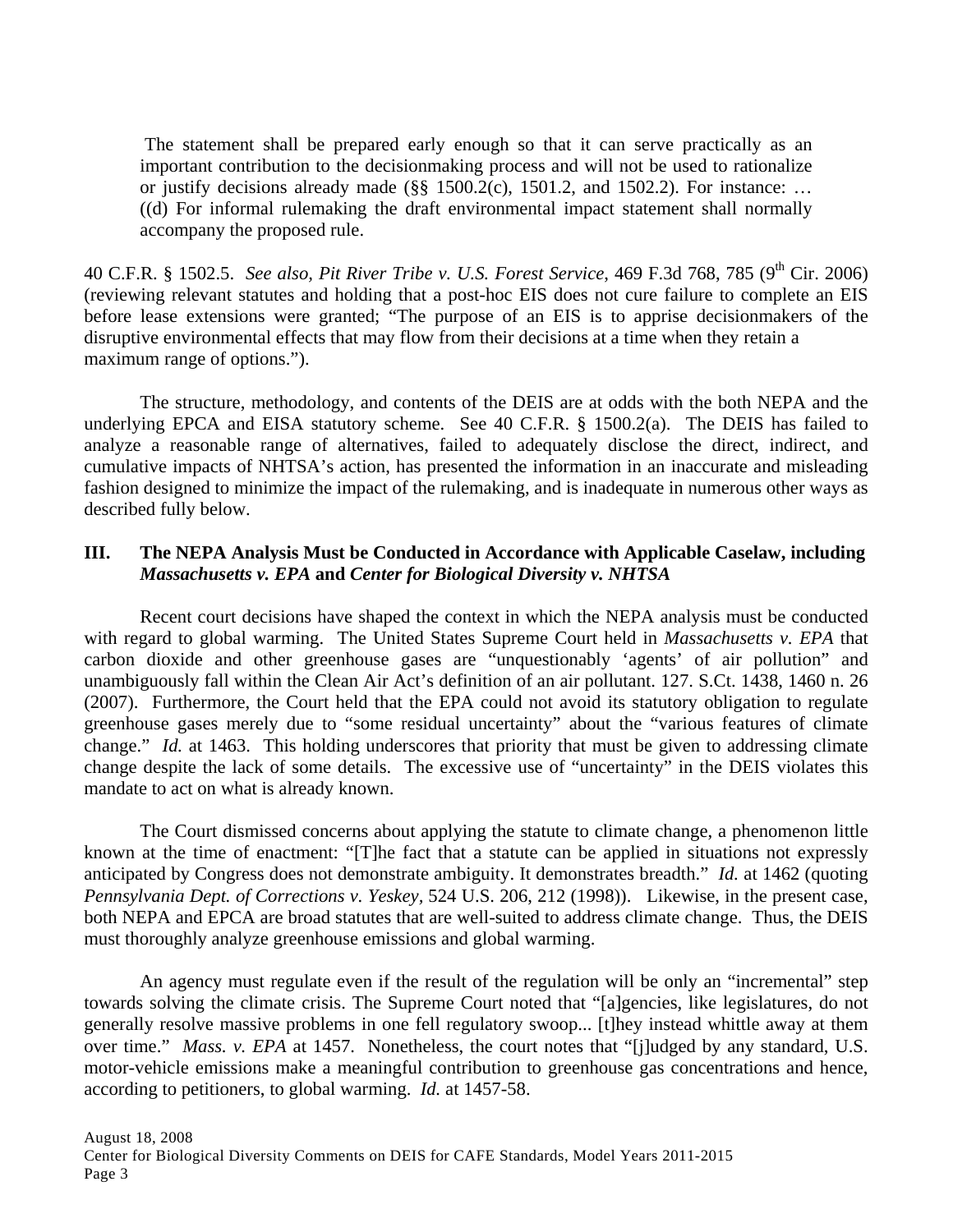Moreover, the NHTSA's duty to set fuel economy standards in no way conflicts with the EPA's duty to regulate emissions from automobiles. "The two obligations may overlap, but there is no reason to think the two agencies cannot both administer their obligations and yet avoid inconsistency. *Mass. v. EPA* at 1462.

 The NHTSA must be further guided by the Ninth Circuit's opinion in *Center for Biological Diversity*, 508 F.3d 508. The court found a proper alternatives analysis is crucial to properly assess the impact of a project on global warming. The court reprimanded the NHTSA for failing to adequately consider a reasonable range of alternatives: the NHTSA had presented only alternatives that were derived from its cost-benefit analysis and that covered a limited range of fuel economy standards. 508 F.3d at 551. The court explained that "[s]ince EPCA's overarching goal is energy conservation, consideration of more stringent fuel economy standards that would *conserve more energy* is clearly reasonably related to the purpose of the CAFE standards. Energy conservation and environmental protection are not coextensive, but they often overlap." *Id.* at 552.

The court also found the cumulative impacts analysis is particularly important: "[t]he impact of greenhouse gas emissions on climate change is precisely the kind of cumulative impacts analysis that NEPA requires agencies to conduct." *Center for Biological Diversity,* 508 F.3d 508, 550. The Court faulted the cumulative impacts analysis for failing to "discuss the *actual* environmental effects resulting from those emissions or place those emissions in context of other CAFE rulemakings." *Id.* at 549 (emphasis in original). The court also noted that "the fact that climate changes is largely a global phenomenon that includes actions that are outside the agency's control… does not release the agency from assessing the effects of *its* actions." *Id.* at 550 (internal quotes removed).

 An EIS was required because the effects of fuel economy standards "*may have* a significant impact on the environment." *Id.* at 553 (emphasis in original). The court expressed particular concern with regard to the non-linear aspect of "irreversible adverse climate change" or "tipping points" wherein a seemingly small change in emissions can evoke a dramatic climate response. *Id.* at 554. This indicates that seemingly small increments between alternatives can not be disregarded as insignificant.

While the court allowed the cost-benefit approach, it cautioned against reliance on earlier caselaw that supported use of the cost-benefit analysis: "[the cases] were decided two decades ago, when scientific knowledge of climate change and its causes were not as advanced as they are today. The need of the nation to conserve energy is even more pressing today than it was at the time of EPCA's enactment." *Id.* 530.

 In addition, the Ninth Circuit warned against "undervaluing benefits and overvaluing costs of more stringent standards" in the cost-benefit analysis. *Id.* at 531. In particular, the court rejected the analysis because it failed to place a monetary value on the "most significant benefit" of reducing carbon dioxide. *Id.* The court denied uncertainty as a basis for failing to monetize carbon dioxide reductions: "while the record shows there are a range of values, the value of carbon emissions reduction is certainly not zero." *Id.* at 533.

#### **IV. The DEIS Fails to Consider a Reasonable Range of Alternatives**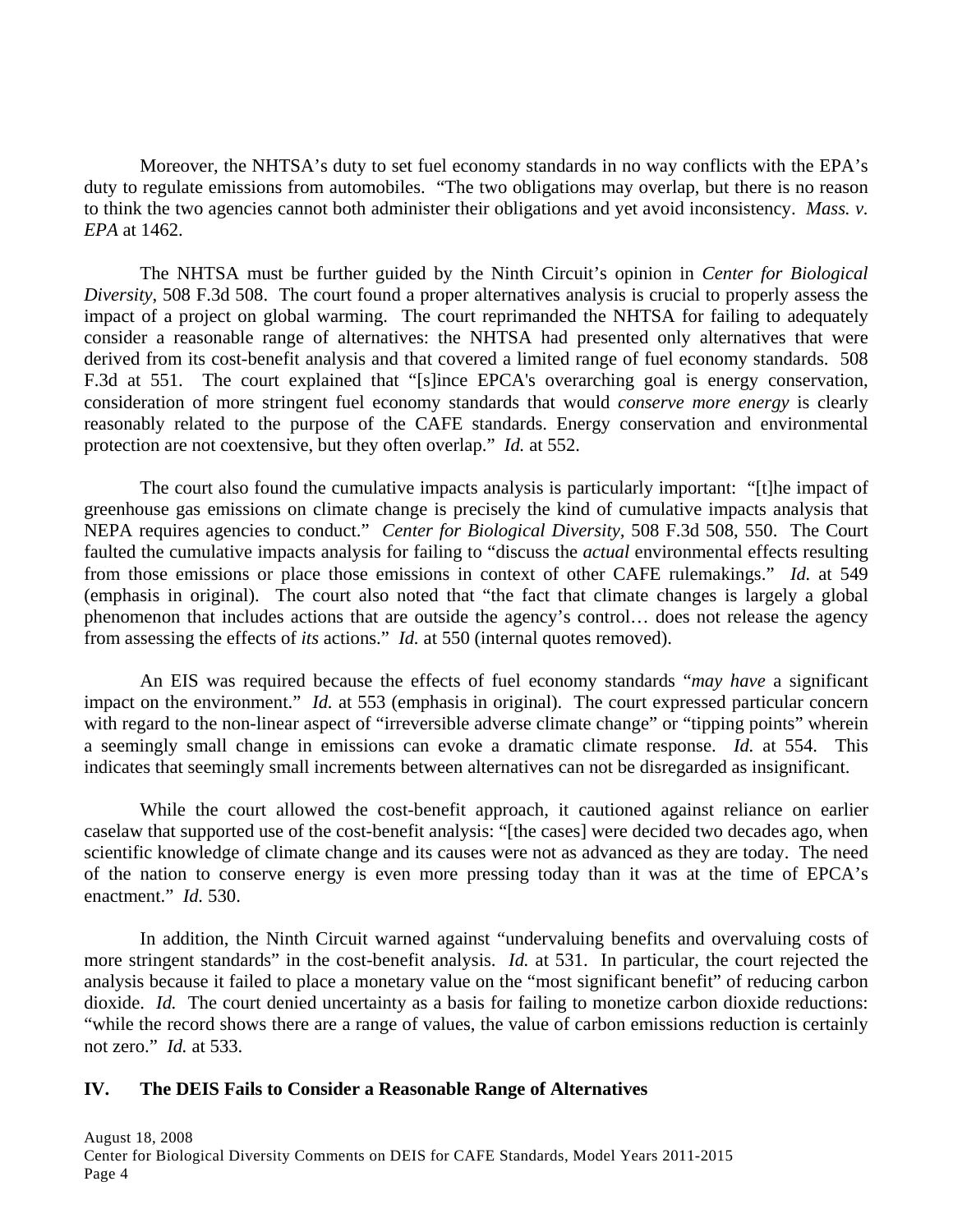The heart of an environmental impact statement (EIS) is the alternatives analysis. 40 C.F.R. § 1502.14. Yet, the NHTSA has unreasonably limited the considered alternatives so that the DEIS fails to capture the true range of possibilities. In particular, the DEIS fails because: (1) the range of NEPA alternatives is unreasonably constrained by the Volpe model; (2) the range of NEPA alternatives is unreasonably constrained by NHTSA's incorrect and unlawful assumptions regarding the model inputs, and (3) NHTSA has failed to consider one or more "technology forcing" alternatives.

### *A. The Volpe model unlawfully constrains the alternatives such that there is no true "technology exhaustion" alternative*

The NEPA analysis must be conducted in a way that is both meaningful and appropriate given the underlying statutory scheme. The EPCA requires that NHTSA set fuel economy standards for each model year at the "maximum feasible" level, taking into account four factors: technological feasibility, economic practicability, the effect of other motor vehicle standards of the Government on fuel economy, and the need of the United States to conserve energy. 49 U.S.C. § 32902(f).

As part of the statutory balancing, NHTSA must necessarily determine what is "technologically feasible." While NHTSA has discretion to set standards somewhere below that level based on its consideration of the three other statutory factors, if it is reasonable to do so, NHTSA violates both EPCA and NEPA by failing to even consider or disclose what is truly "technologically feasible." An essential component of the DEIS must be disclosure of the "technologically feasible" fuel economy level, along with the environmental impact of choosing this level of fuel economy as compared to the NHTSA's preferred alternative and a reasonable range of additional alternatives. The DEIS fails to provide both the basic starting point for this analysis and the proper analysis that must follow.

"Technologically" is defined by Merriam-Webster's Dictionary as "of or relating to a capability given by the practical application of knowledge." Merriam-Webster Online Dictionary (2008) (definition 1b for technology). "Feasible" is defined as capable of being done or carried out." *Id.* (definition 1). Therefore, NHTSA must disclose what practical application of the knowledge [in the area of engineering] is capable of being done or carried out. NHTSA has failed to do so.

| Year | <b>Car Standard</b> | <b>Light Truck Standard</b> | <b>Combined Standard</b> |  |  |
|------|---------------------|-----------------------------|--------------------------|--|--|
| 2010 | 27.5                | 23.5                        | 25.3                     |  |  |
| 2011 | 38.6                | 25.9                        | 31.1                     |  |  |
| 2012 | 45.4                | 28.6                        | 35.1                     |  |  |
| 2013 | 48.9                | 32.2                        | 38.7                     |  |  |
| 2014 | 50.1                | 33.1                        | 39.6                     |  |  |
| 2015 | 52.6                | 34.7                        | 41.4                     |  |  |

**Table 3:** Fuel economy standards for the "technology exhaustion" option, from CAFE MY 2011-2015 PRIA, Appendix A (April 2008).

NHTSA's "technology exhaustion" would result in average fuel economy of 31.1 mpg in 2011 to 41.4 mpg in 2015. It is clear that this cannot, by any stretch of the imagination, be equated with what is "technologically feasible." First, cars on the road in the US today already achieve approximately the same or better gas mileage than what NHTSA has defined as the combined fleet "technology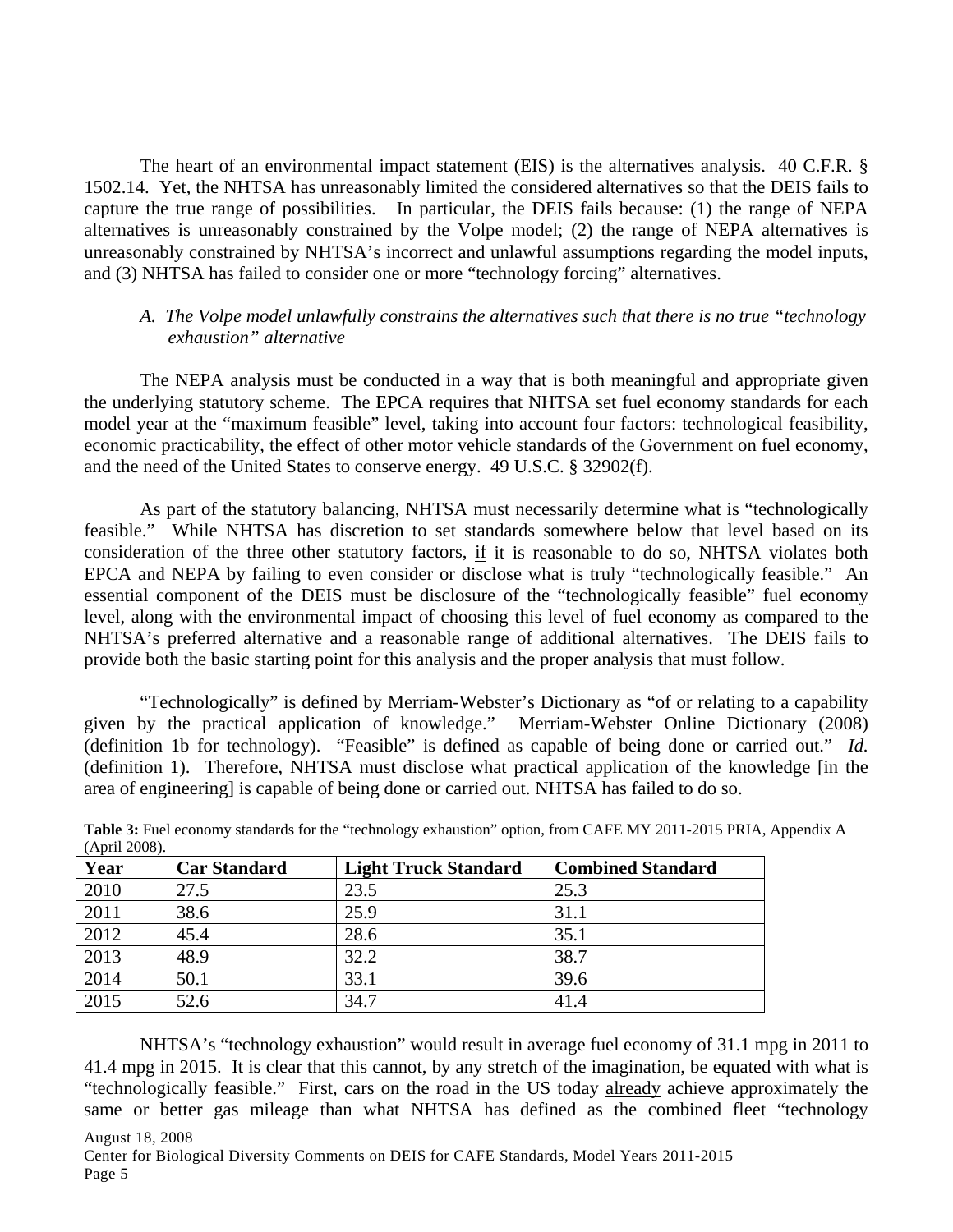exhaustion" for model year 2015. These include the Toyota Prius (48/45; city/highway) and the Honda Civic Hybrid (40/45; city/highway).<sup>2</sup> Even more vehicles cars already achieve the "technology" exhaustion" standard for the combined fleet in MY 2011: smartcar (33/41; city/highway); Mini Cooper (28/31); Toyota Yaris (29/36); Toyota Corolla (28/37); Nissan Altima Hybrid (35/33); Toyota Camry Hybrid (33/34); Hyundai Accent (27/32); Kia Rio (27/32); Mazda Tribute Hybrid 2WD (34/30); and Honda Fit  $(28/34).$ <sup>3</sup>

Second, NHTSA's "technology exhaustion" alternative results in fuel economy standards, even in 2015, which are below current standards in many other countries, and far below Japanese standards for 2015. In contrast, Europe and Japan had average fuel economy standards of approximately 40 mpg in 2006—over 15 mpg higher than U.S. standards. (ICCT 2007). Both Europe and Japan are predicted to continue increasing their fuel standards; even their high standards are not the technology maximum. That other countries have achieved higher fuel standards indicates that there are eminently feasible technology options available today that have not been included in the DEIS. $4$ 

**Figure 1: Actual and Projected Fuel Economy for New Passenger Vehicles by Country/Region, 2002-2022.**  Source: *Passenger Vehicle Greenhouse Gas and Fuel Economy Standards: A Global Update*, ICCT (updated August 7, 2008).



By contrast, NHTSA's definition of "technology exhaustion" is the level that would "require every manufacturer to apply every feasible fuel saving technology to their MY 2011-2015 fleet." DEIS at 2-2. By what sleight of hand does NHTSA transform what is "technologically feasible" into

#### August 18, 2008

1

<sup>&</sup>lt;sup>2</sup> Estimates from *Model Year 2008 Fuel Economy Guide*, DOE/EE-0321, *available at* http:www.fueleconomy.gov.<br><sup>3</sup> Id  $^3$  Id.  $\,$ 

 $4$  We note the substantial overlap in manufacturers of the European fleet and U.S. fleet (ICCT 2007:13), and that at least one manufacturer, Ford, has already declared its intention to "make big changes to the vehicles it sells domestically" and bring "six small cars made in Europe to the North American market (Smith 2008)".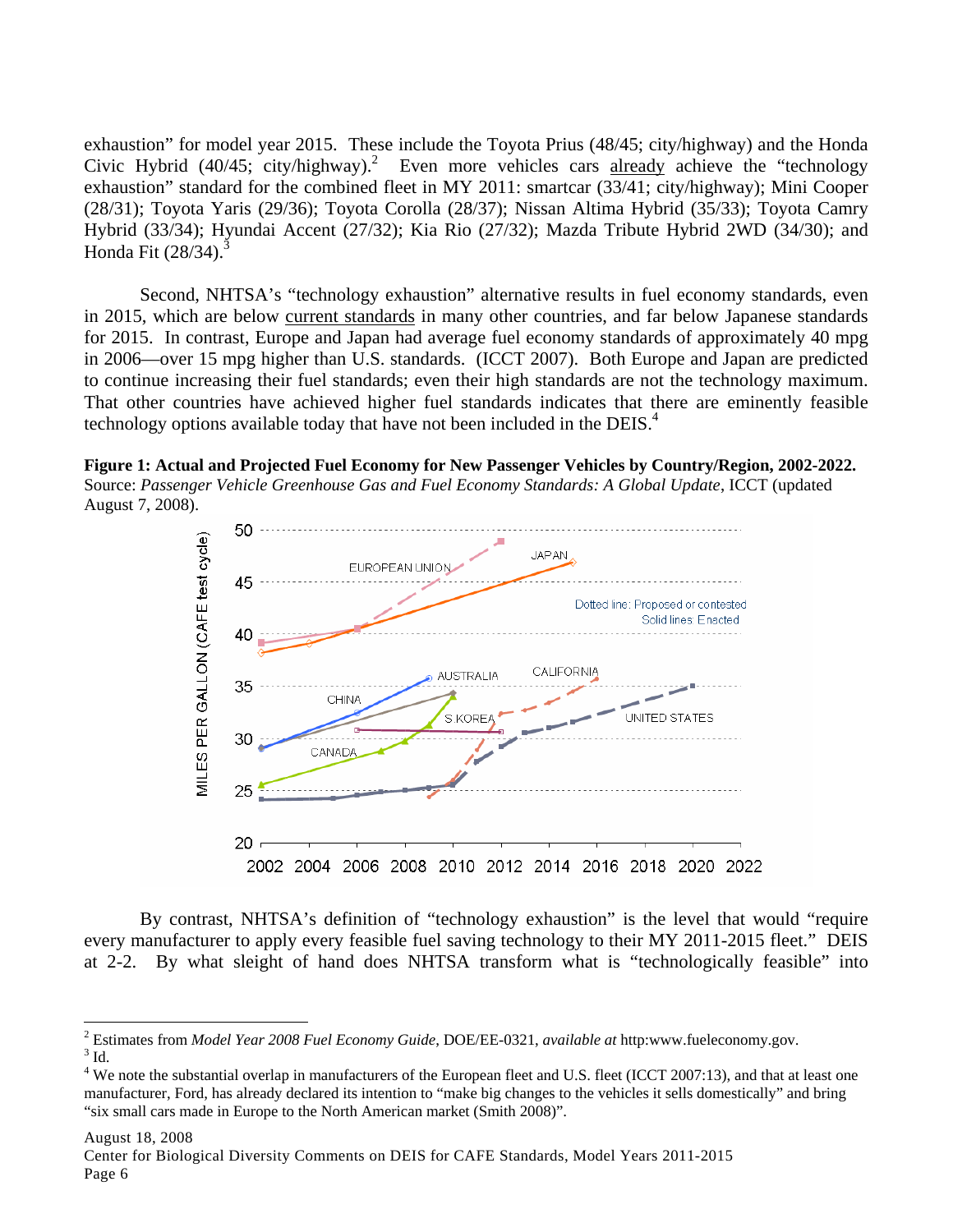something called "technology exhaustion" that is so much lower? The answer lies in the unlawful constraints of the Volpe model itself.

As discussed in our July 1, 2008 comments on the NPRM, the Volpe model makes a number of assumptions that are unreasonable and conflict with the EPCA statutory scheme. For example, the NHTSA assumes that the US fleet mix will not change in response to consumer demand for more fuel efficient vehicles or due to a change in regulatory requirements. 73 Fed. Reg. 24394. This assumption is particularly outrageous. First, auto manufacturers who have for decades deliberately manipulated the market with advertising, incentives, financing schemes, and other methods towards the least fuel efficient vehicles, continue to do so. (See, e.g. Chevrolet Tahoe Hybrid website; GreenCar.com 'Chevrolet Tahoe Hybrid Green Car of the Year;' Chrysler \$3 gas banner; KCRA.com 'Chrysler \$3 gas;' Ford Escape Hybrid website; Lyons 'Ford Guilt Free SUV'). Consumer preferences, nonetheless, are now shifting dramatically towards more fuel efficient vehicles in response to higher gas prices. (Cooper 2008). For a manufacturer to change its fleet mix in response to regulation is a method of compliance that must be considered in both the EPCA and NEPA analyses. Any precedent to the contrary is inapposite.

The NHTSA also assumes that manufacturers will not update their vehicle models more frequently than once every 5 years, and, "in most instances" has simply "accepted the projected redesign periods from the companies who provided them through MY 2013" 73 Fed. Reg. 24386. In other words, the underlying analysis for a fuel economy standard which is supposed to conserve energy by pushing manufacturers to develop new technology and innovate to meet challenging standards which may even "appear impossible" today, is constrained by the assumption that manufacturers will do nothing other than what they are already doing, at least for a period of five years. This clearly violates both EPCA and NEPA. On a related note, the the Volpe model generally does not apply a new technology until a given vehicle is due for a "redesign or refresh," and assumes that some technologies, such as hybrid vehicles, already in use today cannot yet be adopted. 73 Fed. Reg. 24386.

All of these unreasonable assumptions lead to NHTSA's exclusion of an essential piece of information from the DEIS: the technologically feasible fuel economy level. Thus, the NHTSA failed to consider a reasonable range of alternatives as required by law. *See, e.g., Friends of Southeast's Future v. Morrison*, 153 F.3d 1059, 1065 (9<sup>th</sup> Cir. 1998).

## *B. Even were the alternatives not unlawfully constrained by the Volpe model in the first instance, the NHTSA's use of unreasonable model assumptions prevented the consideration of a reasonable range of alternatives*

Even were the Volpe model not fundamentally rigged to provide an unreasonably low result, the inputs used by NHTSA ensured that the fuel economy levels that resulted were artificially low, again resulting in NHTSA failing to analyze a reasonable range of alternatives.

The NHTSA also abuses its discretion to balance the four EPCA factors by using inaccurate and unreasonably constrained values in the Volpe model. As discussed below, in each and every instance when NHTSA faced a choice of inputs, it chose the level that would minimize the resulting fuel economy level. Even if one or more of the NHTSA's choices were otherwise lawful under EPCA and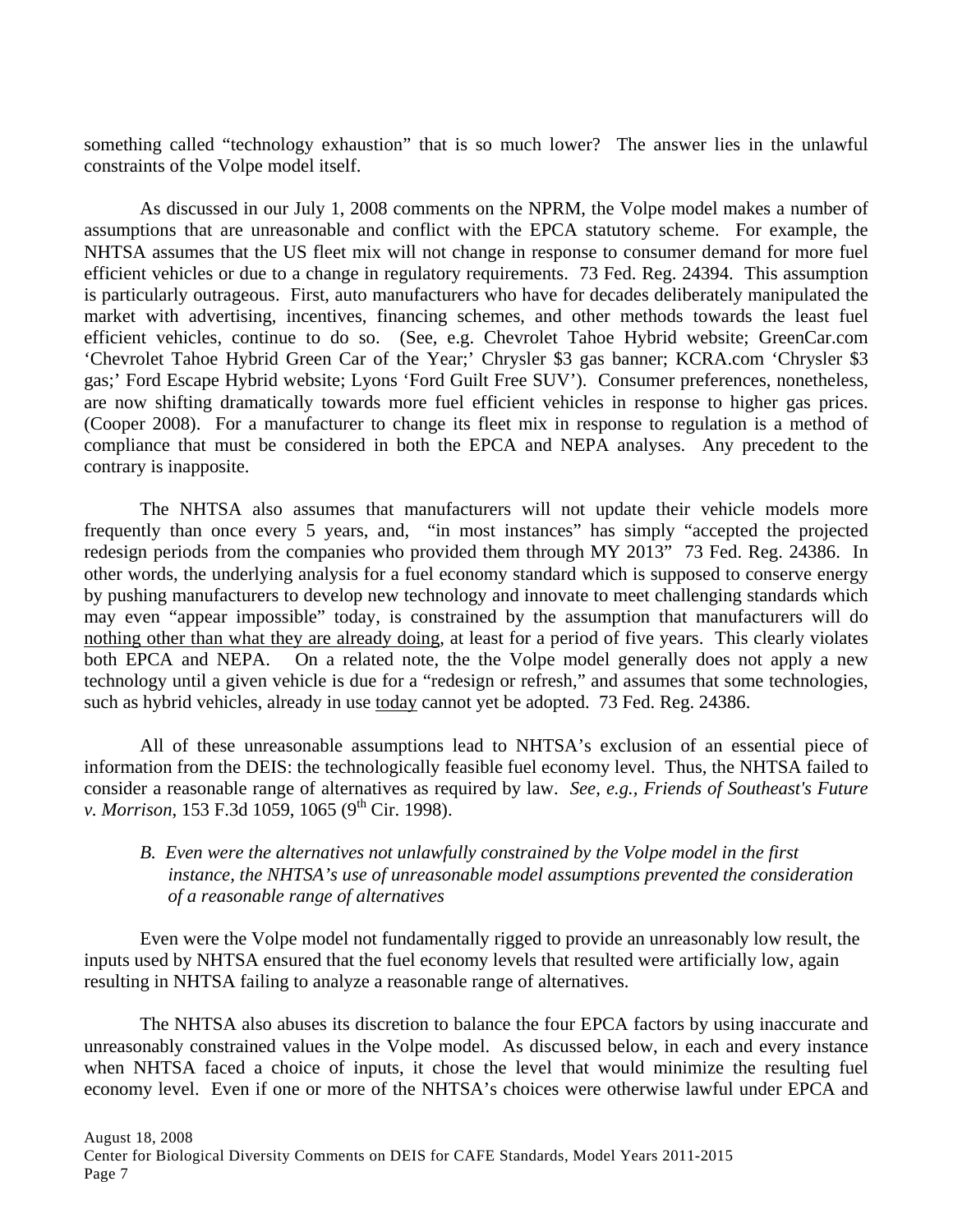the Administrative Procedures Act (APA), which they are not, the NHTSA's failure to disclose in the DEIS the impact of these input choices, and to provide an alternative based on choosing higher input numbers, violates NEPA as well.

Moreover, even if NHTSA's choice of the "optimized" alternative were otherwise lawful, the use of incorrect inputs in the model results means that even by the NHTSA's own twisted definitions, this alternative does not actually represent the point at which marginal benefits equal marginal costs. The NHTSA's inaccurate claim that it does violates NEPA's requirement to provide accurate information to the public.

#### *1. The Use of a 7% Discount Rate is Unreasonable*

 One of the primary flaws is the use of a 7% discount rate. The DEIS acknowledges that discount rate and gasoline price have a significant impact on the cost-benefit analysis. Yet the DEIS adopts a 7% discount rate and does not present even the results for a 3% or lower discount rate. The significant influence of discount rate alone is reflected in the fact that the "optimized" fuel economy standard with a 3% discount rate is more than 50% higher than the "optimized" alternative presented in the DEIS. PRIA Appx. A at A-2, Table A-1. This important information is only available in the Preliminary Regulatory Impact Assessment (PRIA), which is insufficient. *Grazing Fields Farm v. Goldschmidt*, 626 F.2d 1068, 1072 ( $1<sup>st</sup>$  Cir. 1980) ("no indication in the [NEPA] statute that Congress contemplated that studies or memoranda contained in the administrative record, but not incorporated in any way into an EIS, can bring into compliance with NEPA an EIS that by itself is inadequate.").

 The choice of a 7% discount rate is not supported by the evidence. As the DEIS states, OMB suggests the use of both 3% and 7% discount rates, with the 3% discount rate appropriate where the costs of regulations are likely to be passed on to consumers. DEIS at 3-60. The Volpe model assumes that costs will be passed to consumers. For instance, the cost of new technology is limited by consumer pay-back periods and willingness to pay higher vehicle prices. See, e.g., DEIS 2-1 (discussing "retail price equivalent"); DEIS Appx. C at V11-41 (discussing impact of higher costs on sales).

 Other agencies have assumed discount rates of 3% in similar analyses. The EPA in its recent advance notice of proposed rule making for regulating greenhouse gas emissions under the Clean Air Act noted that changes in GHG emissions are "essentially long-run investments" that "yield returns in terms of avoided impacts over a period of one hundred years and longer. Furthermore, there is a potential for significant impacts from climate change, where the exact timing and magnitude of these impacts are unknown. These factors imply a highly uncertain investment environment that spans multiple generations." 73 Fed. Reg. 44354, 44414 (July 30, 2008). When there are important benefits or costs that affect multiple generations of the population, EPA and OMB allow for low but positive discount rates (e.g., 0.5–3% noted by U.S. EPA, 1–3% by OMB)." *Id.*

 In recent testimony before the House of Representatives Energy Committee, Sir Nicholas Stern notes the inappropriateness of pure-time discounting in which future generations are valued less than the current generation (Stern 2008). He goes on to distinguish between current market rates, which reflect only near-term benefits, versus the value of "young or unborn" generations. *Id.*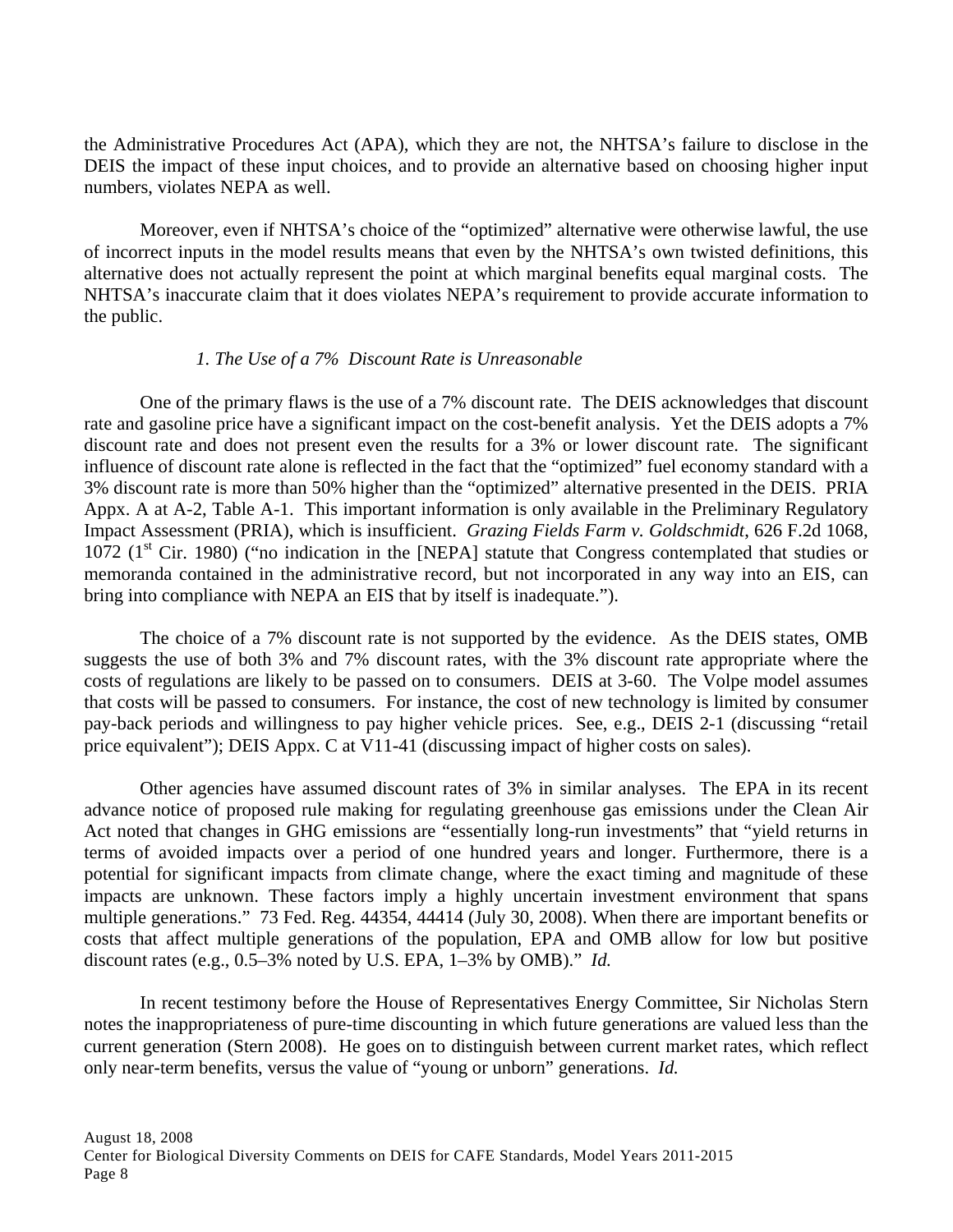The DEIS thus makes several crippling errors in its choice of discount rate. First, the NHTSA assumes that a substantial portion of the costs of the regulation will come from foregone capital investments by the auto industry. This is simply incorrect. All capital costs will be passed onto consumers in short order. Furthermore, the largest costs from the regulation come in the form of impacts from catastrophic climate change. This will most certainly be felt by consumers, both in this generation and the next. The choice of a 7% discount rate is based in part on assumptions regarding loan rates. DEIS Appx. C at VIII-2. Yet, this short-sighted context is entirely inappropriate. Given that the impacts of the alternatives are analyzed out to year 2100, the discount rate must also reflect this long time horizon for impacts.

#### *2. The Cost of Fuel is Unrealistic*

 Another major determinant of the output from the Volpe model is the cost of fuel. DEIS at 2-2. The NHTSA used the EIA's Annual Energy Outlook Early Release Forecast to select fuel prices, and assumes future fuel prices ranging from \$2.26 per gallon in 2016 to \$2.51 per gallon in 2030. Considering that national average gasoline prices are currently \$3.81 per gallon  $5$  and over a dollar higher than one year ago, there is every indication that the price of oil will continue to increase over the short term, and there is every indication that the price of oil will continue to remain in the short term higher than projected by the administration, this estimate is impossible to justify. It is important to note that these price projections are based in 2006 dollars, and include Federal, State, and local taxes. However, the estimated 2008 fuel price of \$2.69 per gallon of gasoline in 2006 dollars, adjusted by a 3% estimated annual inflation rate, is approximately \$2.85 per gallon of gasoline, far below the current prices and projections. The use of an inappropriate gasoline price projection greatly skews the results, since the savings in fuel expenditures are by far the largest components of the cost-benefit analysis, accounting for \$2.27 of the \$2.51 in net benefits from each gallon of gasoline reduced, overwhelmingly drives the conclusions of the cost-benefit analysis as constructed by NHTSA.

#### *3. The Cost of Carbon has No Basis in the Facts*

The NHTSA's methodology for the selection of an estimate of the value of reducing greenhouse gas emissions is arbitrary and designed to minimize the estimate. The Volpe model assumes that the value of  $CO_2$  reductions is the midpoint between a so-called "high" of \$14/ton  $CO_2$  and a "low" of \$0/ton CO2. DEIS Appx. C at VIII-30. This valuation is flawed because: (1) it is based on an out-dated and otherwise flawed analysis; (2) the use of a \$0 low value is unjustified; and (3) simply splitting the difference between two values does not take into account the distribution of economic projections for the cost of carbon.

The NHTSA relies entirely on the 2005 *Energy Policy* article, Tol (2005), as the source for the estimate of \$14 per ton of  $CO<sub>2</sub>$ , but fails to address the much higher estimates also reported by Tol. Tol (2005) states that "The marginal damages caused by a metric ton of carbon dioxide emissions in the near future were estimated in the [IPCC] Second Assessment Report at US\$5-125 per tC." In addition, the NHTSA overlooks the fact that the studies cited in the Tol (2005) survey dated back as much as 18 years, to 1991, and 25 of the 28 studies cited were published more than five years ago. Considering that

 $\overline{a}$ 

<sup>5</sup> EIA current prices, *available at* http://www.eia.doe.gov/oil\_gas/petroleum/data\_publications/wrgp/mogas\_home\_page.html (value for August 11, 2008).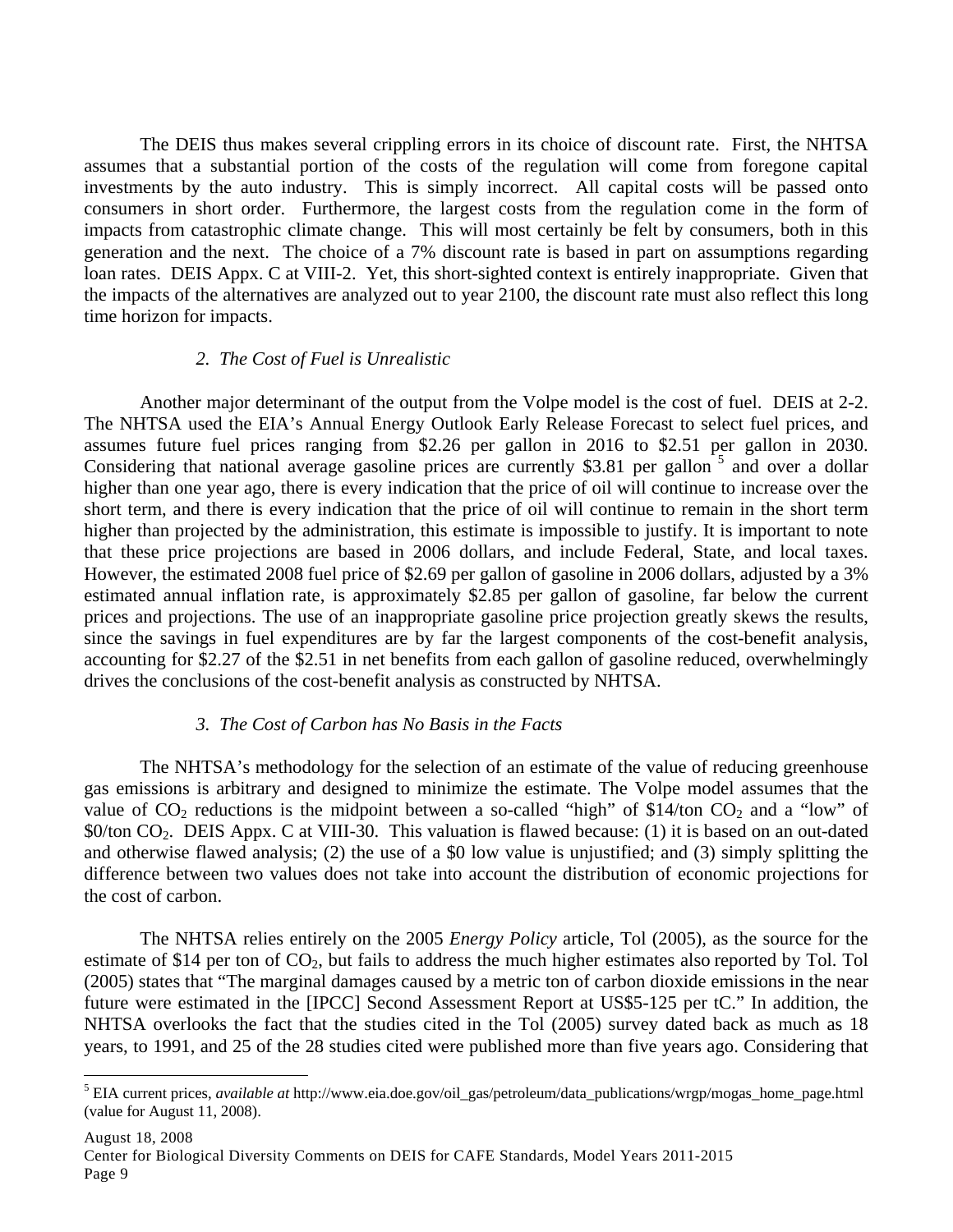the understanding of climate change has expanded dramatically in the past five years, and that impacts of climate change are progressing much more rapidly than were previously projected, this represents a fatal flaw in the analysis. Of the 28 papers cited by Tol (2005), only three were published since 2003, only one of which was peer reviewed. That paper estimated the social cost of carbon as high as \$14 per ton of CO2. (Pearce 2003).

The Fourth Assessment Report of the Intergovernmental Panel on Climate Change also refers to the Tol (2005) survey, but is careful to point out, on page 813 of Yohe (2007), that "[it] is likely that the globally-aggregated figures from integrated assessment models underestimate climate costs because they do not include significant impacts that have not yet been monetized…," and, on page 17 of Adger (2007), that "taken as a whole, the range of published evidence indicates that the net damage costs of climate change are likely to be significant and to increase over time." The NHTSA concedes this point: "[taken] as a whole, recent estimates of the SCC may underestimate the true damage costs of carbon emissions because they often exclude damages caused by extreme weather events or climate response scenarios with low probabilities but potentially extreme impacts, and may underestimate the climate impacts and damages that could result from multiple stresses on the global climatic system." DEIS Appx. C at VIII-28.

In fact, the IPCC, on page 813 of Yohe (2007), estimates the cost of carbon as high as \$350 per ton of carbon (\$97.67/ton  $CO<sub>2</sub>$ ), and states that "It is virtually certain that the real social cost of carbon and other greenhouse gases will increase over time; it is very likely that the rate of increase will be 2% to 4% per year."

The DEIS places great weight on the fact that the IPCC Fourth Assessment report cites to Tol (2005). Yet, the DEIS does not acknowledge the many other studies that the IPCC refers to. For example, the IPCC contrasted the Tol estimate of carbon costs with that of Downing (2005), which indicated that the lower benchmark of  $$50/1C ($13.95/t CO<sub>2</sub>)$  was reasonable. Most importantly, the IPCC gives great weight to the estimates in the Stern Review 2007. As the most recent and most comprehensive analysis of the costs of climate change, the Stern Review is the best available information. As the IPCC notes, the Stern Review 2007 estimates the cost of carbon at  $$85/t$  CO<sub>2</sub>. The NHTSA must re-calibrate the Volpe model results to reflect the actual range of values in the current literature.

The NHTSA also uses an impermissible value for the lower bound on the cost of carbon dioxide reductions. The DEIS acknowledges that the IPCC indicates that the costs of global climate change will be non-zero. DEIS Appx. C at VIII-30. But then it jumps to the amazing and illogical conclusion that "it does not necessarily rule out low or zero values for the benefit to the U.S. itself from reducing emissions." *Id.* This statement is completely erroneous. The evidence is clear that the U.S. will be severely adversely affected by climate change. Just a few examples: some of the most expensive real estate and most densely populated regions are along our expansive coastlines; the desert Southwest is gripped by drought and projected to continue to be; much of our fresh water is supplied by annual snowpack, which is already declining; forest fires are raging through most of the forested regions of the country; and human health, especially in the Southwest where there are large retired populations, will be affected by extreme heat events and in many other ways. Furthermore, our economy depends heavily on imports and exports from other countries. If the rest of the world is economically harmed by climate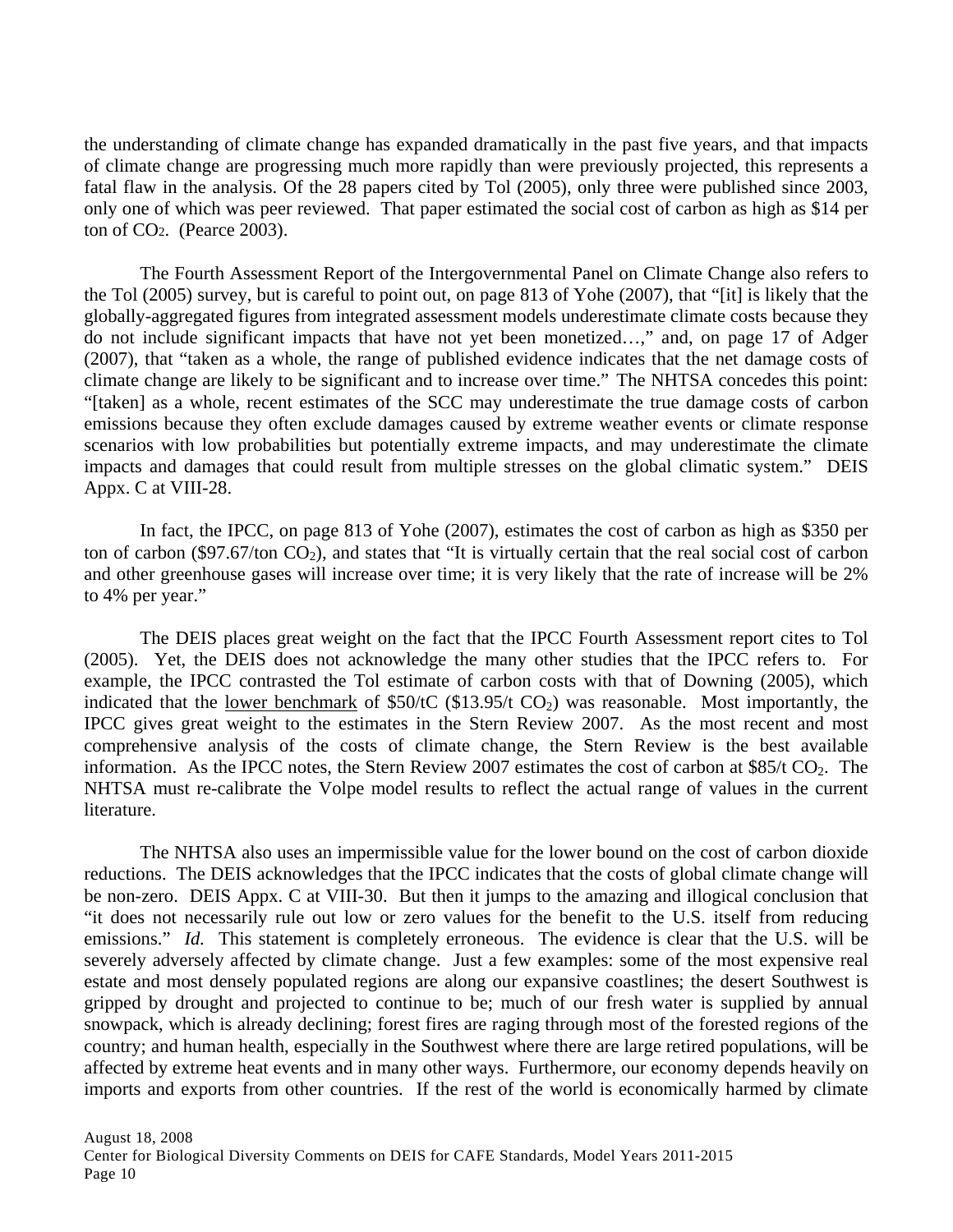change, the U.S. will undoubtedly pay. There is no doubt that the U.S. will suffer severe impacts along with the rest of the world: the cost of carbon is most certainly non-zero.

Finally, the DEIS uses an impermissible method for reducing the range of potential carbon costs to a single value. The DEIS takes the midpoint between its chosen "upper" and "lower" bound. But as emphasized by the IPCC there are numerous estimates of carbon cost. This constellation of carbon costs will have some distribution. It is very likely that the estimated values do not fall along a normal "bell" curve. Consequently, taking the midpoint between the extreme values does not reflect the true "consensus" value for the cost of carbon.

The NHTSA must first re-analyze the available and current estimates of the cost of carbon, with particular attention to the leading analyses in the Stern Review 2007. Next, the NHTSA must ascertain a proper non-zero lower bound for its estimates. Finally, the distribution of estimated values should be taken into account when a single value is selected for use in the Volpe model.

## *4. The Volpe Model Fails to Account for Changes in Fleet Mix and Market preference*

The low CAFE standards have allowed United States automakers to pursue the profits associated with large, expensive trucks and SUVs, at the expense of the consumer and the environment. This market plan has proven untenable even to the automakers and their workers, with Ford posting an \$8.7 billion loss in the second quarter of 2008, and GM closing four truck and SUV plants (NPR Big Three, Dwyer (NPR) Ford Shifts). Now the United States automakers are forced to attempt to catch up to consumer demand for higher fuel efficiency vehicles. One domestic automaker has attempted to obscure its paucity of fuel-efficient vehicles by offering consumers a special credit card that caps the cost of gasoline at \$2.99 per gallon for three years (KCRA Chrysler \$3 gas). Other domestic automakers have launched disingenuous advertising campaigns promoting trucks and SUVs with marginally higher fuel efficiencies, even though those higher-efficiency vehicles are being produced only in extremely small quantities and are not actually available in many markets (NPR Hybrid SUV, Ford Escape, Chevy Tahoe). That is, the U.S. automakers are currently responding to the changing market demand not by producing higher efficiency vehicles, but by offering advertising and gimmicks. This problem has been greatly facilitated by decades of stagnant CAFE standards, and can hardly be expected to be resolved by the Volpe model that relies so heavily on the marketing plans and shortsightedness of the automakers.

Fleet mix is a central component of average fuel economy and yet is absent from the Volpe model cost-benefit analysis. For instance, the Volpe model "does not attempt to account for…intentional over-compliance…Another possibility NHTSA and Volpe staff have considered but do not yet know how to analyze, is the potential that manufacturers might "pull ahead" the implementation of some technologies in response to CAFE standards that they know will be steadily increasing over time." Proposed CAFE Standards MY 2011-2015 at 73 Fed. Reg. 24352, 24393 (May 2, 2008).

This failure is particularly glaring in today's auto market. The media is full of stories of automakers that are facing poor economic returns on low-mileage vehicles and as a result shifting to smaller, more fuel-efficient models. Ford motor company, for instance, has plans to reduce SUV production and begin offering some of its European fuel-efficient vehicles for sale in the U.S. (Smith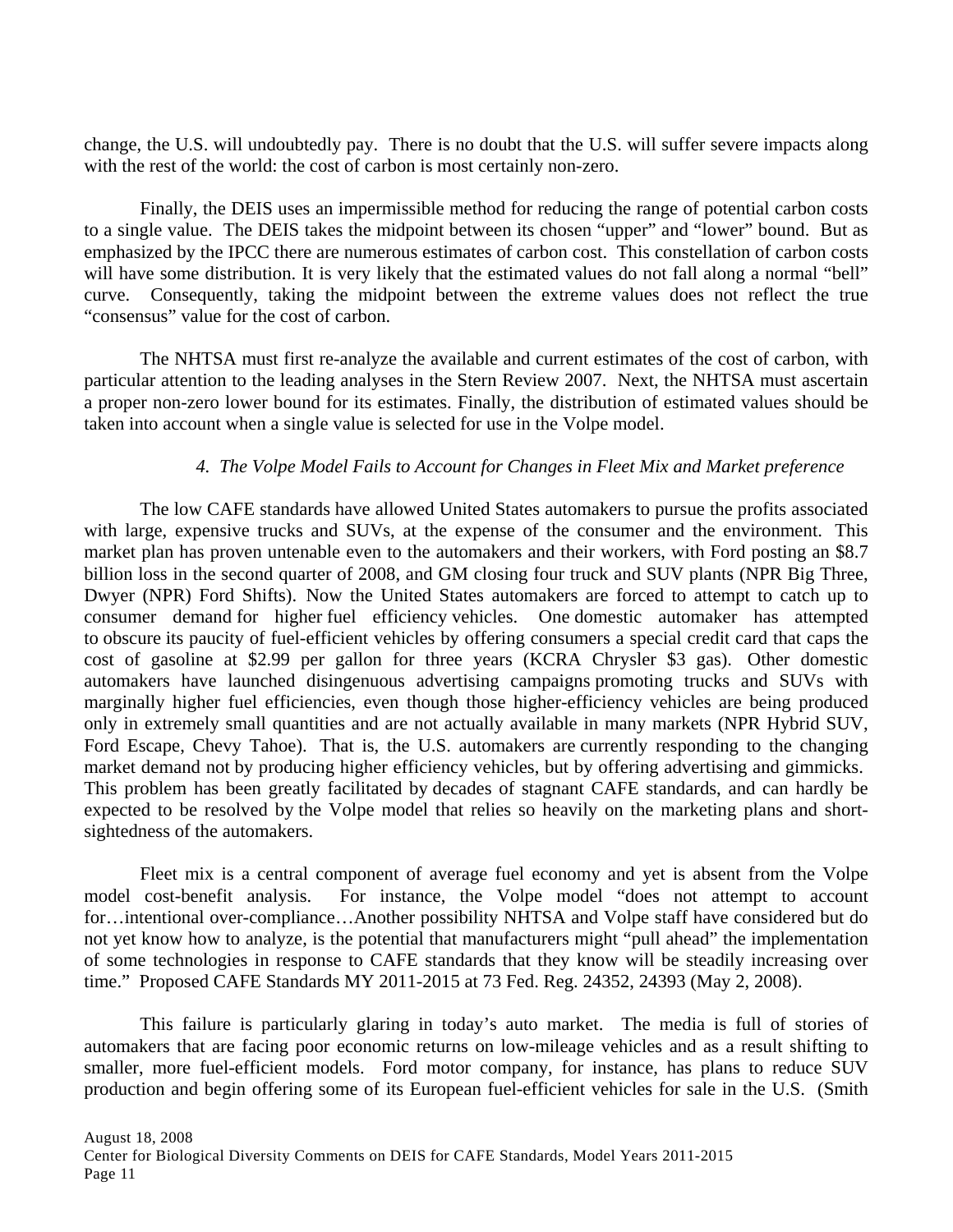2008). A recent report by the Consumer Federation of America indicates that the NHTSA's assumed fleet mix does not represent what consumers are actually buying (Cooper 2008). Furthermore, the average consumer desires a car that gets at least 32.7 mpg today (Cooper 2008), yet even the "technology exhaustion" alternative would only require an average fuel economy of 31.1 mpg in 2011. Including this shift in consumer demand in the Volpe model is essential to properly assess the potential for increased fuel economy in the U.S.

The NHTSA does not address the potential implications of a changing automobile market and to embrace its technology forcing mandate. The possibility that increasing consumer demand for more fuel efficient vehicles may affect the calculation of an individual automaker's CAFE under Reformed CAFE, and the opportunities available for individual automakers to take advantage of those changing demands through CAFE credits. 73 Fed. Reg. at 24393  $\&$  24443. However, the proposed CAFE standards completely fail to consider the significant market advantage experienced by automakers that "pull ahead" to offer higher-efficiency vehicles.

In such a market, "overcompliance" can result in significant gains in market share and economic returns for innovative automakers. By failing to consider shifting consumer demand, NHTSA and the Volpe model significantly underestimate the economic benefits of increased efficiency vehicles, and artificially and inappropriately skew the cost-benefit analysis of developing and implementing efficiency technologies. Stated another way, NHTSA has illegally constrained its analysis by locking itself into the assumption that a manufacturer's fleet mix need not, and will not, change in response to the nation's need to conserve energy.

### *5. The Cost-Benefit Analysis Does Not Include All Available Technologies*

The potential technologies for improving fuel economy are unreasonably limited. The extent to which the technology is unreasonably limited is amply illustrated by the fact that the "technology exhaustion" alternative barely reaches the current fuel economy standards in Japan and Europe, much less the projected fuel economy standards in Europe and Japan for 2015. *Supra* Table 3, Figure 1. A model that predicts maximal technology implementation to be unable to reach even current market standards in other countries is clearly not considering all available technologies.

 Concrete examples of technologies that are unreasonably excluded are: electric vehicles, plug-in hybrids, and power-split hybrids. Electric vehicles are entirely excluded from the Volpe model. 73 Fed. Reg. at 24381, Table III-3. This is absurd considering that a major U.S. auto manufacturer produced and placed such vehicles on the road in the year  $1996$ .<sup>6</sup> These vehicles were pulled from the market for commercial reasons over loud protests of drivers in 1999, and destroyed in 2003. (Biederman 2005). An auto manufacturer's commercial decision does not render a technology unsuitable for implementation the only concern should be physical capability, which has been clearly demonstrated. Plug-in hybrids are also categorically excluded on the basis that they are not "market-ready" (73 Fed. Reg. at 24381), despite the fact that Toyota is planning to introduce plug-in hybrids by MY 2010. (Maynard 2008). The major U.S. auto manufacturers are also planning to offer similar vehicles around the same time. *Id.* Powersplit hybrids, like the Toyota Prius, are considered advanced technology that will not be available

August 18, 2008

 $\overline{a}$ 

<sup>6</sup> See http://www.sonyclassics.com/whokilledtheelectriccar.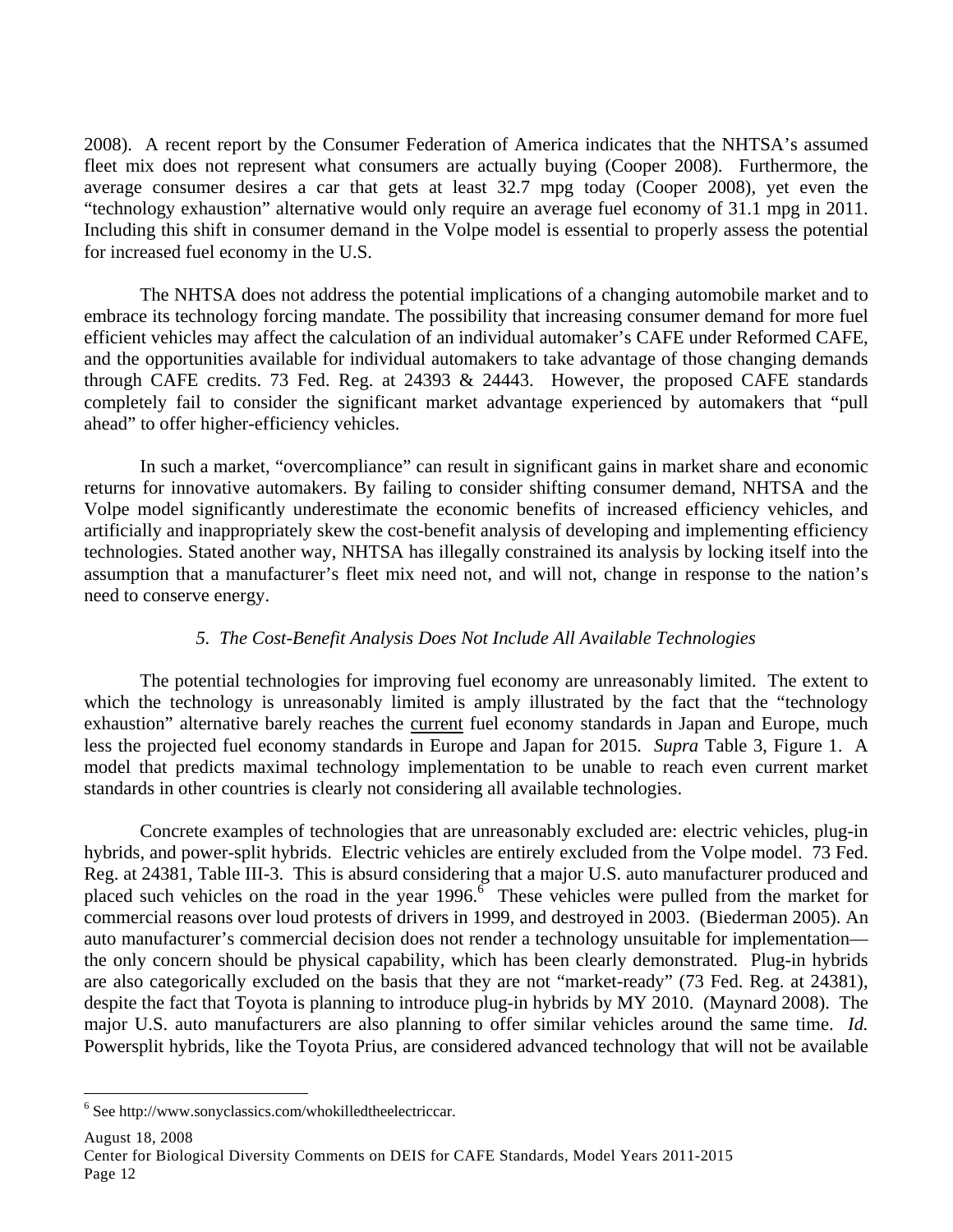under 2014. 73 Fed. Red. At 24381, Table III-3. This assumption is ludicrous given that the Toyota Prius has been sold in the U.S. since MY 2001 and is a top-selling vehicle.

 Other technologies that are not yet commercially available, but could be if economy standards were sufficiently high, include replacement of spark-plugs with laser-pulse injection systems and engines that can switch between two-stroke and four-stroke modes. (Graham-Rowe 2008). Furthermore, the DEIS makes no mention of alternatives such as compressed-air vehicles. (Green Car Congress 2008).

 There are abundant potential technologies for improving fuel economy that have not been included in the Volpe model. This leads to misleading and factually incorrect outputs from the model, and a failure to disclose basic relevant information under NEPA.

## *6. The Volpe Model Impermissibly Constrains Implementation Based on Manufacturer Development Cycles*

The NHTSA has ignored the EPCA technology-forcing mandate by limiting technology implementation to manufacturer development cycles. As discussed in greater detail below in section IV(C), the EPCA is a technology-forcing statute. The principle of technology-forcing is that the market must be pushed to do more than it currently plans. Yet, the NTHSA disregards this principle when it limits technology implementation to manufacturer "redesign" and "refresh" cycles. 73 Fed. Reg. at 24385.

 Manufacturers not only manipulate market demand as discussed above, but also respond to it. When economics demand, a manufacturer would certainly implement a change outside a normal development cycle. Similarly, if regulations required, automakers could make changes outside a normal development cycle. Development cycles are a product of commercial convenience, not practicability. As a result, they have no bearing on the considerations of technology implementation within the costbenefit analysis.

In summary, in each and every instance discussed above, NHTSA unreasonably chose an input level that would depress the fuel economy level that resulted from the modeling. Then, NHTSA disclosed in the DEIS only the results of the modeling runs using these unreasonable input figures. NHTSA's modeling is arbitrary and capricious and violates NEPA (as well as the EPCA, as described throughout and in our July 1, 2008 comments on the proposed rule). Even if NHTSA's use of the Volpe model were otherwise valid (which it is not, as described above), at a minimum, NHTSA was required to consider alternatives based on modeling with reasonable inputs. In other words, NHTSA should also have disclosed the level of its so called "optimization" and "technology exhaustion" alternatives had the model been run with inputs that would have led to higher fuel economy outputs. NHTSA failed to do so.

Furthermore, the NHTSA makes the mistake of elevating the decisional process over the substantive character of the alternatives. As the court in *California v. Block* noted with regard to an EIS prepared under NFMA, "[a]lthough it is worthwhile to consider a broad range of variables in constructing policy alternatives, the procedure becomes meaningless if the variables are assigned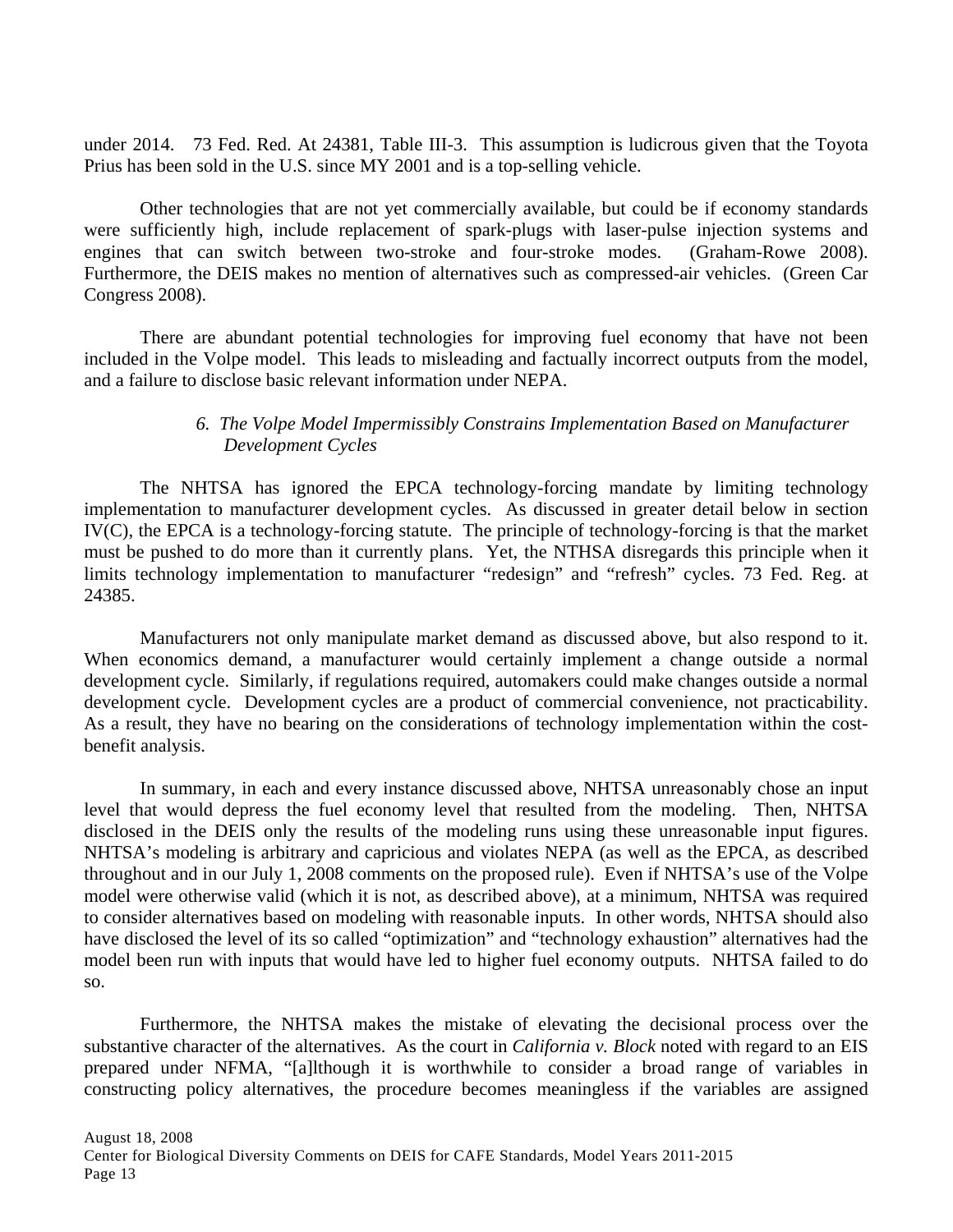numerical values such that only a limited range of outcomes result." 690 F.2d 753, 769 (9<sup>th</sup> Cir. 1982). Here, NHTSA has limited its consideration, and range of alternatives, to the results of the model, yet those results are meaningless for a number of reasons, including the fact that the input values were simply incorrect. Thus, the range of values used as inputs to the Volpe model has unreasonably constrained the universe of alternatives under NEPA.

Moreover, as discussed above, the Volpe model arbitrarily constrains the universe of NEPA alternatives. The purpose of NEPA is to inform decision making, but application of a specialized tool designed for cost-benefit analysis indicates that a decision has already been made by the agency. If the cost-benefit analysis is applied to select alternatives, there is no potential for considering alternatives that may carry less environmental impact. Yet, the Volpe cost-benefit analysis was employed to define all alternatives, including the maximal technology alternative. This alternative was based on what the NHTSA "considered to be available" and based on market penetration rates defined in the Volpe model. DEIS at 2-10.

## *C. The NHTSA failed to include a "technology forcing" alternative*

The EPCA is a "technology-forcing" statute, whereby a challenging standard encourages technological innovation. The EIS must consider alternatives in light of EPCA's technology-forcing character. As the court in *Center for Auto Safety v. Thomas* noted, "[t]he experience of a decade leaves little doubt that the congressional scheme in fact induced manufacturers to achieve major technological breakthroughs as they advanced towards the mandated goal." 847 F.2d 843, 870 (D.C. Cir. 1988) (overruled on other grounds); *see also Green Mt. Chrysler Plymouth Dodge Jeep v. Crombie*, 508 F. Supp. 2d 295, 358-359 (D. Vt. 2007) (discussing technology-forcing character of EPCA and the use of increased fuel efficiency to augment performance rather than mileage). As explained by the court in *Kennecott Greens Creek Min. Co. v. Mine Safety and Health Admin.*, "when a statute is technologyforcing, the agency can impose a standard which only the most technologically advanced plants in an industry have been able to achieve-even if only in some of their operations some of the time." 476 F.3d 946, 957 (D.C. Cir. 2007) (quoting *United Steel Workers of America, AFL-CIO-CLC v. Marshall*, 647 F.2d 1189, 1246 (D.C. Cir. 1980). With regard to a similarly technology-forcing statute, the Clean Air Act, legislative history indicates that the primary purpose of the Act was not "to be limited by what is or appears to be technologically or economically feasible," which may mean that "industries will be asked to do what seems impossible at the present time." 116 Cong. Rec. 32901-32902 (1970), 1 Legislative History of the Clean Air Amendments of 1970 (Committee Print compiled for the Senate Committee on Public Works by the Library of Congress), Ser. No. 93-18, p. 227 (1974); *see also Whitman v. American Trucking Associations*, 531 U.S. 457, 491 (2001).

Due to the technology-forcing nature of the statutory scheme, the NHTSA was required to include one or more technology-forcing alternatives in the DEIS. Such an alternative would include standards that may appear impossible today, but that would force innovation as industry strives to meet a challenging standard. NHTSA's "technology exhaustion" alternative, defined by the criteria "whether a particular method of improving fuel economy can be available for commercial application in the MY for which the standard is being established" (DEIS at 1-2) clearly cannot substitute for consideration of a technology-forcing alternative.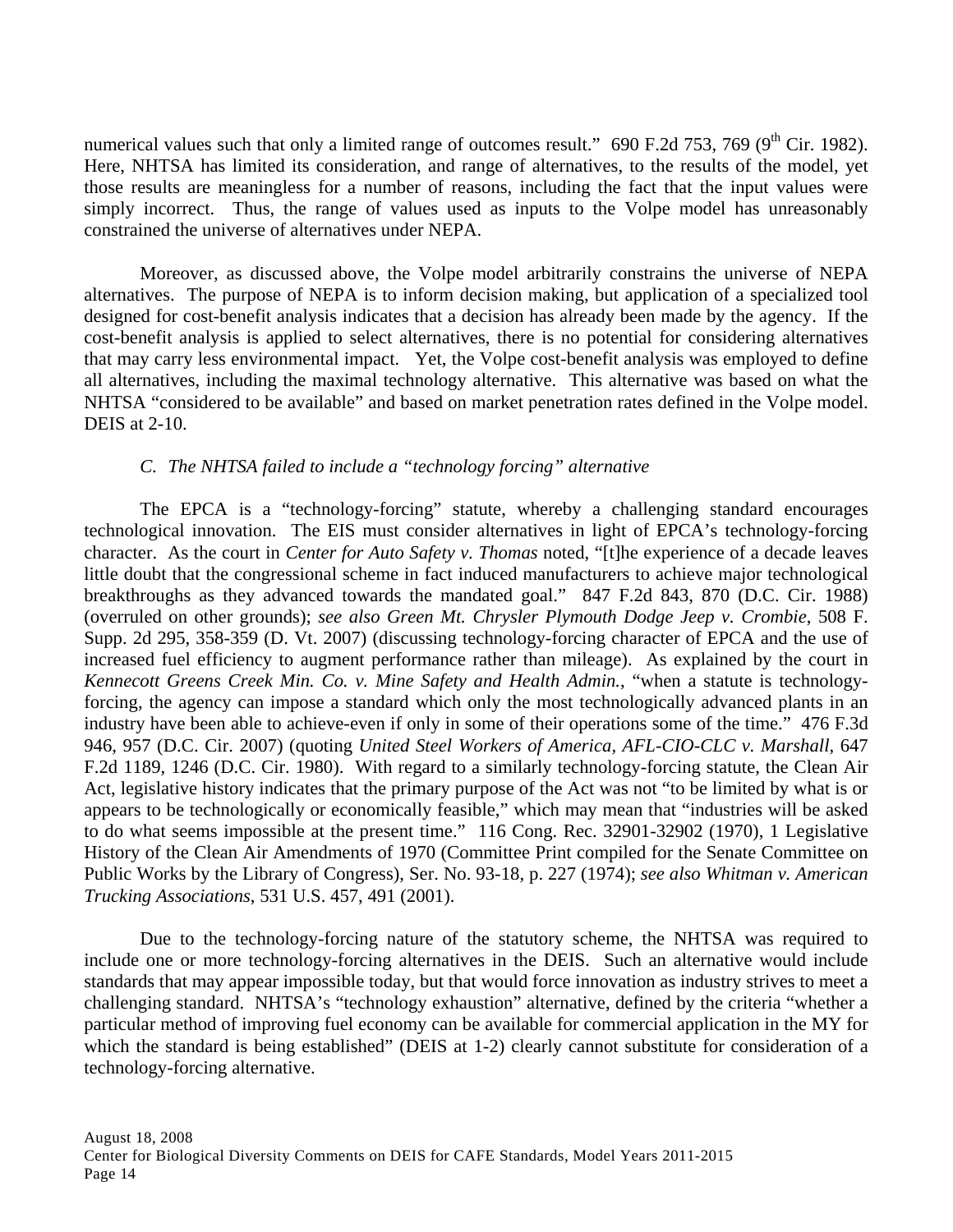While NHTSA will likely argue that it was not required to consider a technology-forcing alternative because it has pre-determined that it would not select such an alternative, it is clear that all reasonable alternatives, even those falling outside the lead agency's jurisdiction, must be considered. *Natural Resources Defense Council. v. Morton*, 458 F.2d 827, 834 (D.C. Cir. 1972). Because EPCA is a technology-forcing statute, the failure to include a technology-forcing alternative was unreasonable and unlawful.

Having failed to include such an alternative, the NHTSA then failed to analyze the environmental impacts of a technology-forcing standard. This omission is particularly significant because such a technology forcing standard would have environmental benefits that not only amplify the ability of automakers to meet higher standards in later years, but that also ripple through the economy. NHTSA's failure to consider this important aspect of the analysis renders the DEIS inadequate.

## **V. The DEIS's Analysis of Direct and Indirect Impacts is Fatally Flawed and Designed to Minimize the Effect of NHTSA's Action**

The failure to evaluate a reasonable range of alternatives is compounded by the DEIS's inadequate analysis of direct and indirect impacts. Fundamental purposes of the EIS include providing a meaningful discussion of the environmental problem, the agency's contribution to that problem, available solutions, and the agency's contribution to those solutions. The DEIS is lacking any such meaningful analysis. Instead, with regard to global warming, the analysis is systematically skewed in a way that minimizes both the severity of the problem and the NHTSA's contribution to it. The DEIS is lacking any discussion at all of solutions, and how the NHTSA's actions either contribute to, or detract from, the implementation of such solutions. These flaws render the DEIS worse than useless as an informational document, because it is affirmatively misleading to the reader.

### *A. The DEIS Systematically Understates the Severity of the Climate Crisis and Overstates Scientific Uncertainty*

 The NHTSA has failed to present, as it must, information and analysis in a way that provides meaningful insight into the relevant environmental problems and available solutions. The information in the DEIS on climate impacts is presented in a misleading manner and without appropriate context. Under NEPA an EIS must be written in "plain language" so that decisionmakers and the public can readily understand [it]." 40 C.F.R. § 1502.8. The ultimate purpose of an EIS is to inform decisions. To do so, the information must not only be comprehensible to non-experts, but also present the context for the information in a manner that elucidates and explains the importance of each aspect of the decision.

 The DEIS fails in this regard because it presents the information on the impacts of climate change in a way that minimizes the apparent potential for substantial harm. Even more problematic is the minimization of the apparent influence of each alternative on climate change. Throughout the DEIS the impact of each alternative as well as the difference between alternatives is presented as insignificant and meaningless. Although the DEIS mentions many of the potential consequences of increased atmospheric  $CO<sub>2</sub>$ , the data is presented in a disjointed manner and qualified as "uncertain." Yet it has been decades since there has been any real scientific uncertainty regarding whether climate change is occurring as a result of increasing concentrations of anthropogenic (Oreskes 2004).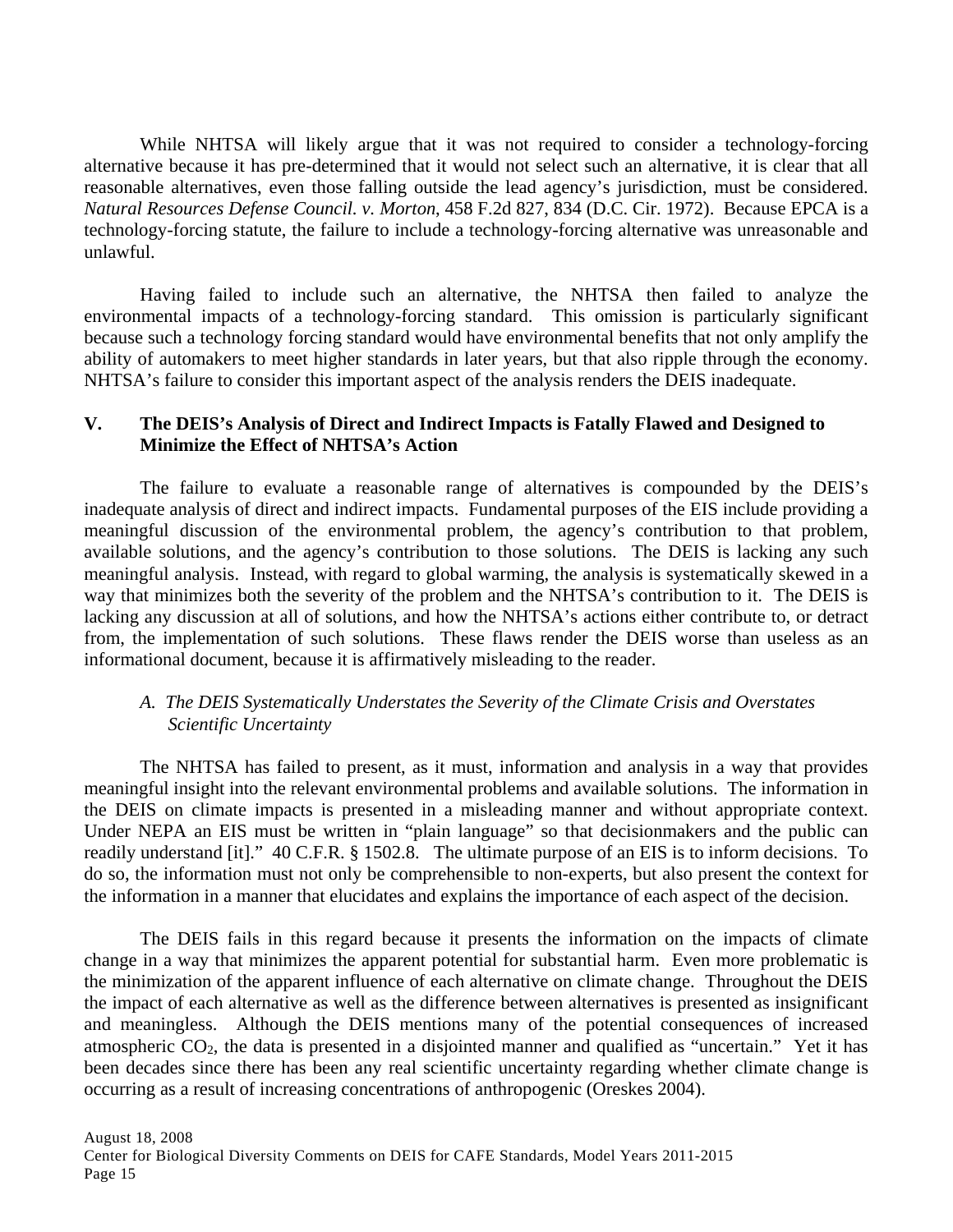The reality is that, as discussed in previous sections, there is a substantial risk of climate disaster if U.S. greenhouse gas emissions continue unchecked. This collision course towards climate disaster can be avoided through efforts to reduce quickly reduce emissions. The transportation sector is one of the largest sources of emissions, and therefore also an essential part of the solution. Stringent CAFE standards can be part of one of the most significant components of a national greenhouse gas emissions reduction program. This substantial opportunity, however, is never explained to the reader, but rather, the reader is left with the impression that NHTSA's actions will make very little difference one way or another. This is profoundly misleading and violates NEPA's disclosure requirements.

 The statement of "uncertainty" is overused and abused throughout the DEIS. To avoid further analysis and consideration of environmental impact, the DEIS frequently presents background on climate change, but qualifies the information as "uncertain." In most instances this is uncalled for. The argument could be made that every piece of information in any EIS is uncertain, yet an agency is expected to make a good faith effort to consider impacts that are reasonably certain. While the IPCC may label the intensity of some effects as "likely" as opposed to "very likely," the effects are still just as certain as effects such as smog due to criteria pollutant emissions. For instance, the IPCC states that "Warming of the climate system is unequivocal, as is now evident from observations of increases in global average air and ocean temperatures, widespread melting of snow and ice, and rising global average sea level." (Alley et al. 2007). By overusing the uncertainty qualification, the DEIS fails to consider important impacts of climate change and obfuscates the issue so that the decisionmakers and public will not be able to adequately evaluate the balance of harms that may occur as a result of different alternatives.

 One prime example of inadequate context and information is the analysis of abrupt climate change, or tipping points. The CEQ regulations require that an agency "describe the consequences of a remote, but potentially severe impact" based on credible scientific information. 50 Fed. Reg. 32234, 32237 (August 9, 1985). The DEIS acknowledges that the possibility of abrupt climate change exists, yet by asserting uncertainty downplays the significance of tipping points. This approach is untenable. While no one may be able to predict with certainty on exactly which date a threshold for abrupt climate change may be reached, there is ample evidence that unchecked greenhouse emissions will result in abrupt climate change. In fact, various studies have attempted to quantify when such a threshold may be reached. The most recent estimate by Hansen and colleagues is that prolonged time spent over 350 ppm  $CO<sub>2</sub>$  will result in catastrophic<sup>7</sup> impacts. Previous estimates considered 450 ppm the threshold for catastrophic climate change.

Given the certainty that abrupt climate change will occur above some level of atmospheric concentration, the alternatives must be analyzed in the context of avoiding catastrophic climate change.

#### *B. The DEIS does not adequately address climate tipping points*

 $\overline{a}$ 

<sup>&</sup>lt;sup>7</sup> Although the climate literature often refers to "dangerous" levels of climate change to denote  $CO_2$  concentrations above which climate impacts will be severe and irreversible, we use the term "catastrophic" here because current CO<sub>2</sub> levels have already surpassed the "dangerous" level of 350 ppm.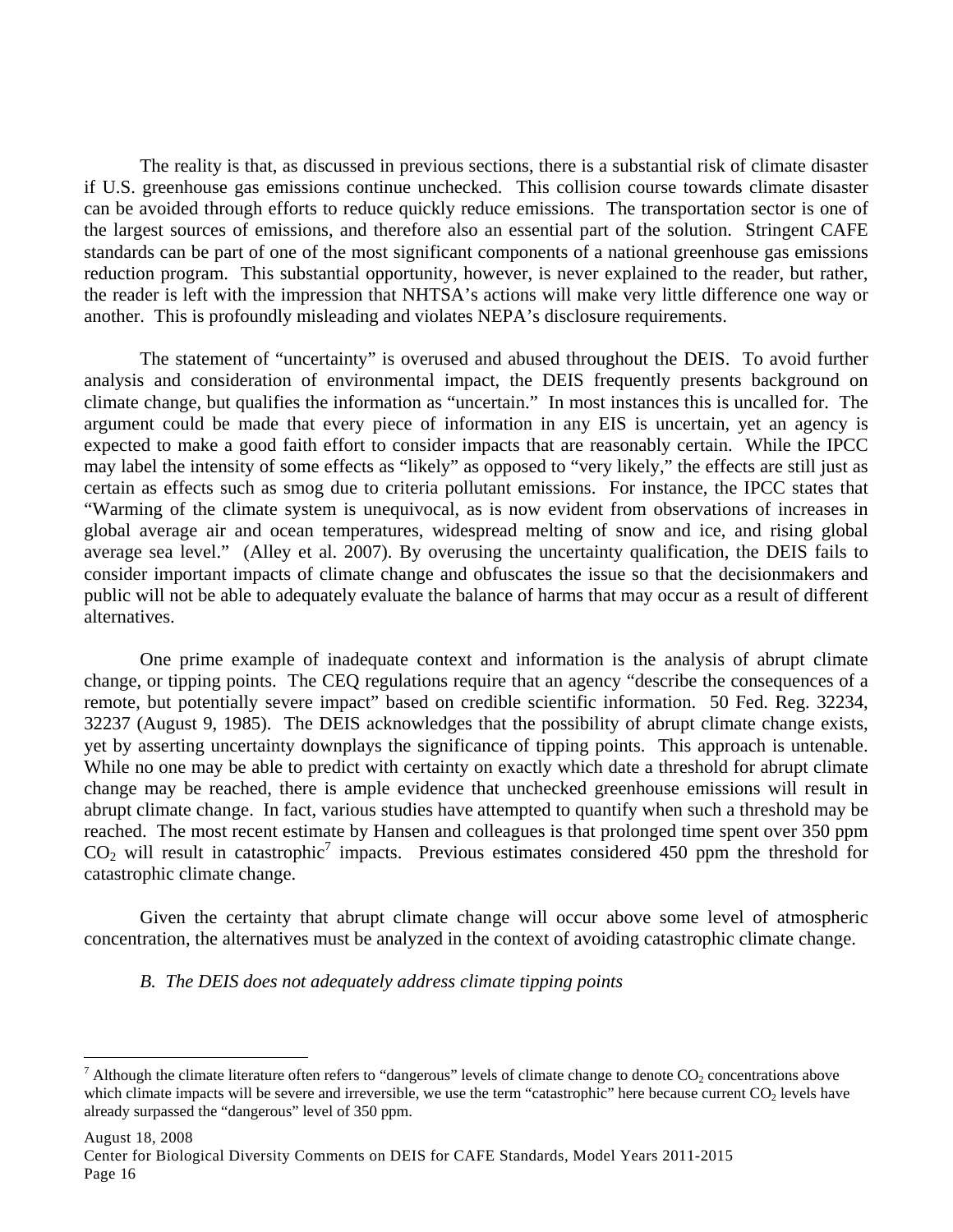Among the many consequences of climate change, "tipping points" carry the greatest threat to wildlife, human welfare, and economic security. As such, it is of paramount importance that any federal action be executed in a manner that reduces the possibility of abrupt climate change.

The Volpe model is the sole decision-making tool used to balance the factors set out in the EPCA. It does not capture the costs of abrupt climate change or tipping points. One of the factors that NHTSA considers under EPCA when setting the fuel standards is "the need of the United States to conserve energy." Environmental implications of the need for large quantities of petroleum are included in this factor. One of the environmental effects of continued heavy petroleum consumption is the possibility of passing over "tipping point" thresholds, or catastrophic climate change.

 Because this is an acknowledged possibility, it must be included in the NEPA analysis and the balancing of the EPCA factors. The DEIS concludes that the science surrounding tipping points is too uncertain to be included in the analysis. This is simply not true. It is well-accepted that there will be tipping points. (Meehl et al. at 775, 2007). A recent analysis of "tipping elements" indicates that contrary to the IPCC's conservative projections, there is a strong chance that tipping points will be crossed within this century. (Lenton et al. 2008). This study also indicates that it may be possible to identify thresholds for tipping points for the purposes of policy making. *Id.*

Furthermore, a recent study by Weitzman, an economics professor at Harvard, indicates that while traditional cost-benefit analysis can not properly capture the costs of climate change, including tipping points, a different analysis is more likely to capture the costs. (Weitzman 2007).

The economic impacts of climate change are astounding. The much-respected Stern Review, published in 2007, estimates that the costs of climate change will range from 5% to 20% of GDP. (Stern 2007). In contrast, the Stern Review estimated that rapid action to address climate change would only cost approximately 1% of GDP.<sup>8</sup> *Id.* In 2007, this would have corresponded to approximately \$138 billion.<sup> $\hat{9}$ </sup> In contrast, the cost of inaction—abrupt climate change—has been estimated at over \$400 billion.<sup>10</sup> (Bindschadler 2008). The message is clear: the U.S. can not afford to gamble with abrupt climate change.

Under all scenarios considered in the DEIS the atmospheric  $CO<sub>2</sub>$  concentrations would reach 550 ppm or greater—the "optimized" alternative would reach over 700 ppm. This is well above the threshold for abrupt and catastrophic climate change. As a result, no alternatives adequately address the need for deep reductions in  $CO<sub>2</sub>$  emissions.

 The DEIS erroneously dismisses the potential for tipping points as an impact that will not occur this century and thus does not require consideration. The basis for this conclusory statement that abrupt climate change will not occur this century is a statement in the IPCC Fourth Assessment Report that

1

<sup>&</sup>lt;sup>8</sup> As Sir Nicholas Stern explained in testimony before the House of Representatives Energy Committee, other major bodies such as the IPCC, McKinsey & Co., and the International Energy Agency have produced similar estimates. N. Stern, *Climate Change: Costs of inaction, Targets for Action* (June 26, 2008).

<sup>&</sup>lt;sup>9</sup> National GDP obtained from file "gdplev.xls" downloaded from http://www.bea.gov/national/index.htm#gdp (last visited August 12, 2008).

 $10$  Cost for 1 m rise in sea level this century.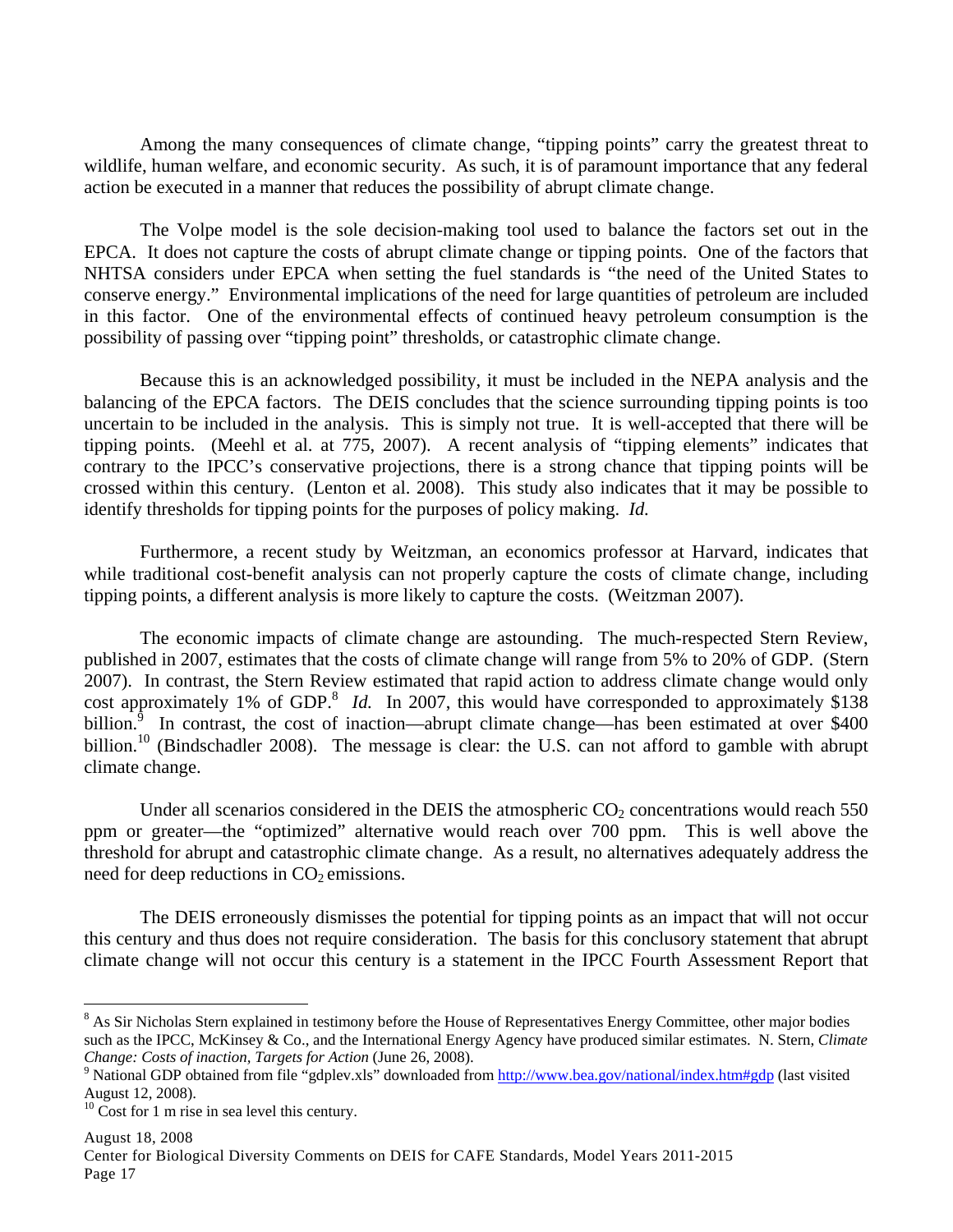"[a]brupt climate changes  $\ldots$  are not considered likely to occur in the 21<sup>st</sup> century, based on currently available model results." *See* DEIS at 3-53 (emphasis added; citing Meehl et al. 2007). Yet, it is wellaccepted that climate models can not capture the dynamical processes that lead to climate instabilities and rapid shifts such as occur during abrupt climate change. See, e.g., DEIS at 3-52.

Model predictions consistently underestimate observed climate change, and thus very likely also underestimate when tipping points will occur. For a discussion and examples, see Hansen et al., *Target CO2* at page 10 (2008). There are numerous examples of accelerated changes occurring well in advance of model predictions. One is the rapid rate of sea ice loss in the Arctic. The summer sea ice extent in 2007 shattered all records, dropping below the level that most models predicted would not occur until 2050.

**Figure 2: Sea Ice Concentration for September 2007, along with Arctic Ocean median extent from 1953 to 2000 (red curve), from 1979 to 2000 (orange curve), and for September 2005 (green curve). September ice extent time series from 1953 to 2007 is shown at the bottom.** Source: Stroeve et al. (2008: 13, Figure 1).

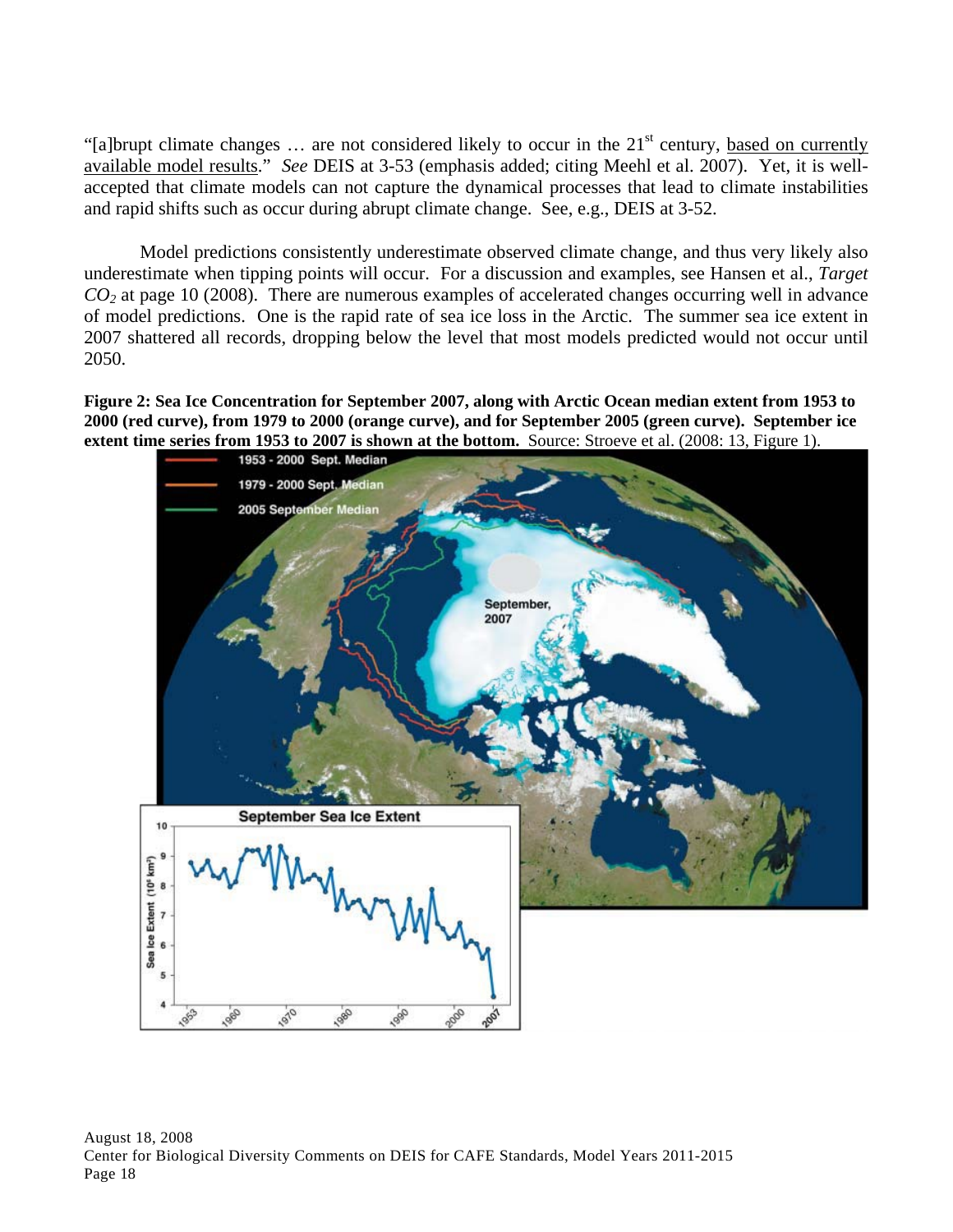**Figure 3: Arctic Summer Sea Ice Extent: Observations Compared to Model Runs.** Source: After DeWeaver (2007); Stroeve (2007).



More recent models of Arctic sea ice predict that the Arctic could be sea-ice free by the summer of 2013. In a recent conference presentation, Professor Maslowski from the Naval Postgraduate School showed if current trends continue, the Arctic will be sea-ice free by 2013. (Maslowski et al. 2008). The summer sea ice predictions for 2008 suggest that the same precipitous decline may occur again,  $\frac{11}{11}$  with some scientists suggesting a 50:50 chance that the North Pole will be ice-free this summer.<sup>12</sup> Arctic sea ice is important both because of the albedo feedback effect and because sea ice melt leads to a warmer Arctic Ocean, which in turn accelerates the melt rate of the Greenland ice sheets.

The best basis for determining tipping points may be the use of paleoclimate data. Based on such data, Hansen and colleagues have estimated that remaining at  $CO<sub>2</sub>$  concentrations above 350 for a prolonged period of time is likely to invoke tipping points (Hansen et al. 2008). Paleoclimate data also indicate that in the past, at temperatures expected to be reached by 2100, Greenland and Antarctica contributed several meters to sea level. (Overpeck et al. 2006). The rate of rise at this temperature was approximately 1.6 m/century. (Rohling et al. 2008). Thus, the current  $CO<sub>2</sub>$  level of 385 ppm is not only "dangerous," but catastrophic and could lead to tipping points this century. No models, including those used by the IPCC, can capture the dynamic response of ice sheets or adequately predict current observations of sea level rise. (DEIS at 3-75; Rignot 2008).

<sup>1</sup> <sup>11</sup> For up-to-date information on sea-ice extent, see the National Sea Ice Data Center (NISDC) Arctic Sea Ice News and Analysis, *available at* http://nsidc.org/arcticseaicenews/ (last visited August 12, 2008). The May 5, 2008 report explains why there is a greater than 50% chance that the sea ice extent for the summer of 2008 will actually be smaller than that in 2007.

The August 11, 2008 report documents extensive, recent sea ice loss. The annual minimum will not occur until September.<br><sup>12</sup> Alan Duke, *North Pole Could be Sea-ice Free this Summer, Scientists Say*, reported at CNN.com, http://www.cnn.com/2008/WORLD/weather/06/27/north.pole.melting/ (last visited August 12, 2008).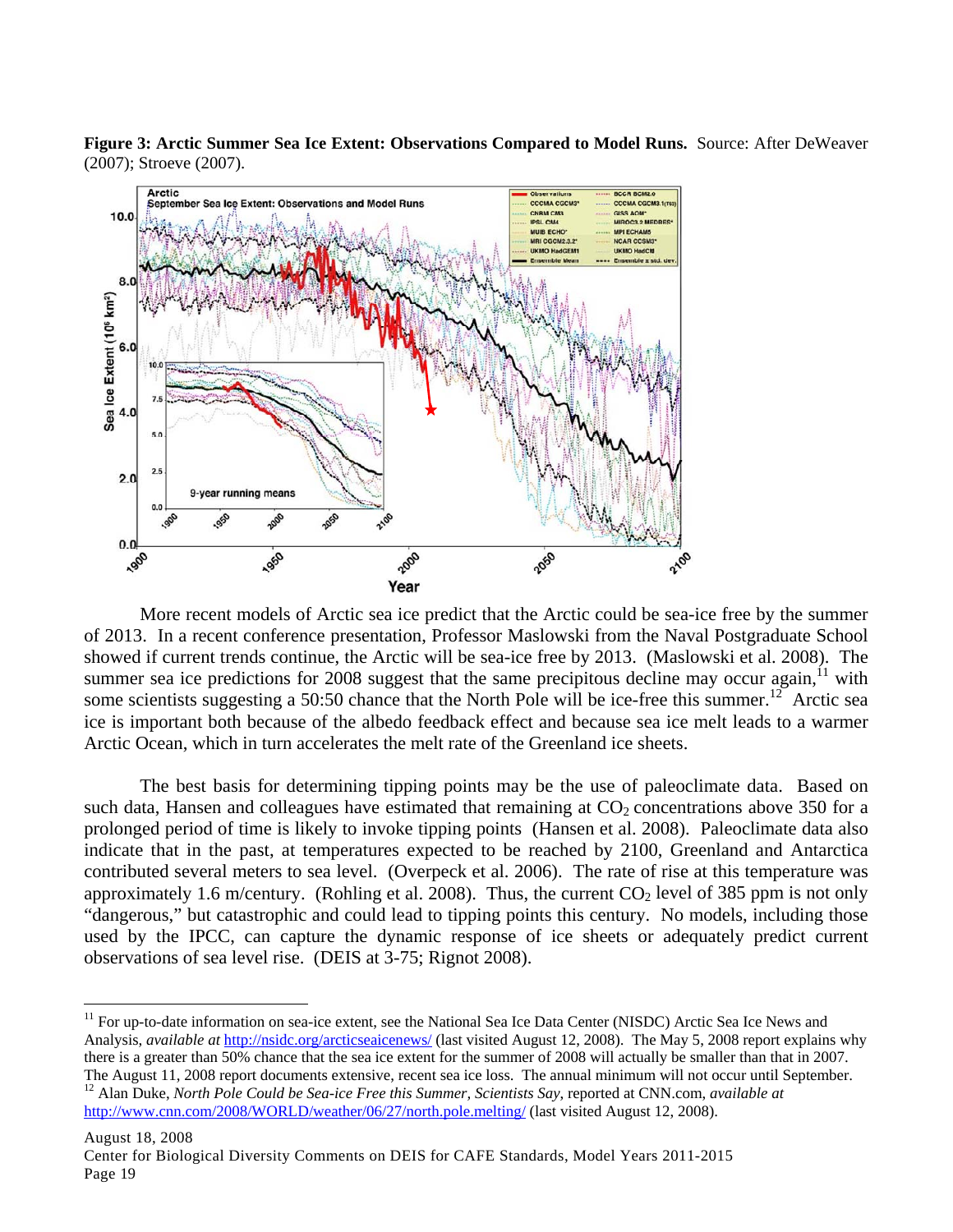This is not an excuse, however, for the DEIS to dismiss this critically important issue. The DEIS cannot rely solely on model results to predict sea level rise. Instead, the prediction should be based on the sea level measurements from paleoclimate data, which indicate that in the past sea level was approximately 25 meters higher at temperatures only 2-3° C of warmer and atmospheric CO2 concentrations of 350 – 450 ppm. (Hansen 2007). For comparison, the DEIS predicts that temperature in 2100 under the A1B "business as usual" scenario will be approximately 2.7° C warmer. DEIS at 3- 63, Table 3.4-5. Although the DEIS acknowledges that Rahmstorf (2007) has predicted a sea level rise of over 1 m by 2100, even his prediction does not capture the non-linearity of ice-sheet loss (Hansen 2007). If this non-linearity is taken into account, "business as usual" sea level rise this century is more likely to be on other order of 5 m (*Id*.; Overpeck et al. 2006).

Given the strong scientific evidence that sea level will rise by substantially more than predicted in the IPCC Fourth Assessment report, the EIS's analysis, both qualitative and quantitative, must be adjusted to account for the economic impacts of severe and abrupt climate change. It is certain that sea level will rise significantly this century, and assuredly at a rate much greater than that reported in the DEIS. Regardless of the actual numerical value, the amount of increase will be enough to constitute a major environmental and economic impact. Economic analyses exist to estimate the economic impact of such an event. (Stern 2007).13 As a result, the DEIS must include the substantial economic cost in the cost-benefit analysis.

Reaching any single tipping point can bring severe economic and ecologic consequences. But perhaps more worrisome is the linkage between tipping points such that reaching one tipping point may in turn trigger a second. An example is the connection between Arctic sea ice and permafrost melt rates. Permafrost refers permanently frozen land; this surface stores large amounts of carbon. As permafrost thaws due to global warming, it releases carbon, often as methane. (Christensen et al. 2004). Methane has a global warming potential that is approximately 25 times greater than that of carbon dioxide over 100 years. The release of methane as permafrost thaws creates a positive feedback loop that may result in a climate tipping point. *Id.* Recent evidence indicates that the loss of Arctic sea ice, one tipping point, accelerates permafrost thaw, a second tipping point. (Lawrence et al. 2008). The multiplicative effect of reaching several tipping points on a similar time scale would drastically increase the costs associated with climate change.

### *C. The DEIS lacks any discussion of solutions*

 After summarizing an environmental problem, the next required task of an EIS is to discuss ways to reduce the project's impact and solve the problem. This rulemaking is particularly well suited for such an analysis since EPCA requires the fuel economy standard to be set at the "maximum feasible" level and higher fuel economy standards result in lower greenhouse gas emissions. Yet the failure to discuss solutions is one of the DEIS's most glaring failures.

 In the bizarre and constrained world presented in the DEIS, there is no solution to global warming. The full range of alternatives considered by NHTSA, combined with NHTSA's assumptions, discussed below, result in atmospheric  $CO<sub>2</sub>$  concentrations of between 705.4 and 708.6 ppm. DEIS at 2-

<sup>13</sup> *Available at* http://www.hm-

August 18, 2008

 $\overline{a}$ 

treasury.gov.uk/independent\_reviews/stern\_review\_economics\_climate\_change/stern\_review\_Report.cfm.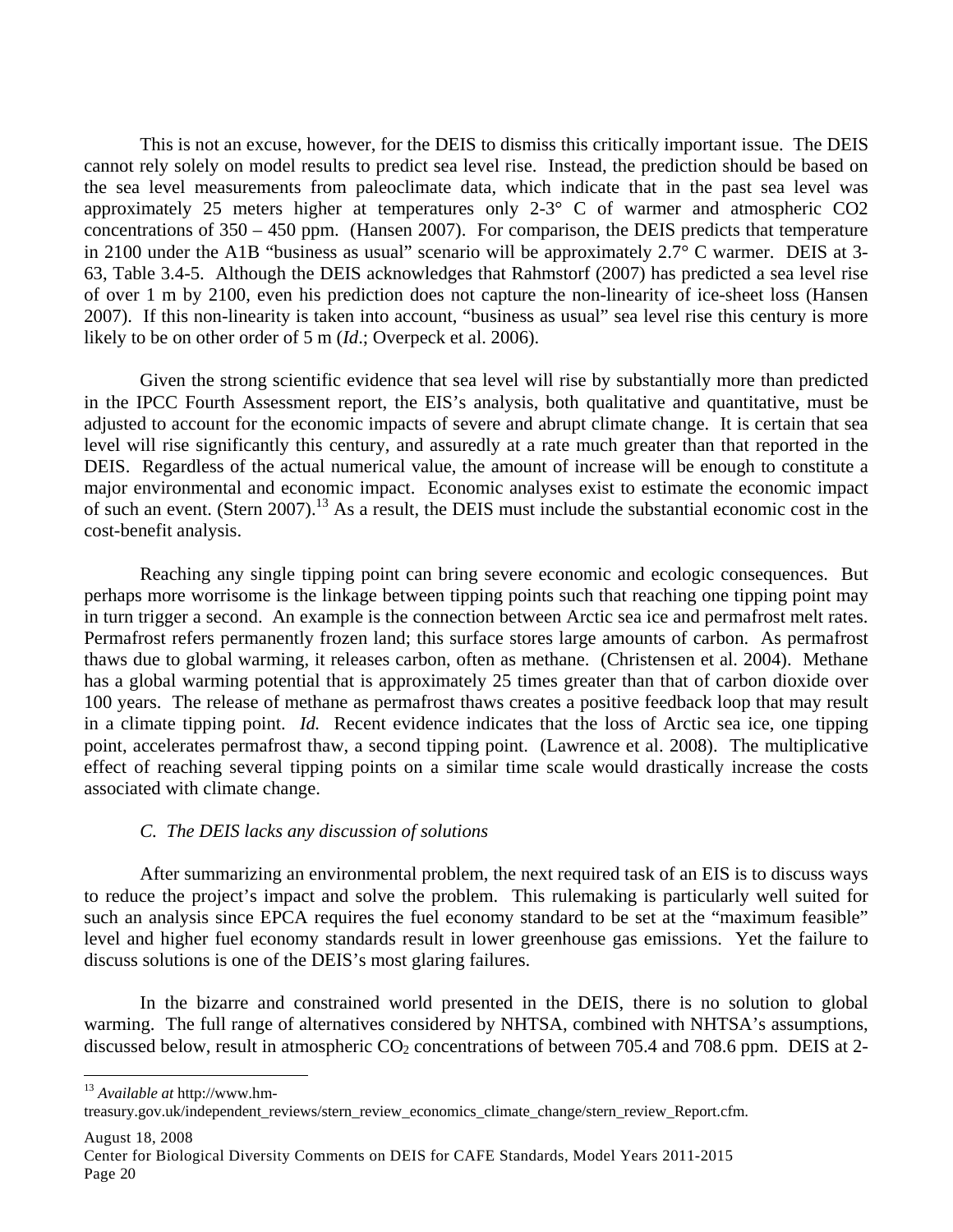16. While global warming is indeed a daunting problem, presenting the analysis in this truncated form leaves the false impression that nothing can be done about it, violating both the letter and the spirit of NEPA. Leading scientists are able to tell us with a high degree of certainty that allowing  $CO<sub>2</sub>$ concentrations to rise to more than 700 ppm by the end of this century will result in catastrophic climate impacts. NHTSA has a mandatory duty to disclose in the DEIS what NHTSA can do to contribute to the solution.

NHTSA's failure to do so flows in many ways from its failure to discuss a reasonable range of alternatives and conduct an adequate impacts analysis, as discussed above. NHTSA's failure to discuss more stringent alternatives precluded it from discussing how much smaller the environmental costs of those more stringent alternatives would be. But NHTSA also continued to improperly skew the analysis in additional ways as discussed below.

## *D. The DEIS impermissibly limits the analysis to assuming that future fuel standards will remain fixed at 2015 levels*

One of the ways NHTSA minimizes the apparent impact of its rulemaking is to limit its analysis to a world in which fuel economy levels become fixed beyond the last year of the current rulemaking. To limit the analysis to this assumption is inconsistent with the statutory scheme, which of course requires that (1) fuel standards for the combined fleet reach a minimum of 35 mpg by 2020 and (2) the NHTSA set fuel standards must be set at the "maximum feasible level" each year. 49 U.S.C. § 32902(a); (b)(2)(C). This regulatory regime requires NHTSA to continue to raise standards each and every year through 2100. While the NHTSA may have been free to calculate and discuss the resulting environmental impact that would result from fixing the standard beyond the current rulemaking, disclosing only this piece of information was clearly not sufficient, especially given the statutory scheme that requires the NHTSA to continue increasing fuel economy to the maximum feasible level each year.

While the DEIS that the standards for 2011-2015 will impact the 2016-2020 standards, the DEIS improperly limits its analysis to the environmental impacts from the emissions of just those vehicles in the MY 2011-2015. Limiting the analysis in this manner allowed NHTSA to minimize the apparent impact of its action, because despite the fact that the lifetime emissions of these five model years of US vehicles will be massive, even this large chunk of emissions can be made to incorrectly appear insignificant if it is compared to a large enough number. In order to give a complete picture of this aspect of the problem, NHTSA should have compared its alternatives for model years 2011-2015 not just to the emissions that would result if fuel economy standards thereafter remained fixed, but also to the emissions that would result if fuel economy standards continued to improve along the trajectories established by each of a reasonable range of alternatives. Had NHTSA done so, the impact of its action would have appeared in a very different light. This is particularly true since technology innovation today will both amplify the gains that can be made in the auto industry in the future, and will also have spillover effects into other sectors of the economy. The NHTSA was required to address these issues in the DEIS, but failed utterly to do so.

Because of the application of technologies developed in response to a valid, technology-forcing CAFE standards to other sectors of the economy and in other countries, there should be a non-linear increase in projected reductions with increased stringency of fuel standards. The DEIS should have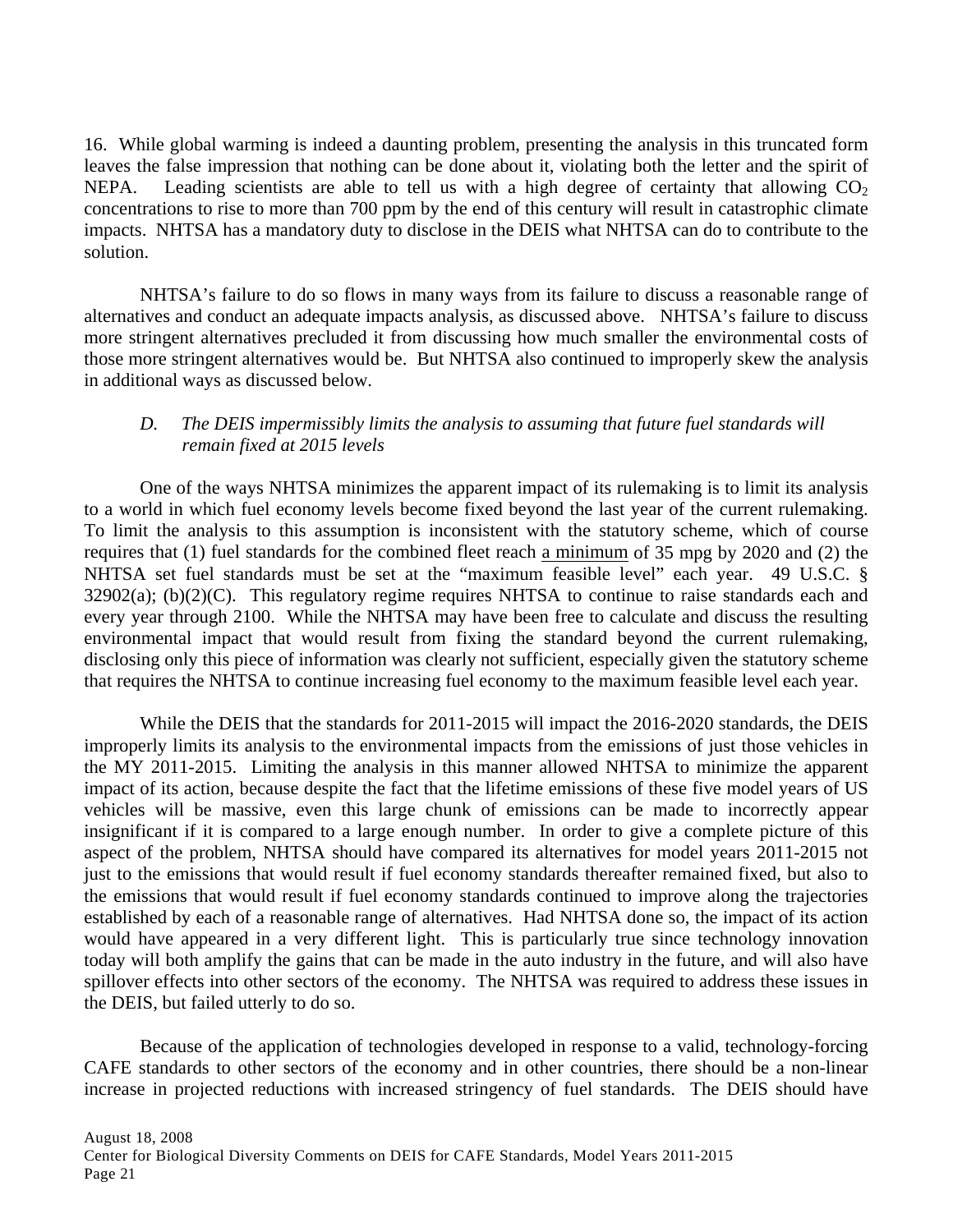included an analysis of continual increases in fuel economy through year 2100. EPCA requires that *each year* the maximal fuel economy standard be established. It is certain that technology will continue to improve and thus that the maximum feasible fuel standards will continue to increase through 2100. As shown in the figure below, one way to estimate the emissions savings due to a continual increase in fuel economy would be to iteratively sum the projected reduction in  $CO<sub>2</sub>$  from the MY 2011-2015 standards (obtained from the difference between the "no action" and "technology exhaustion" alternative emissions in Table 3.4-2 of the DEIS) out to year 2100.

**Figure 4: One potential mechanism for accounting for cumulative emissions reductions from continual compliance with the "maximum feasible" fuel standards requirement of EPCA.** Each black line represents the reductions expected from a 5-year regulatory cycle. For illustrative purposes, the "technology exhaustion" reductions from DEIS Table 3.4-2 were used. The red line is the sum of reductions at each year. Year is shown on the abscissa, carbon emissions reduction per year is shown on the ordinate.



**Cumulative Carbon Emissions Reduction from** the "Technology Exhaustion" Option

Employing this strategy results in a substantially greater effect than the artificial assumption in the DEIS that fuel economy will not improve after MY 2015. The cumulative carbon savings would be 39 Gigatons of carbon by year 2100, and a 15 ppm difference between "no action" and "technology exhaustion" in CO2 concentration in 2100. This value would be higher if the "technology exhaustion" option was not unreasonably constrained by the Volpe model. The DEIS doesn't include any information on this important issue.

The NHTSA then compounds the other errors in its analysis by presenting the effect of its action only as an improvement over the "no action" alternative, which NHTSA defines as leaving fuel economy standards unchanged. The true "no action" alternative is the technologically achievable fuel economy level. NHTSA's "action" is to reduce this level, based on its consideration of the other statutory factors. Therefore, NHTSA was required to disclose in the DEIS the additional greenhouse gas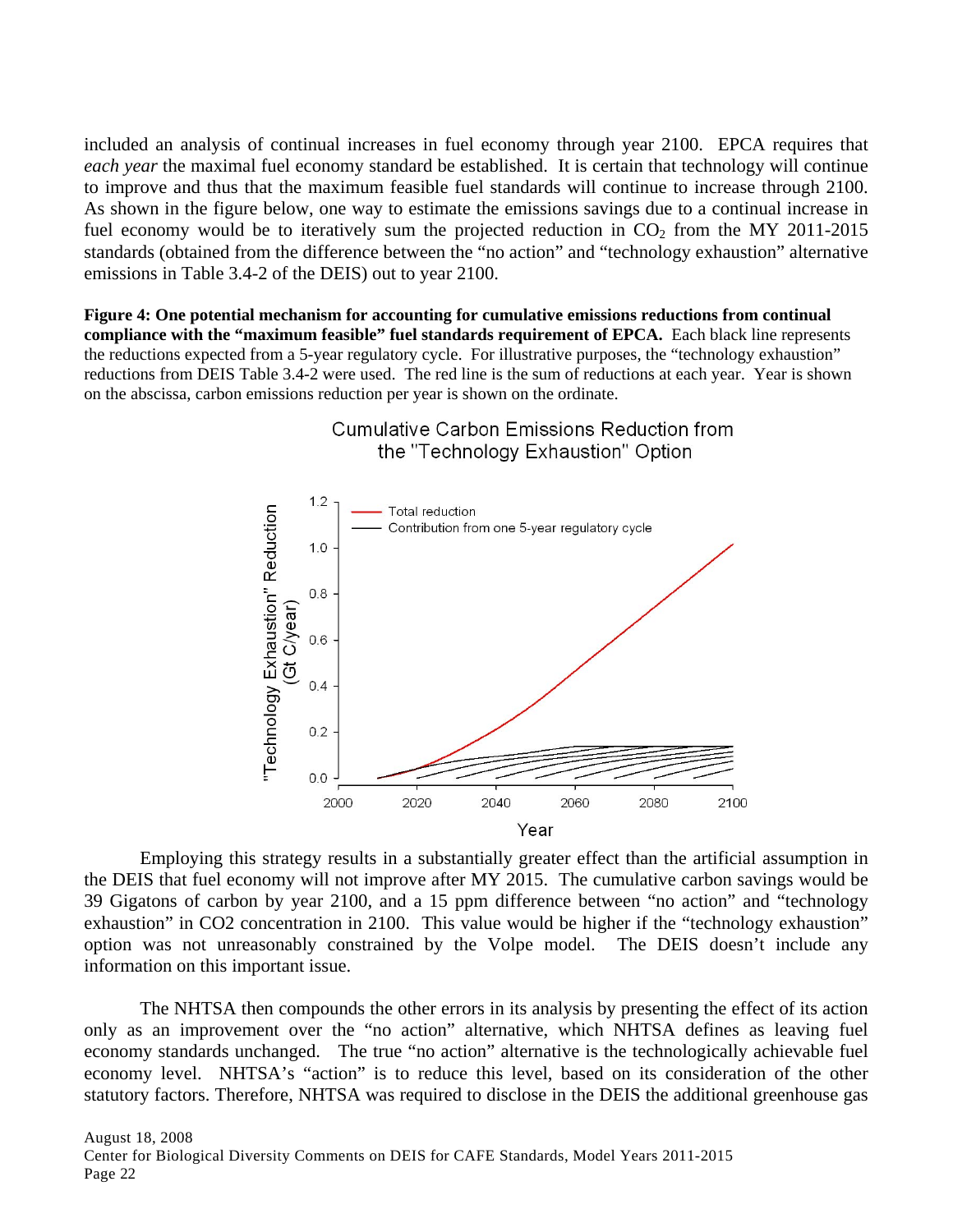emissions that will result from its decision to set fuel economy standards far lower than the technologically feasible level. The NHTSA failed to do so, instead continuing to portray its rulemaking merely as an improvement over the status quo, when in fact the opposite is true: it has proposed standards that are far lower than what is achievable with today's and future technology, and far lower than current levels in other countries. The true effects of this decision must be disclosed.

Again, while NHTSA may have been free to quantify the environmental impacts that would result from fixing fuel economy standards at 2011 levels, including only this information and then analyzing only the difference between doing nothing and NHTSA's proposal, rather than the difference between NHTSA's proposal and the technologically feasible fuel economy level, violated NEPA.

## *E. The analysis of climate change resulting from each alternative is flawed*

 In addition to the structural flaws discussed above, the numerical results from the climate impacts analysis are invalid. Two methods are used to model the impact of each alternative: MAGICC 4.1 and a "scaling approach." DEIS at 3-50 & 3-51. The results from MAGICC are flawed because an old version of the software was used; the scaling approach is misleading and mischaracterizes climate impacts. Furthermore, the inputs to the MAGICC model were incorrectly constrained, as discussed above, by the Volpe model and thus the results do not represent the true climate impact of each alternative.

## *1. The presentation of MAGICC results creates the misleading impression that there is no difference between the alternatives.*

MAGICC is used to estimate the increase in  $CO<sub>2</sub>$  concentration, global mean temperature, and sea level rise. The DEIS uses the SRES A1B-AIM scenario as a "baseline." The only comparisons in the DEIS are among the three SRES "business as usual" scenarios: B1, A1B, and B2. This analysis, however, is incomplete because it ignores the fact that in order to avoid catastrophic climate impacts greenhouse gas concentrations must be quickly reduced back to below 350 ppm. SRES A1B-AIM results in CO2 concentrations of 715 ppm in year 2100—far above dangerous  $CO<sub>2</sub>$  levels. A more appropriate comparison would be one of the "WRE" stabilization scenarios that are included in the MAGICC software. These stabilization scenarios are provided for 350 to 750 ppm stabilization.

Regardless of the baseline that is selected, the numerical results do not accurately reflect the state of the science. The DEIS relies heavily on the IPCC's Fourth Assessment Report, published in 2007. The model version used for numerical analysis, however, is calibrated to the Third Assessment Report, which was published in 2001. The MAGICC software has been updated to reflect the values reported in the Fourth Assessment report; the newest version is MAGICC 5.3. This update has important changes from version 4.1. These changes include:

- Values for climate forcings were updated and two new forcings for nitrates and land use were included
- The stabilization scenarios now include stabilization strategies for non- $CO<sub>2</sub>$  gases as well as  $CO<sub>2</sub>$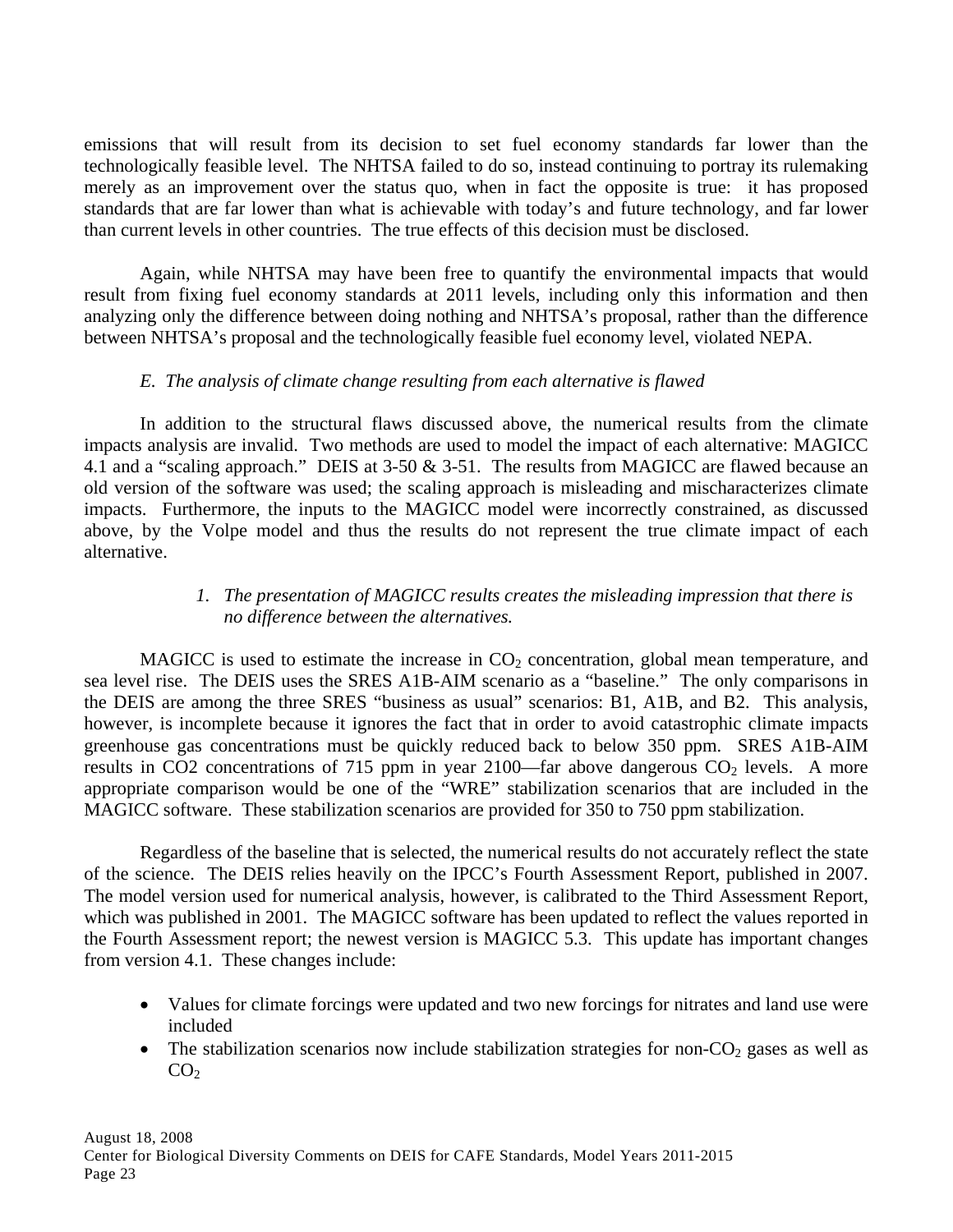- The method of sea level rise was improved to be more consistent with the IPCC Fourth Assessment Report
- Default climate sensitivity was changed from  $2.6^{\circ}$  C to  $3.0^{\circ}$  C, in conformance with the Fourth Assessment Report

 Most importantly, the modeling results should be presented with the disclaimer that non-linear responses are not included in the predictions. Emphasis should be placed on the fact that (1) the model does not capture actual sea level rise predictions because it does not include ice sheet dynamics and (2) the model does not include the impact of rapid increases in methane from widespread loss of permafrost.

## *2. The "scaling approach" is misleading and does not add any helpful information to the DEIS*

The "scaling approach" used in the DEIS is intended to test the effect of intermediate emissions scenarios. This is accomplished through linear interpolation between the relative outputs of three SRES scenarios: B1, A1B, and A2. This same estimate can be obtained by designating a "GAS" file in MAGICC that has intermediate  $CO<sub>2</sub>$  emissions.

 From the skeletal description in the DEIS, it appears that (in a nutshell) the process involves taking the difference between the annual emissions (inputs) and the outputs (temperature, sea level,  $CO<sub>2</sub>$ concentration) associated with each of the SRES scenarios. The percentage change from "baseline" emissions for each alternative is then used to scale the outputs from the baseline scenario. See DEIS at 3-50. At a minimum, the calculation explanation must be improved, preferably with step-by-step examples to make the calculation accessible to the general public, as required by NEPA.

 The underlying assumption to this process is that a linear transform will adequately describe the response to a change in emissions levels. Yet, as acknowledged in the DEIS at 3-52, climate interactions are non-linear. To test the linearity of the change between SRES scenarios, we ran an intermediate scenario in which the input annual carbon emissions were set at the midpoint between B1 and A1B. We then plotted the output variables. Examples are shown below. The numerical differences between each of the SRES scenarios and the intermediate scenario were not symmetrical. This indicates that climate outputs are not linearly related to emissions levels, violating the assumption of linearity upon which the scaling approach is based.

 As acknowledged in the DEIS, the climate system is non-linear. DEIS at 3-52. Thus, it is not surprising that a linear transform between SRES scenarios is an inaccurate approximation of climate response.

 Of course, comparing the scaling approach to MAGICC outputs assumes that MAGICC has accurately approximated the dynamics of the climate system. It seems likely, however, that MAGICC is the superior approximation. The MAGICC simulation routine has been extensively used by the IPCC and subjected to peer review. In contrast, no citations are provided in the DEIS that indicate the "scaling approach" has been subjected to similar scrutiny. Thus, the NHTSA should consider the MAGICC outputs more reliable. Furthermore, the DEIS provides no explanation why the "scaling approach" was deemed necessary.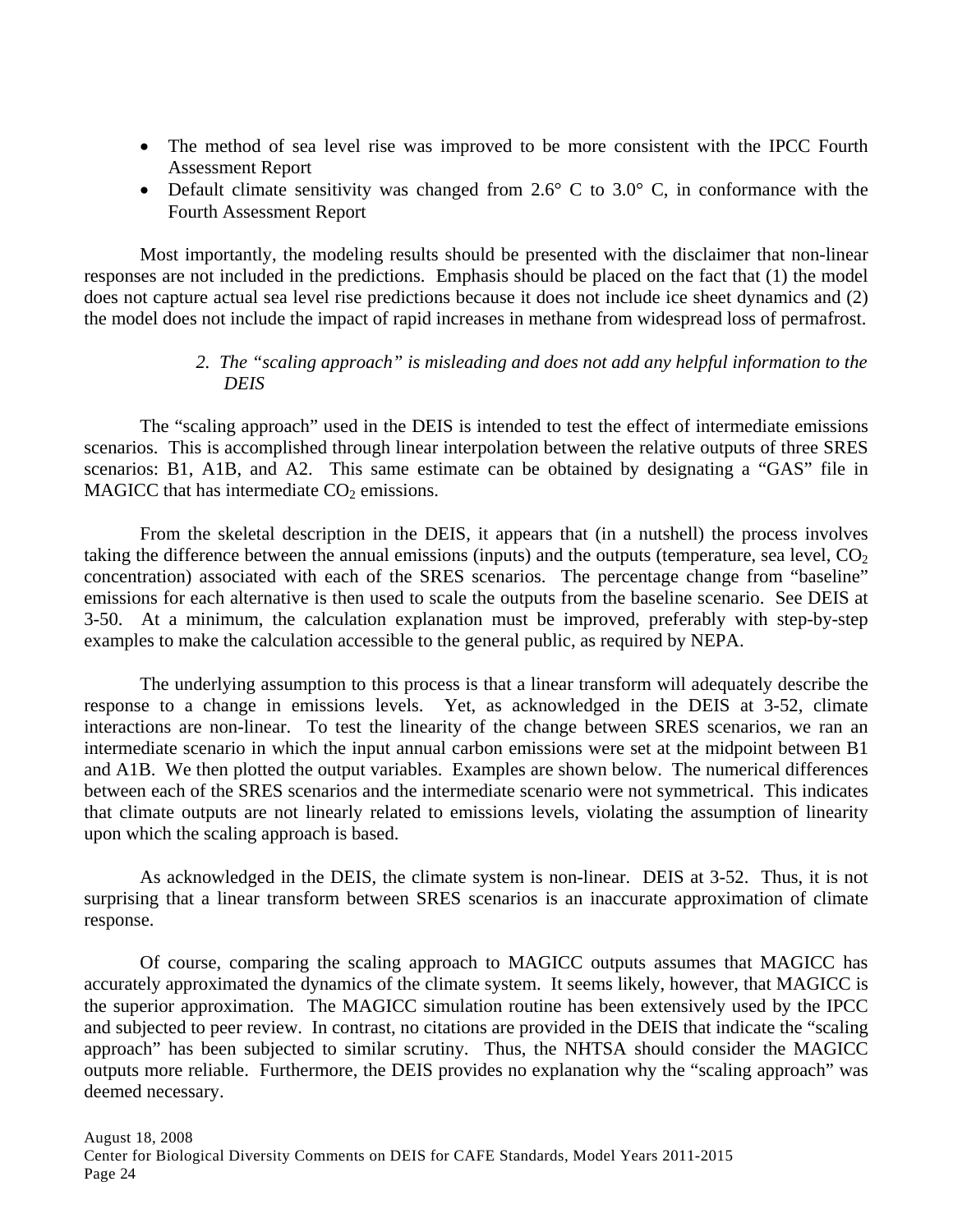In the following two figures, outputs from MAGICC are plotted as a function of year. In each plot, the values on the y-axes represent the difference between an SRES scenario (either B1 or A1B) and an "intermediate" scenario. The intermediate scenario was generated by creating a MAGICC "GAS" file that has emissions for each year that are the average of the emissions for B1 and A1B. One would expect that if there was a linear relationship between the change in outputs due to a change in inputs (emissions/year), these lines would overlap.

Figure 5: Difference in CO<sub>2</sub> Concentration between SRES Scenarios B1 and A1B and the "Intermediate" **Scenario.**



**Figure 6**: **Difference in Temperature and Mean Sea Level between SRES Scenarios B1 and A1B and the "Intermediate" Scenario.** 

![](_page_27_Figure_4.jpeg)

August 18, 2008 Center for Biological Diversity Comments on DEIS for CAFE Standards, Model Years 2011-2015 Page 25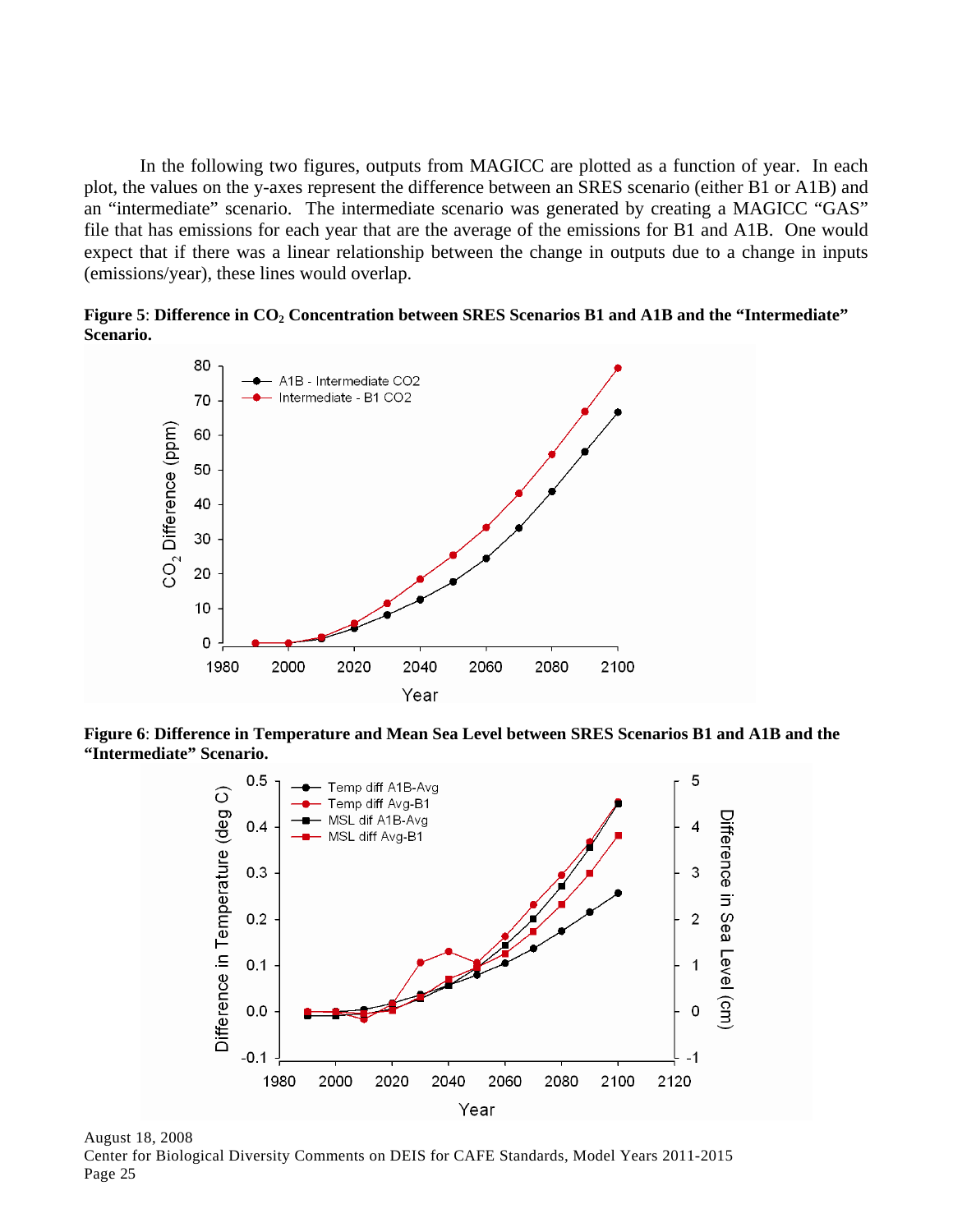With regard to the scaling approach for temperature change, the results from the scaling approach indicate a smaller change in temperature at equilibrium than the MAGICC results [version 5.3]. Furthermore, if a comparison of temperature sensitivity is desired, this is easily accomplished by changing this one parameter in MAGICC. The "bounding analysis" for temperature change in 2100 is also unnecessary as one of the outputs of MAGICC is the temperature in year 2100. The temperature change for year 2100 as predicted by MAGICC is much larger than suggested by the "bounding analysis."

The "scaling approach" as applied to sea level is also misleading. First, MAGICC 5.3 reports increments of sea level rise of 0.1 mm – not 1 mm as reported in the DEIS. Thus, the MAGICC results can resolve sea level rise to the same precision as the "scaling approach."

 The example of the scaling approach as applied to sea level and as illustrated in Table 3.4-14 is obscure and impossible to follow. Data appears to be missing from Table 3.4-14 (column 1) and the values do not appear to correspond to the steps outlined on page 3-77. This needs to be clarified so that readers can assess the validity of the numerical results. The value for sea level rise for "no action" corresponds to the midpoint for the B1 scenario (28.0 cm), not the A1B scenario (34.5 cm) that is purportedly represented in Table 3.4-14. If the steps provided on page 3-77 are carried out, it appears that the difference between alternatives for sea level rise is approximately double the range of values reported in Table 3.4-14.

Regardless, the approach itself is deeply flawed. First, using the IPCC estimates of potential sea level rise does not correct the shortcomings in MAGICC. The IPCC did not account for ice sheet dynamics in any of their estimates. As a result, any modeling or scaling attempt will not capture the most important components of sea level rise, as acknowledged in the DEIS at 3-76. As a result any attempt to estimate sea level rise from IPCC data will be deeply flawed. If a scaling approach is to be used, it should be based on paleoclimate data predicting the sea level rise associated with various temperature and  $CO<sub>2</sub>$  concentrations.

 Second, the scaling approach purports to correct for "overstatements" due to inertia in the climate system. Yet any apparent "bias" is *created* by applying the "scaling approach" from the DEIS. If an accepted model such as MAGICC is employed, the effects of climate inertia will be properly accounted for without being overly represented in the results. Thus, the solution to "overstatements" of climate inertia is to avoid using the scaling approach.

 Third, the scaling approach as applied to sea level change uses inaccurate values from Table 3.4- 7, the temperature "scaling approach" results. When compared to the results from MAGICC at differing climate sensitivities, the scaling approach results in smaller differences in temperatures between alternatives. This in turn pollutes the results from the sea level scaling approach, making the sea level differences seem smaller.

*F. The DEIS Fails to Adequately Address Ocean Acidification*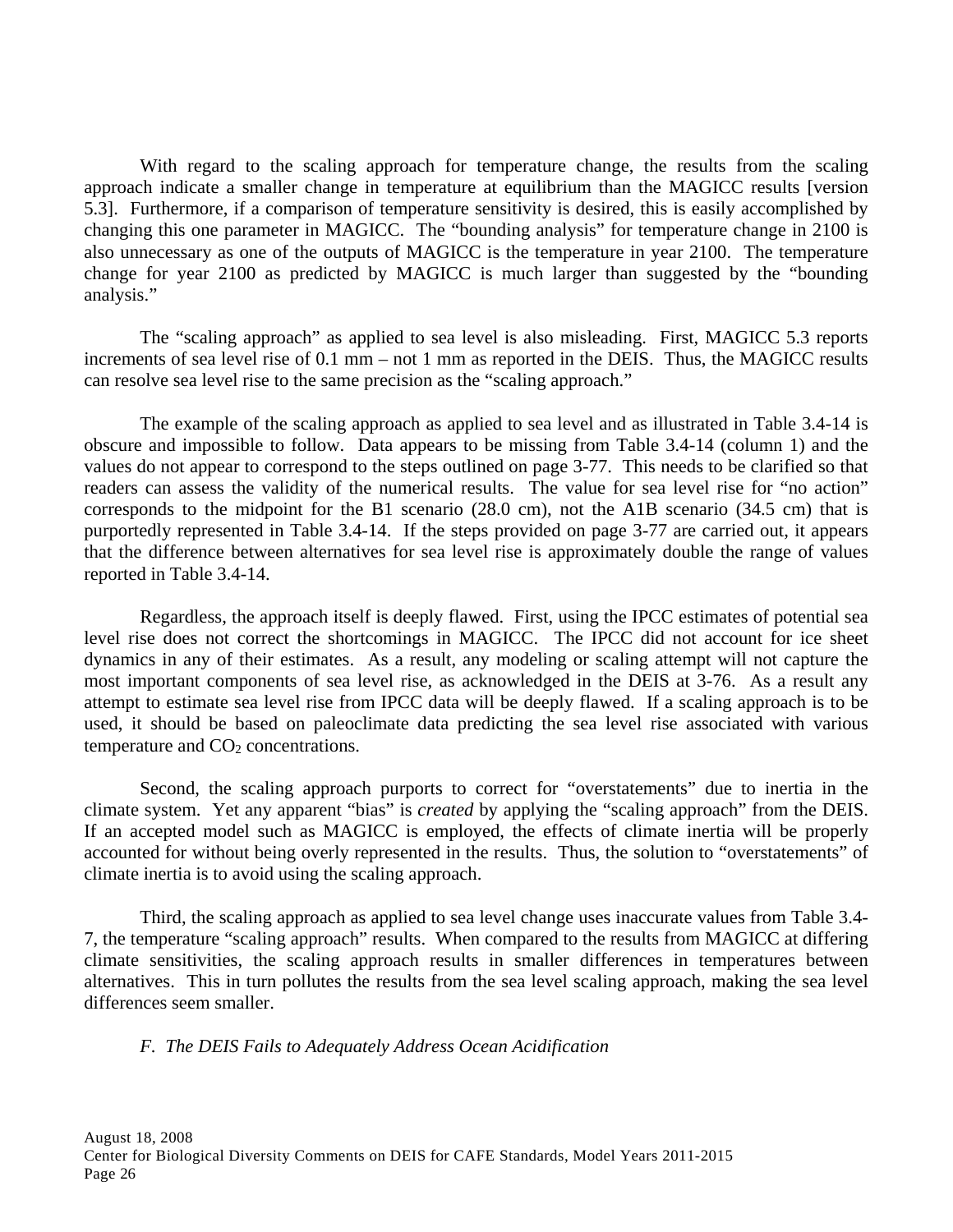The DEIS ignores one of the major, direct impacts of increased atmospheric  $CO_2$ : ocean acidification. Carbon dioxide is readily exchanged between the atmosphere and the sea surface. The increase in  $CO<sub>2</sub>$  is a direct result of human activity—fossil fuel burning. Due to the fact that the ocean has a carbonate buffer system, an increase in aqueous  $CO<sub>2</sub>$  reduces the concentration of carbonate while increasing the concentration of bicarbonate. The direct result is a decrease in ocean pH.

The reduction in free carbonate ions harms organisms that form calcium carbonate shells. There is a profound impact on the entire marine ecosystem due to the fact that many calcifying plankton, the basis of the food web, are severely affected by ocean acidification. Furthermore, organisms such as fish also experience direct effects from increased ocean CO<sub>2</sub>, which include metabolic, immune, and reproductive dysfunction.

There is an extremely high level of scientific consensus regarding the destructive effects of ocean acidification. A recent comment letter signed by the top 25 marine scientists who study ocean acidification emphasized that the decrease in pH due to un-checked  $CO<sub>2</sub>$  emissions will be devastating and irreversible on human time scales (Caldiera and 25 others, 2007).

Ocean acidification has also been recognized by advisory bodies. For instance, the USCOP characterizes climate change as "among the most pressing scientific questions facing our nation and the planet." (USCOP Ocean Blueprint 2004). Furthermore, the USCOP report states that ocean acidification is impairing some organisms and has "potentially profound impacts on marine production and biodiversity." *Id.* The resulting recommendation is that scientific information be used to modify management strategies. Likewise, the Pew Commission discussed the myriad effects of climate change on marine life, including changes in ocean chemistry. The report stated that the Commission "feels strongly" that the U.S. must reduce its emission of greenhouse gases to limit injury to the marine environment. (Pew Oceans Commission Living Oceans, 2003).

The oceans have already taken up about  $40\%$  of the  $CO<sub>2</sub>$  that humans have produced since the industrial revolution, and this has lowered the average ocean pH by 0.11 units (Sabine et al. 2004). Although this number may sound small, it represents a significant change in acidity. The ocean takes up about 30 million metric tons of  $CO<sub>2</sub>$  each day (Feely et al., 2008). While preindustrial levels of atmospheric  $CO_2$  hovered around 280 ppm (Orr et al. 2005)), they have now increased to 380 ppm; if current trends continue they will increase another 50% by 2030 (Turley et al., 2006). Over time, the ocean will absorb up to 90% of anthropogenic  $CO_2$  released into the atmosphere (Kleypas et al. 2006).

Unlike future climate change, the pH change in response increased atmospheric  $CO<sub>2</sub>$  is relatively easy to predict because it involves basic chemical reactions and is unlikely to be affected by global temperature change (McNeil & Matear 2006). Thus, there is a strong consensus in the field that the oceans will undergo extensive acidification as the atmospheric  $CO<sub>2</sub>$  concentration rises.

Studies have established that anthropogenic  $CO<sub>2</sub>$  is the direct cause of the decrease in ocean pH. For instance, a tracer technique can be used to separate naturally occurring and dissolved carbon from that due to human activity (Gruber et al. 1996). Oceans absorb  $CO<sub>2</sub>$  more slowly than humans are currently releasing it. Current levels of anthropogenic  $CO<sub>2</sub>$  have virtually guaranteed that ocean pH will continue to decrease in the foreseeable future. Anthropogenic  $CO<sub>2</sub>$  emissions will result in a decrease in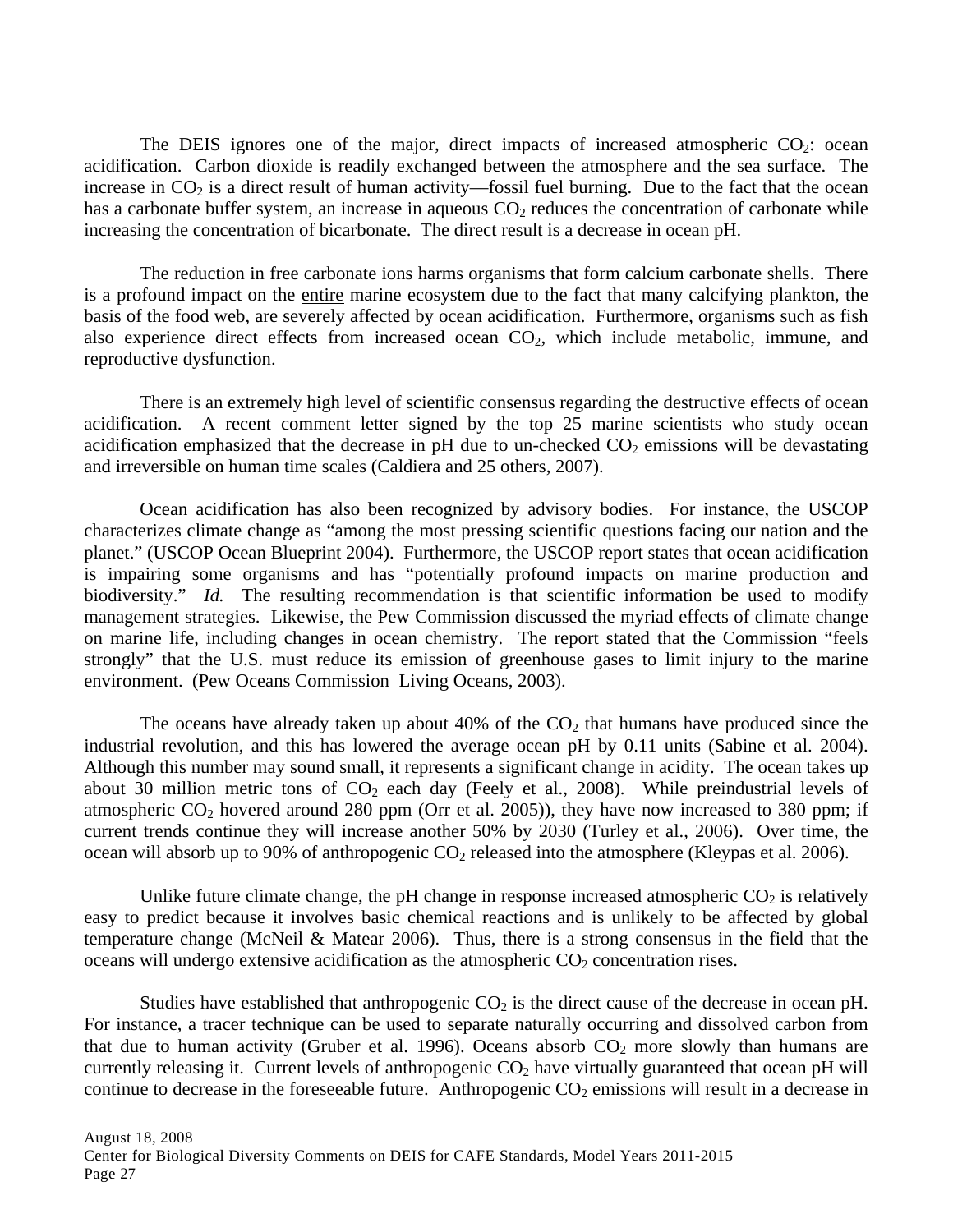oceanic pH of 0.4 units by 2100 according to a model based on "business as usual" IPCC scenarios (Caldeira & Wickett 2003). This would constitute a catastrophic pH level (Zeebe et al. 2008). Disastrous impacts to marine ecosystems can only be avoided with rapid reductions in  $CO<sub>2</sub>$  emissions. *Id.*

Despite the strong scientific consensus and direct connection between  $CO<sub>2</sub>$  emissions and oceanic pH, the DEIS treats ocean acidification as an indirect, cumulative impact. This is unacceptable. The ecological impacts of the proposed CAFE standards on ocean acidification must be fully analyzed. Ocean acidification is even more predictable than changes in temperature or sea level rise, for instance. Yet, the DEIS makes no effort to quantify the influence of the alternatives on ocean pH. Furthermore, the DEIS fails to consider the economic costs of the collapse of the ocean food web. This cost must be included in any cost-benefit assessment conducted by NHTSA to accurately reflect the proper balance between the costs and benefits of reducing  $CO<sub>2</sub>$  emissions.

### *G. The DEIS Fails to Analyze the Impact of Black Carbon*

Although the DEIS quantifies  $CO<sub>2</sub>$  emissions, it utterly fails to address black carbon, an important short-lived pollutant that contributes to global and regional warming. Black carbon is produced by incomplete combustion and is the black component of soot. Although combustion produces a mixture of black carbon and organic carbon, the proportion of black carbon produced by burning fossil fuels, such as diesel, is much greater than that produced by burning biomass. The CAFE standards will affect both gas and diesel engines, and may result in a higher percentage of diesel-fueled vehicles. Thus, it is essential to consider the impact of the new standards on black carbon emissions.

 Black carbon heats the atmosphere through a variety of mechanisms. First, it is highly efficient at absorbing solar radiation and in turn heating the surrounding atmosphere. Second, atmospheric black carbon absorbs reflected radiation from the surface. Third, when black carbon lands on snow and ice, it reduces the reflectivity of the white surface which causes increased atmospheric warming as well as accelerates the rate of snow and ice melt. Fourth, it evaporates low clouds. Notably, black carbon is often complexed with other aerosols such as sulfates, which greatly increases its heating potential. (Ramanathan & Carmichael 2008; Jacobson 2001).

Due to black carbon's short atmospheric life span and high global warming potential, decreasing black carbon emissions offers an opportunity to mitigate the effects of global warming trends in the short term (Ramanathan & Carmichael 2008). Black carbon is considered a 'short-lived pollutant' (SLP) because it remains in the atmosphere for only about a week in contrast to carbon dioxide, which remains in the atmosphere for over 100 years. Furthermore, the global warming potential of black carbon is approximately 760 times greater than that of carbon dioxide over 100 years (Reddy & Boucher 2007) and approximately 2200 times greater over 20 years (Bond & Sun 2005). It is estimated that black carbon is the second greatest contributor to global warming behind carbon dioxide (Ramanathan & Carmichael 2008).

Unlike traditional greenhouse gases, which become relatively uniformly distributed and mixed throughout the Earth's atmosphere, black carbon exerts a regional influence. The impacts of black carbon on a regional level include both atmospheric heating, as discussed above, and hydrological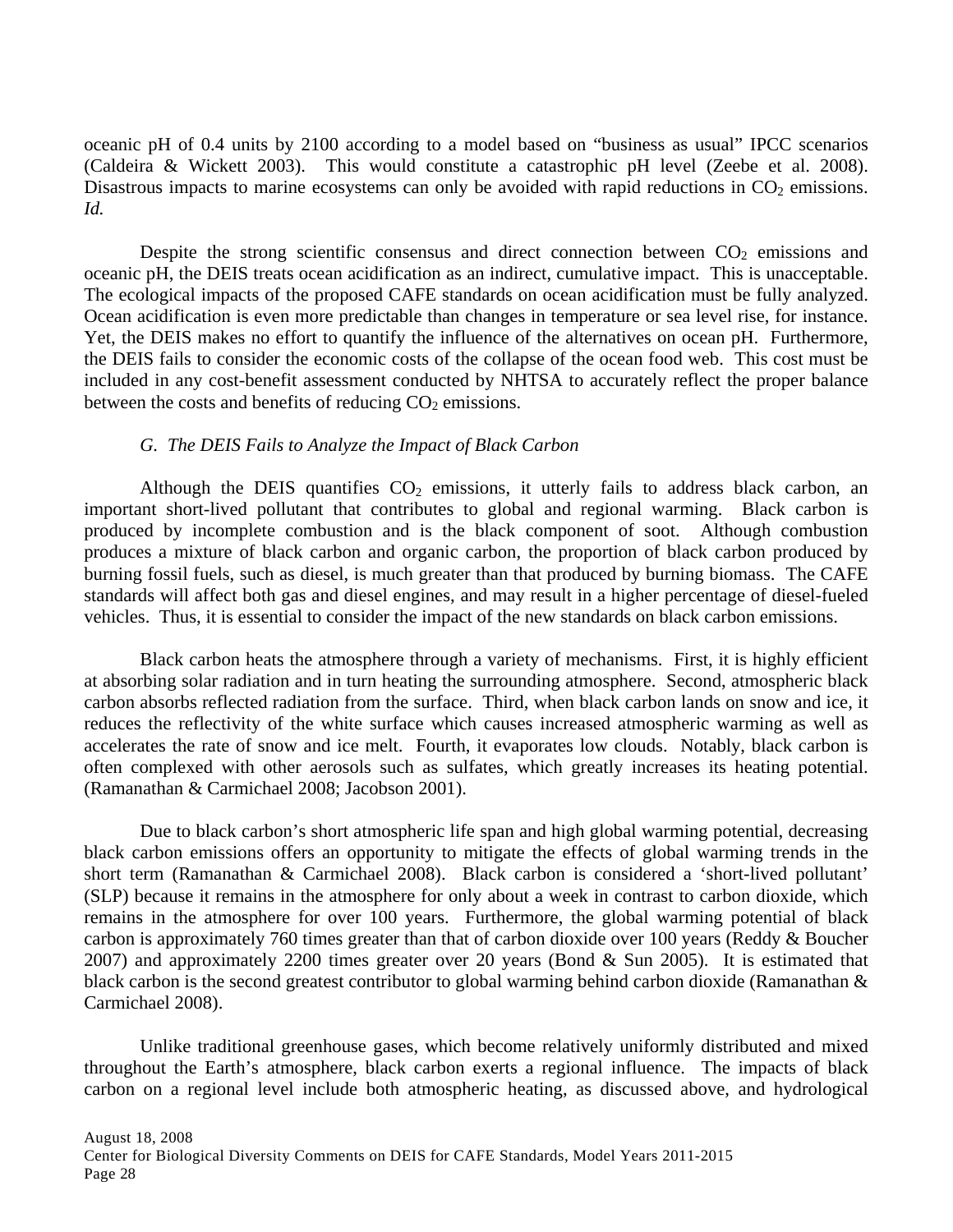changes. Hydrological changes occur due to alterations in cloud formation and heat gradients. *Id.* For instance, aerosol pollution has been linked to decreases in the summer monsoon season in tropical areas as well as the drought in the Sahel region of Africa. *Id.* Black carbon also impacts the drought-fire cycle. The more drought conditions prevail, the more forest fires burn, and the forest fires in turn emit massive quantities of black and organic carbon. The release of these aerosols intensifies the drought effect.

Another impact of black carbon is accelerated snowmelt; for instance, black carbon is likely contributing to the retreat of Himalayan glaciers and the resulting water shortage in areas of Asia. *Id.*  When black carbon settles on snow, it makes the snow darker so that it absorbs more solar radiation. This directly leads to snow melt. In addition, local atmospheric heating due to black carbon increases the melting rate. These same effects may well be operating on mountain ranges in the U.S. such as the Sierra Nevada, which would reduce water availability throughout California, a highly populated region, at crucial times of the year.

Black carbon is also detrimental to human health. It has been linked to a variety of circulatory diseases. One study found an increased mortality rate was correlated with exposure to black carbon (Maynard 2007). The same is true for heart attacks (Tonne 2007). Another study found that residential black carbon exposure was associated with increased rates of infant mortality due to pneumonia, increased chronic bronchitis, and increased blood pressure (Schwartz 2007).

In developed countries, diesel burning is the main source of black carbon. Diesel emissions include a number of compounds such as sulfur oxides, nitrogen oxides, hydrocarbons, carbon monoxide, and particulate matter. Diesel particulate matter is approximately 75% elemental carbon. (EPA Diesel Health Assessment 2002). Furthermore, global inventories of emissions rates from a variety of sources exist to facilitate quantitative estimates. (See, e.g., Bond et al. 2004). Thus, it is crucial that black carbon be addressed in the DEIS.

## *1. Analyzing Particulate Matter is Insufficient to Address Black Carbon*

Particulate matter (PM) refers to the particles that make up atmospheric aerosols. The primary constituents of PM are sulfates, nitrates, and carbon compounds. Sulfates and nitrates form in the atmosphere from the chemical reaction of sulfur and nitrogen dioxides. These may often be present as ammonium sulfate or nitrate salts. Carbon compounds may be directly emitted, e.g. black carbon emitted from combustion, or may form in the atmosphere from other organic vapors, e.g. oxidation of volatile organic compounds.

 Because PM can be reduced through mitigation of other constituents of PM than black carbon, it is essential that black carbon emission reduction strategies be considered independently from PM reductions. The proportions of the constituents of PM vary over time and by location (see EPA Particle Pollution Report 2004). According to a recent series of surveys conducted at various U.S. cities under the EPA's "Supersite" program, black carbon was often only about 10% of total measured  $PM_{2.5}$ .<sup>14</sup>

August 18, 2008 Center for Biological Diversity Comments on DEIS for CAFE Standards, Model Years 2011-2015 Page 29

<u>.</u>

<sup>&</sup>lt;sup>14</sup> For an overview of the program and initial results see  $\frac{http://www.epa.gov/ttn/amtic/supersites.html}{$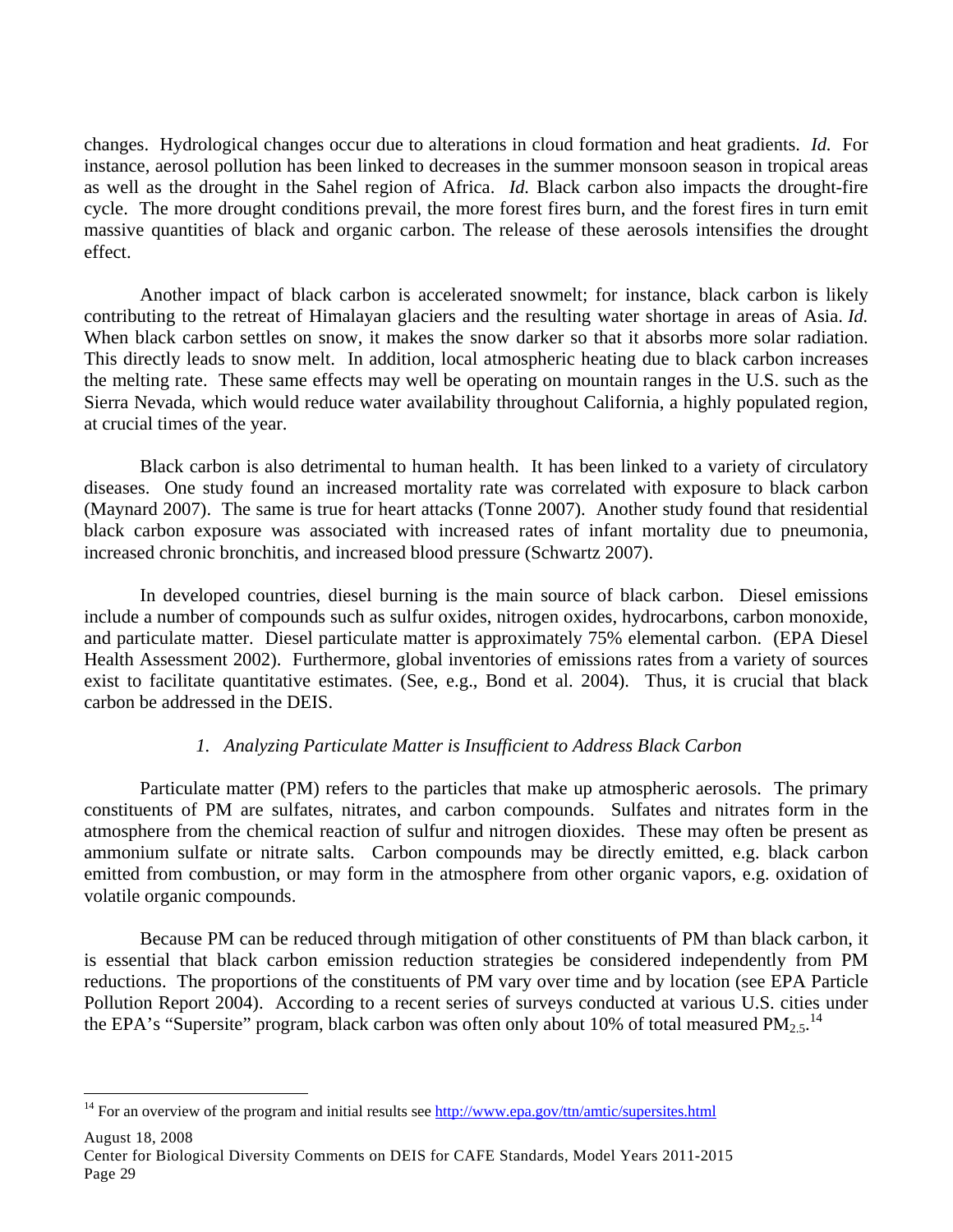In contrast to total  $PM_{2.5}$ , diesel PM is composed largely of black carbon. Nonetheless, some diesel PM reduction strategies do not affect black carbon. For instance, diesel oxidation catalysts can reduce diesel PM emissions as a whole by approximately 20 to 40%, yet they do not decrease black carbon emissions (Walker 2004). In addition, while low-sulfur fuel will reduce sulfate emissions, in and of itself low-sulfur fuel will not reduce black carbon. Low-sulfur fuel is important because it *allows* for better technology to reduce black carbon. *See, e.g*. 69 Fed. Reg. 38957, 38995 (June 29, 2004). Yet those reductions can only occur once the technology has been implemented.

 In summary, the climate and health impacts of black carbon are undeniable. The main source of black carbon in the U.S. is diesel. The CAFE standards may impact the diesel use if other regulatory mechanisms are not utilized. Thus, the cost-benefit analysis is incomplete because it does not include a monetization of the impacts of black carbon.

### **VI. The DEIS's cumulative impacts analysis is fundamentally flawed**

A cumulative impact is defined under NEPA as "the impact on the environment which results from the incremental impact of the action when added to other past, present, and reasonably foreseeable future actions regardless of what agency (Federal or non-Federal) or person undertakes such other actions." 40 C.F.R. § 1508.7.

Global warming is the quintessential cumulative impact – the environmental problem caused by all contributing sources of greenhouse gas emissions together is far greater than that caused by any individual source. The purpose of the cumulative impacts section is to discuss the impact of the NHTSA's rulemaking on the problem overall when considered along with other actions. The NHTSA must place its action in the proper context in order to provide the reader with meaningful information about the impact of its action. For example, the DEIS should answer the question, "to what degree does the NHTSA rulemaking contribute to or hinder the achievement of the greenhouse gas emissions reductions necessary to avoid catastrophic climate change?" The DEIS fails utterly to do so.

The DEIS considered only a single factor in the cumulative impacts section beyond the rulemaking itself – the impact of fuel economy standards for model years 2016-2020. As discussed above, the impact of future fuel economy standards should have been incorporated into the analysis of direct and indirect impacts, as the level chosen by the NHTSA for one year will impact the level achievable in future years. Regardless, however, limiting the cumulative impacts analysis to only considering fuel economy standards for model years 2016-2020 is clearly inadequate on its face to comply with NEPA's requirements.

The DEIS must include a reasonable analysis of the combined impact of the NHTSA's rulemaking on U.S. transportation sector emissions overall, and U.S. emissions overall. For example, is the impact of the current rulemaking sufficient to ensure that the necessary emissions reductions from the U.S. transportation sector overall will be achievable? If the transportation sector does not achieve its "fair share" of necessary emissions reductions, after all, those reductions will have to come from a different sector. While the NHTSA will likely argue that it is difficult to conduct a cumulative impacts analysis for a problem such as greenhouse gas emissions, it is eminently feasible to do so. While the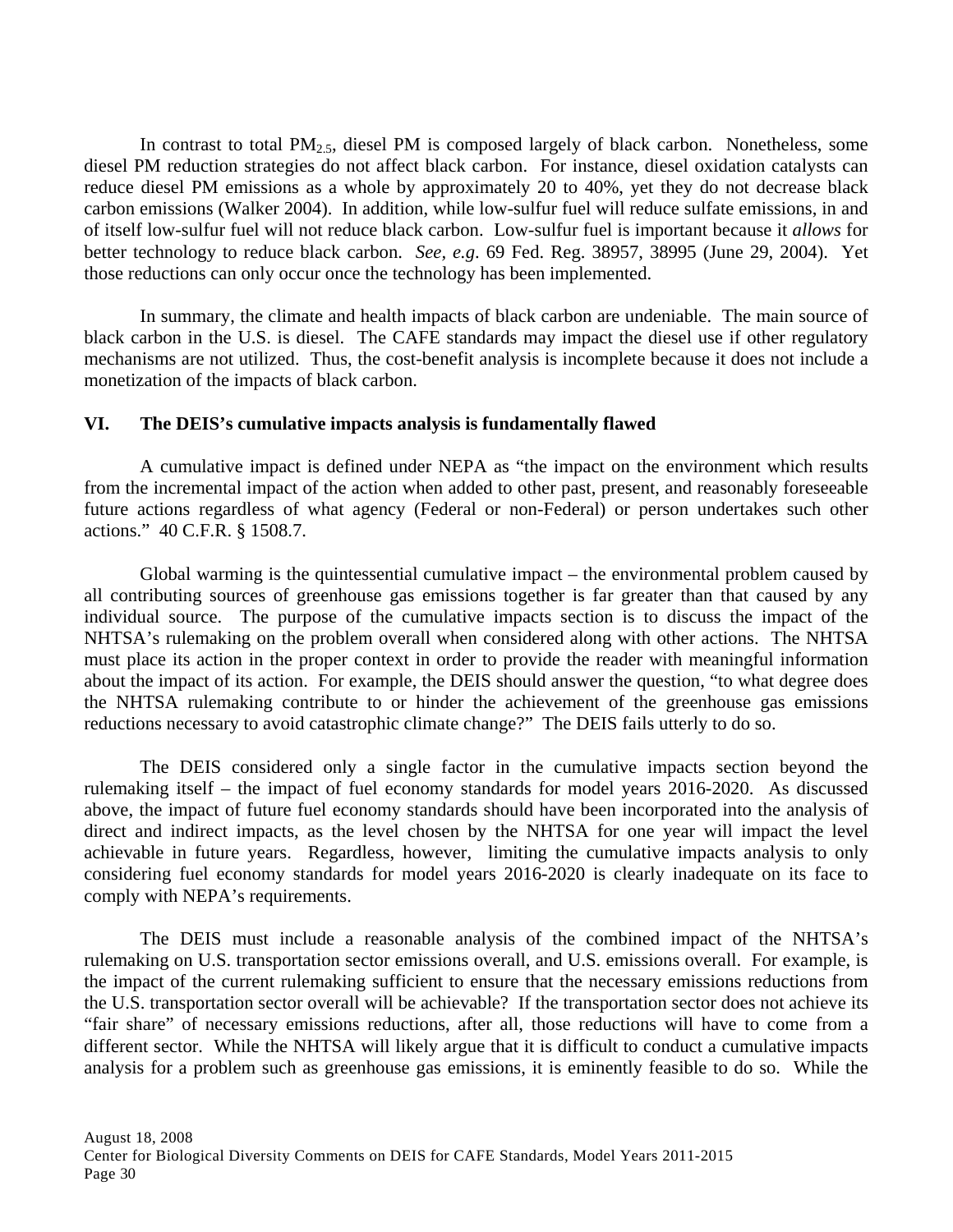NHTSA has some discretion in choosing the precise methodology of such an analysis, the agency was clearly not free to omit any such analysis altogether.

Recent scientific evidence indicates that to avoid tipping points and climate catastrophe, it will be necessary to reduce  $CO_2$  emissions to 350 ppm (Hansen et al. 2008). This study uses the most comprehensive analysis to date of both slow and fast feedbacks on climate and reaches the conclusion that global  $CO<sub>2</sub>$  concentrations must be capped and reduced to 350 ppm to avoid dangerous and irreversible climate change. Much of the data is based on paleoclimate records, as opposed to computer modeling. The benefit of paleoclimate data is that the changes reflected in proxy measures actually occurred, as opposed to being predictions. The study provides evidence of large changes in sea level on decade time scales as well as past rates of sea level rise in excess of 1 m/century. Thus, a 350 ppm scenario should be included as context for analysis of cumulative impacts. This analysis is entirely possible because MAGICC, the software used to model the climate change impacts of each alternative, already includes various alternative scenarios in which future emissions are controlled so that atmospheric  $CO<sub>2</sub>$  concentrations do not exceed values ranging from 350 to 750 ppm.

Moreover, as discussed above, the DEIS is inadequate because it failed to take into account the real world iterative nature of fuel economy improvements, that is, the fact that fuel economy increases today contribute to the capacity for higher levels tomorrow. This DEIS's failure to analyze this crucial issue infected the cumulative impacts analysis as well.

### **VII. NHTSA must complete an Endangered Species Act Section 7 Consultation to ensure that its action will not jeopardize or adversely modify the critical habitat of any species listed as "threatened" or "endangered"**

Congress enacted the Endangered Species Act ("ESA") to conserve endangered and threatened species and the ecosystems upon which they depend. 16 U.S.C. § 1531(b). The Supreme Court's review of the ESA's "language, history, and structure" convinced the Court "beyond a doubt" that "Congress intended endangered species to be afforded the highest of priorities." *Tennessee Valley Authority v. Hill*, 437 U.S. 153, 174 (1978). As the Court found, "the plain intent of Congress in enacting this statute was to halt and reverse the trend toward species extinction, whatever the cost." *Id*. at 184.

Species are added to the lists of endangered and threatened species by the U.S. Fish and Wildlife Service (with jurisdiction over most terrestrial and freshwater species) and the National Marine Fisheries Service (with jurisdiction over most marine species) (collectively, the "Services"). A species is "endangered" if it "is in danger of extinction throughout all or a significant portion of its range." 16 U.S.C. § 1532(6). A species is "threatened" if it "is likely to become an endangered species within the foreseeable future throughout all or a significant portion of its range." 16 U.S.C. § 1532(20).

Once a species is listed under the ESA, Section 7 requires all federal agencies to "insure" that their actions neither "jeopardize the continued existence" of any listed species nor "result in the destruction or adverse modification" of its "critical habitat." *Id.* at § 1536(a)(2). In addition, the "take" of listed species is generally prohibited. *Id.* at § 1538(a); 50 C.F.R. § 17.31(a). "Take" means "to harass, harm, pursue, hunt, shoot, wound, kill, trap, capture, or collect, or to attempt to engage in any such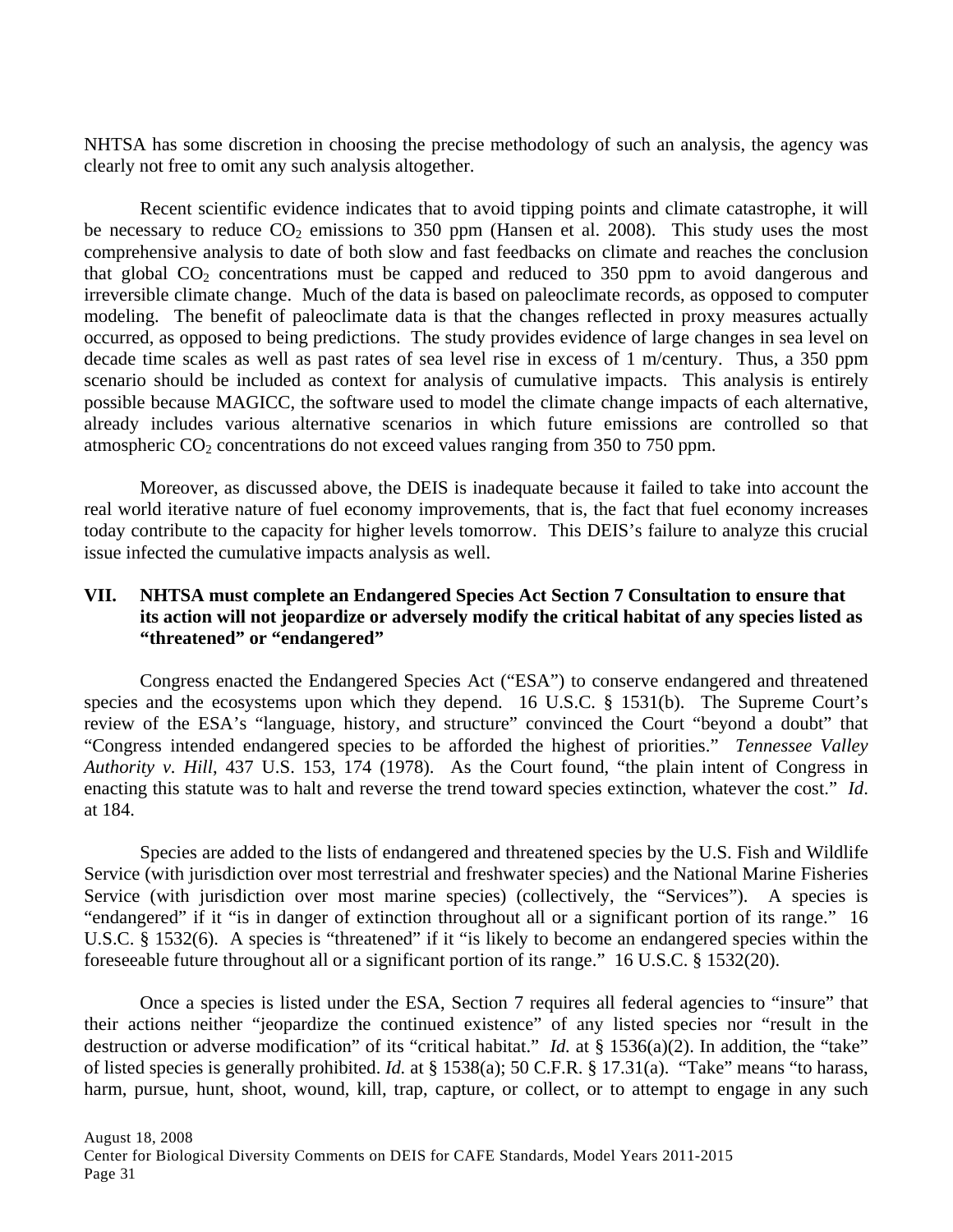conduct." 16 U.S.C. § 1532(19). The Services may, however, permit "incidental" take on a case-by-case basis if it finds, among other things, that such take will be minimized and mitigated and that such take will not "appreciably reduce the likelihood of survival and recovery of the species." *Id.* at § 1539(a).

Section 7 consultation is required for "any action [that] may affect listed species or critical habitat." 50 C.F.R. § 402.14. Agency "action" is defined in the ESA's implementing regulations to include "all activities or programs of any kind authorized, funded, or carried out, in whole or in part, by Federal agencies in the United States or upon the high seas. Examples include, but are not limited to: (a) actions intended to conserve listed species or their habitat; (b) the promulgation of regulations; (c) the granting of licenses, contracts, leases, easements, rights-of-way, permits, or grants-in-aid; or (d) actions directly or indirectly causing modifications to the land, water, or air." 50 C.F.R. § 402.02 (emphasis added).

This regulatory definition of "action" clearly encompasses NHTSA's rulemaking, since the emissions from the regulated automobiles unquestionably will cause "modification to the land, water, or air." The U.S. Fish and Wildlife Service's and National Marine Fisheries Service's Consultation Handbook, Procedures for Conducting Consultation and Conference Activities under Section 7 of the Endangered Species Act (March 1998) explains the above terms and definitions. There can also be no question that the enormous volume of direct, indirect, and cumulative emissions from the regulated vehicles "may affect" listed species, and therefore the NHTSA must consult.

The NHTSA's rulemaking will impact species listed as threatened and endangered in several ways, yet the NHTSA has failed to initiate the required Section 7 consultations with the Services on its impact. The NHSTA must initiate and complete the required Section 7 consultations on the rulemaking, or it may be held liable for take of listed species from the impacts of its action, including increased greenhouse gas emissions and other emissions such as NOx.

On May 15, 2008, the U.S. Fish and Wildlife Service listed the polar bear as a threatened species throughout is range due to global warming. Endangered and Threatened Wildlife and Plants, Determination of Threatened Status for the Polar Bear (Ursus maritimus) Throughout its Range, 73 Fed. Reg. 28212-28303 (May 15, 2008). The NHTSA must consult on the impact of its rulemaking, and its proposal to set fuel economy standards far below what is technologically achievable, on the polar bear.<sup>15</sup>

 $\overline{a}$ 

<sup>&</sup>lt;sup>15</sup> At the same time that the Secretary published the Final Listing Rule he also issued separate regulations, pursuant to Section 4(d) of the ESA, 16 U.S.C. § 1533(d), which authorize the widespread incidental take of polar bears and purport to exempt greenhouse gas pollutants from Section 7's consultation requirements. Endangered and Threatened Wildlife and Plants, Special Rule for the Polar Bear, 73 Fed. Reg. 28306-28318 (May 15, 2008) ("4(d) Rule"). In a section of the 4(d) Rule entitled "Consultation under Section 7 of the ESA," the Secretary alleges that "the best scientific data currently available does not draw a causal connection between GHG emissions resulting from a specific Federal action and effects on listed species or critical habitat by climate change, nor are there sufficient data to establish the required causal connection to the level of reasonable certainty between an action's resulting emissions and effect on species or critical habitat." 73 Fed. Reg. 28306, 28313. NHTSA must not rely on this rule as an excuse to forgo consultation because it is contrary to the best available science and the legal standards for Section 7 consultation. Moreover, exempting greenhouse gas emitting actions from Section 7 cannot be legally accomplished through section 4(d) of ESA. The Center and co-plaintiffs are currently challenging the 4(d) rule in court. See, e.g. Second Amended Complaint in *Center for Biological Diversity v. Kempthorne*, Civ. No. 08-1339 (CW) (N. Dist. Cal.).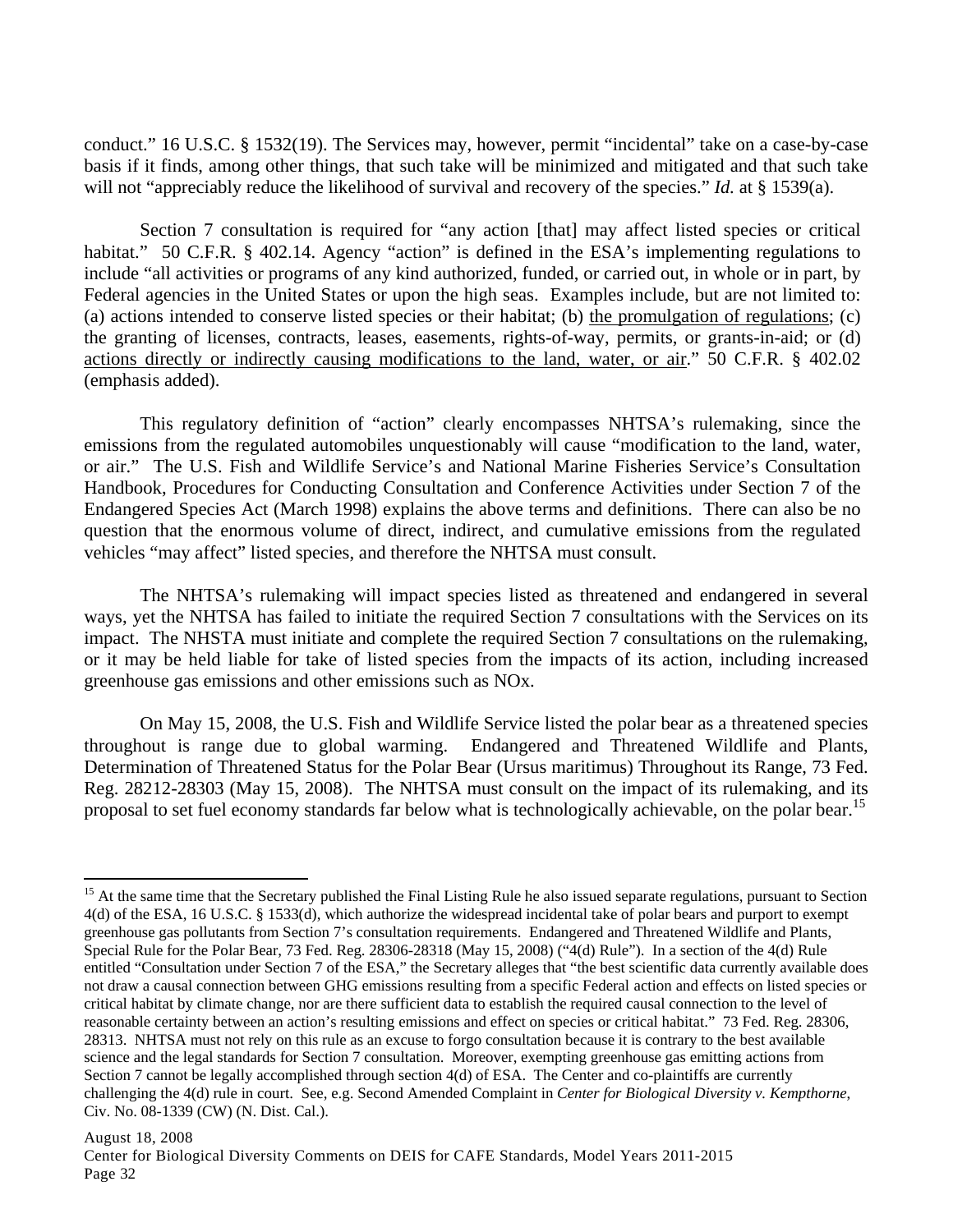On May 9, 2006, the National Marine Fisheries Service listed the staghorn and elkhorn corals as threatened due in part to increasing ocean temperature and ocean acidification due to anthropogenic greenhouse emissions. 71 Fed. Reg. 26852. The NHTSA must consult on the impact of its rulemaking on these coral species. The NHTSA must also consult on the impact of its rulemaking on the polar bear's and the corals' critical habitat, once such habitat is designated.

Global warming was cited by the U.S. Fish and Wildlife Service in its critical habitat rulemakings for the Quino Checkerspot and Bay Checkerspot butterflies. See 73 Fed. Reg. 3328-3373 and 72 Fed. Reg. 48178-48218. The NHTSA must consult on the impact of its rulemaking on these species and their critical habitat.

 The NHTSA must not limit its consultation, however, to species like the polar bear, corals, and checkerspot butterflies for which anthropogenic greenhouse emissions were cited as a reason for listing or as an impact in the listing or critical habitat rules. The Center has identified 143 listed species for which a recovery plan has been adopted that specifically identifies climate change or a projected impact of climate change as a direct or indirect threat to the species, as a critical impact to be mitigated, as a critical issue to be monitored, and/or as a component of the recovery criteria. See Exhibit A. This is clear evidence that the NHTSA's rulemaking "may affect" these species. The NHTSA must consult on the impact of its action all listed species which may be affected.

While we are cognizant that federal agencies, for the most part, have not to date been complying with their obligation to consult on the impact of their greenhouse gas emissions on listed species, and therefore there may be some capacity building required for this consultation, this can in no way be used an excuse for continued non-compliance with the law. The direct, indirect, and cumulative impacts of setting fuel economy standards for all cars and light trucks nationally are extraordinarily significant, and therefore a large number of species may be implicated. Where, as here, the NHTSA's rulemaking is national in scope, the NHTSA should conduct a nationally focused consultation. Again, the NHTSA must not attempt to use the large scale of its action as an excuse for ignoring its environmental review duties, since the highly significant nature of the action only makes it more important to thoroughly review its impacts under all applicable laws. Nor can the mere fact that a large geographical area or large number of species be used an excuse for inaction. See, e.g., *Wash. Toxics Coalition v. EPA*, 413 F.3d 1024 (9th Cir. Wash. 2005) (upholding order requiring the EPA to consult on the impact of 54 pesticide ingredients on 25 species of fish.). If anything, a nationally focused consultation will provide the opportunity to most efficiently analyze the impact of the rulemaking on species and groups of species.

The rulemaking will impact listed species in ways beyond global warming and ocean acidification. For example, vehicles are a primary source of excess nitrogen in the environment. Excess nitrogen contributes to major environmental problems including reduced water quality, eutrophication of estuaries, nitrate-induced toxic effects on freshwater biota, changes in plant community composition, disruptions in nutrient cycling, and increased emissions from soil of nitrogenous greenhouse gases (Fenn et al. 2003). Nitrogen deposition therefore impacts species listed under the Endangered Species Act in a number of ways.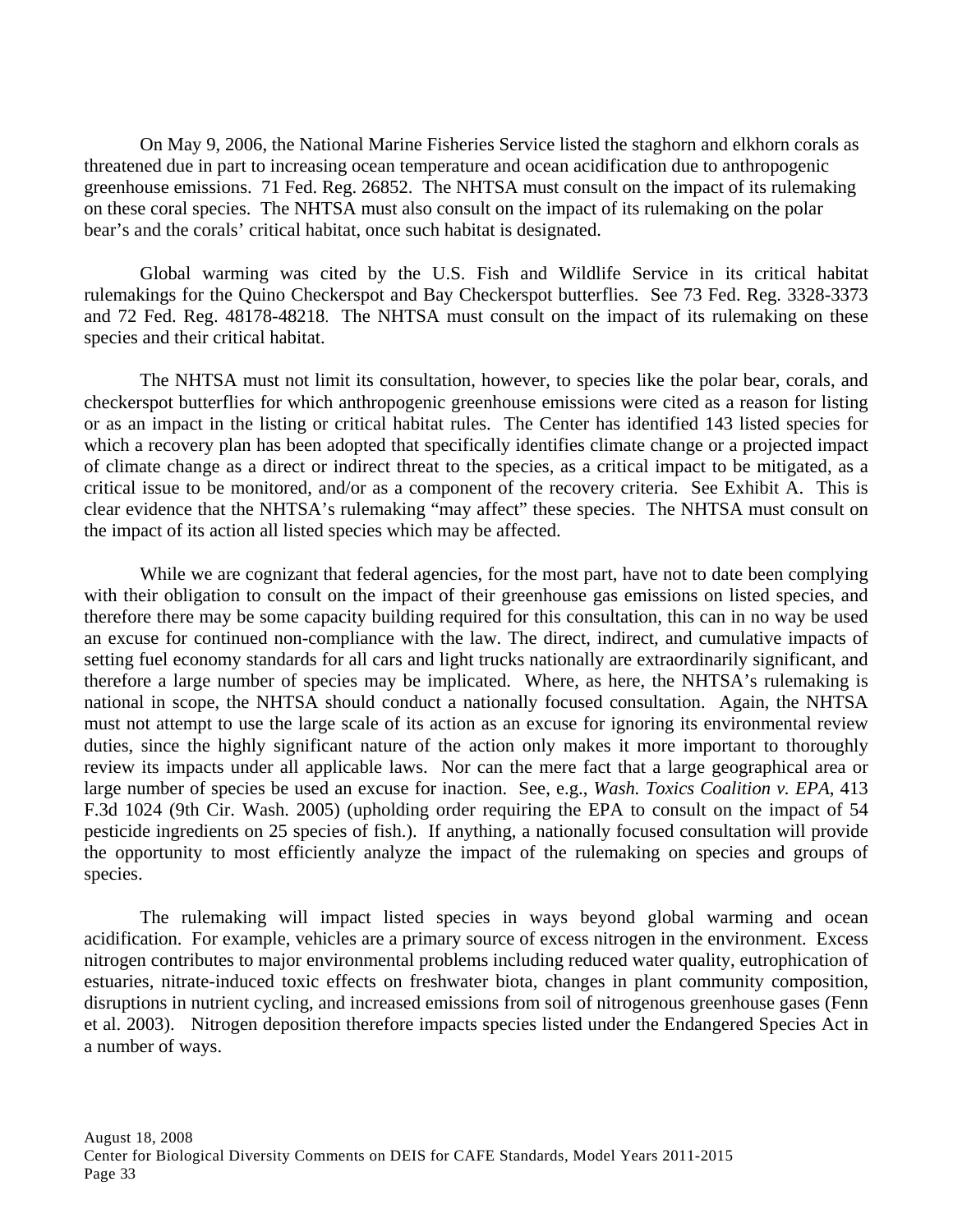Nitrogen deposition has contributed to the severe decline of the threatened bay checkerspot butterfly, endemic to the San Francisco Bay Area. (Fenn et al. 2003). The bay checkerspot butterfly is restricted to outcrops of serpentine rock which are low in nitrogen and support a diverse native grassland with more than 100 species of forbs and grasses, including the butterfly's host plants. (Fenn et al. 2003). Nitrogen deposition in the soil creates a more hospitable environment for non-native grasses which crowd out the butterfly's host primary host plant, *Plantago erecta.* (Fenn et al. 2003). Nitrogen deposition and increasing non-native grass invasion has similarly acted in concert with global warming and drought to extirpate the Quino checkerspot butterfly in much of its range in southern California. (Fenn et al. 2003).

 Nitrogen deposition also contributes to type conversion of Southern California's coastal sage scrub vegetation community to non-native grasslands, threatening a host of species listed under the Endangered Species Act including the California gnatcatcher (Fenn et al. 2003). Nitrogen deposition is a problem in desert ecosystems, as well. The threatened desert tortoise is also impacted by the increased spread of non-native plants with lower nutritional value for the species (Fenn et al. 2003). Protection and recovery efforts for many threatened and endangered species may therefore not succeed without regional and national level policies to reduce air pollution (Fenn et al. 2003).

 The NHTSA must complete the required consultations on the impact of its rulemaking on species listed as threatened and endangered under the Endangered Species Act. The NHTSA remedy its violations of EPCA and NEPA, discussed throughout, which mask the true impact of the rulemaking, prior to completing the consultations so that the fundamental flaws in the EPCA and NEPA analyses do not infect the ESA analysis.

## **VIII. The NHTSA's Inadequate Analysis of its Unlawfully Low Fuel Economy Proposal is Reflective of the Current Administration's Opposition to the Regulation of Greenhouse Gas Emissions**

The countless flaws and errors in the NHTSA's analysis are gravely troubling even when viewed in isolation, but are even more so when viewed in conjunction with other ongoing regulatory processes. The Bush administration has opposed all regulation of greenhouse gas emissions, and has resorted to extraordinary and illegal actions in order to block any such regulation. A brief review of other ongoing processes reveals this administration's truly unprecedented contempt for the law, and provides insight into how and why NHTSA released such a flawed proposal and DEIS.

In 2000, George W. Bush campaigned on a pledge to regulate carbon dioxide emissions as central component of his energy policy.<sup>16</sup> His administration's relentless opposition to such regulation, however, began immediately after he took office. In a March 13, 2001 letter, Bush proclaimed: "I do not believe, however, that the government should impose on power plants mandatory emissions reductions for carbon dioxide, which is not a 'pollutant' under the Clean Air Act."<sup>17</sup> Vice President Cheney said of Bush's campaign pledge, "It was a mistake because we aren't in a position today to...cap

 $\overline{a}$ 

<sup>&</sup>lt;sup>16</sup> For example, on Sept. 29, 2000, while campaigning in Saginaw, MI, Bush said: "We will require all power plants to meet clean-air standards in order to reduce emissions of carbon dioxide within a reasonable period of time." http://thinkprogress.org/2006/07/07/co2-pledge/.

 $17$  http://www.whitehouse.gov/news/releases/2001/03/20010314.html.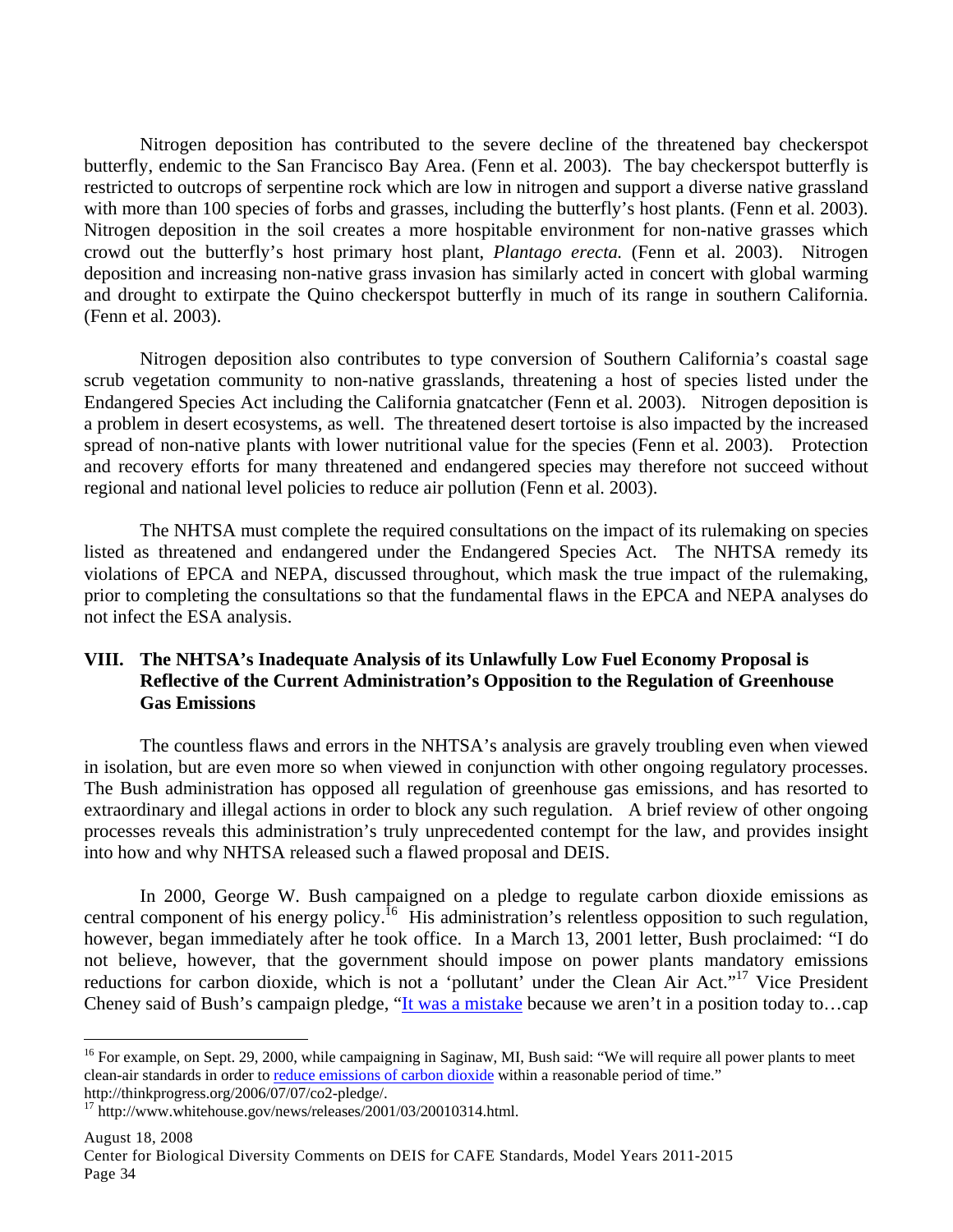emissions." That flip-flop set the stage for eight years of stubborn opposition to common sense and legally mandated controls for greenhouse gas emissions, as well as an ever expanding constellation of scandals.

The central scandal of the climate change arena is the administration's refusal to regulate greenhouse gas emissions pursuant to Section 202 of the Clean Air Act. The EPA's rejection of a petition from the International Center for Technology Assessment and others to regulate greenhouse gas emissions from automobiles caused years of delay but led ultimately to the Supreme Court's April 2007 ruling in *Massachusetts v. EPA*. In that decision, the high court ruled that carbon dioxide is a "pollutant" and ordered the EPA to determine whether it can "reasonably be anticipated to endanger public health or welfare." An affirmative answer, known as the "endangerment finding," would require regulation under the Clean Air Act.

The administration has thus far refused to release such a finding. Following the Supreme Court's ruling, the EPA produced a draft endangerment finding that concluded, according to notes produced by Senator Barbara Boxer's staff who viewed the document, that "elevated levels of [greenhouse gas] concentrations may reasonably be anticipated to endanger public welfare." (Senate EPW Staff Report 2008). While such a finding would have led to regulation, it is a vast understatement and addresses only the public welfare prong while omitting the public health prong.

Former EPA Associate Deputy Administrator Jason Burnett told Congress that EPA staff had hoped to win White House approval of the agency's finding by omitting discussion of health impacts, which the EPA has elsewhere admitted include increased heat-related illness and death, increased heart and lung illness from increased ozone levels associated with higher temperatures, increased spread of air and water-borne pathogens, and other impacts (Burnett Letter July 6, 2008; Burnett EPW Testimony July 22, 2008).

This omission is evidence of one of the most insidious results of the crushing political interference to which this administration has subjected virtually every major regulatory process: selfcensorship among government employees. Many scientists and regulators now walk a tortured path between what a statute requires and what they think the administration might approve.

Not surprisingly, the appeasement approach didn't work with regard to regulation of greenhouse gas emissions from vehicles under the CAA. When the EPA transmitted the draft endangerment finding to the White House on December 5, 2007, the administration refused to "open the attachment," ultimately leading to Burnett's resignation. With the December 5 draft unopened, the EPA instead converted the endangerment finding into a bizarre advance notice of proposed rulemaking (73 Fed. Reg. 44354. "ANPR"). Even the ANPR, which is nothing more than a stall tactic to further delay regulation, was subjected to intense political manipulation. Between a May 30, 2008 draft and publication in the Federal Register, EPA's modeling inputs were changed in order to understate the benefits and overstate the costs of regulating greenhouse pollutants. Cf. May 30, 2008 Draft ANPR draft to 73 Fed. Reg. 44354.

EPA Administrator Stephen Johnson's announcement of the ANPR could easily have been lifted straight from a George Orwell novel. Johnson's statement, "I believe … the Clean Air Act, an outdated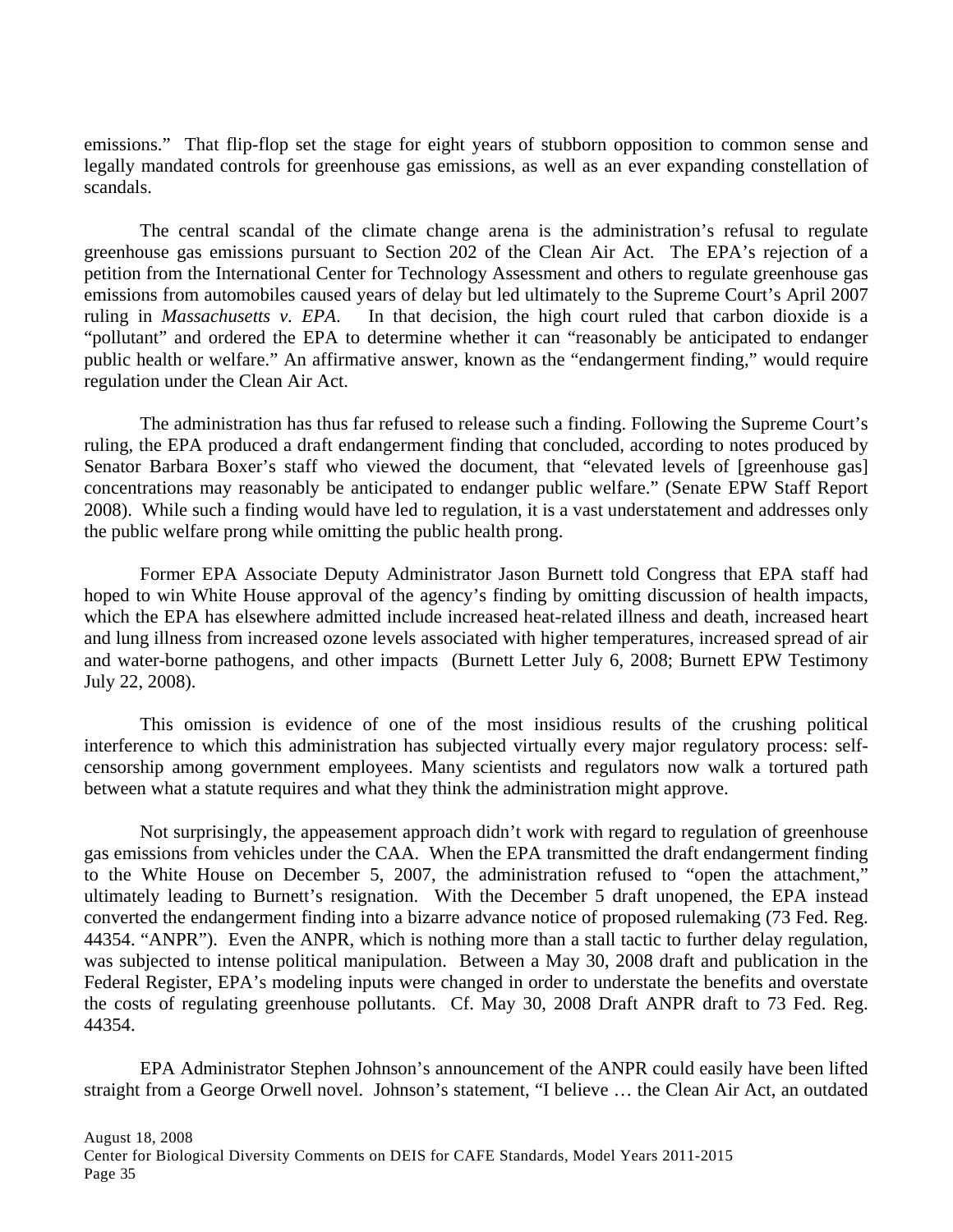law originally enacted to control regional pollutants that cause direct health effects, is ill-suited for the task of regulating global greenhouse gases," perfectly encapsulates this administration's contempt for the law, science, and "reality-based" governance.

The reality is that the Clean Air Act is our most successful law for protecting the air we breathe and, consequently, our health and welfare. Since the law's enactment forty years ago, emissions of toxic lead have dropped 98 percent, emissions of sulfur dioxide, a major component of acid rain, have fallen by 35 percent, and emissions of carbon monoxide – a once-common, and deadly, pollutant in the air above most American cities – have been reduced by 32 percent even though driving has increased. Moreover, the economic value of the air quality improvements has been many times greater than the cost of the regulations.

The Clean Air Act has ready-made provisions to regulate greenhouse gas emissions not only from automobiles, but also from power plants, ships, airplanes, offroad engines, and other sources. It is a senseless tragedy that Americans have been deprived of the benefits of applying the Clean Air Act's successful regulatory strategies to greenhouse pollutants while emissions from automobiles, ships, airplanes and other sources continue unabated.

The administration's opposition to regulation was driven home with letters from agency heads placed at the beginning of the ANPR. These letters show the raw politics that pervaded the administrative process. A letter signed by Mary E. Peters, U.S. Department of Transportation Secretary and three other agency heads asserts that it is simply not "desirable" to regulate greenhouse gas emissions. 73 Fed. Reg. 44362. Moreover, the letter asserts (incorrectly) that regulation could not possibly do any good:

Petroleum product prices have doubled in two years, equivalent to a carbon tax of \$200 per metric ton, far in excess of the cost of any previously contemplated climate change measure. Operators are searching for every possible operating economy, and capital equipment manufacturers are fully aware that fuel efficiency is a critical selling point for new aircraft, vehicles, and engines. At this point, regulations could provide no more powerful incentive for commercial operators than that already provided by fuel prices.

#### *Id.*

Finally, the agency heads make the breathtaking assertion that "the United States can only effectively address GHG emissions and global climate change in coordination with other countries, and by addressing how to regulate GHG emissions while considering the effect of doing so on the Nation's energy and economic security." 73 Fed. Reg. 44365. It is astounding that after eight years of the Bush State Department relentlessly blocking even any discussion of, let alone movement towards, mandatory international limits on greenhouse pollutants through the U.N. Framework Convention on Climate Change, that the any political appointee would have the gall to assert that domestic action cannot proceed prior to international action. It is nothing short of insane for the U.S. Transportation Secretary, while asserting that the "maximum feasible" fuel economy that can be achieved in the U.S. in 2015 is less than the current standard in China, to simultaneously assert that it is lack of international progress that is holding the U.S. back.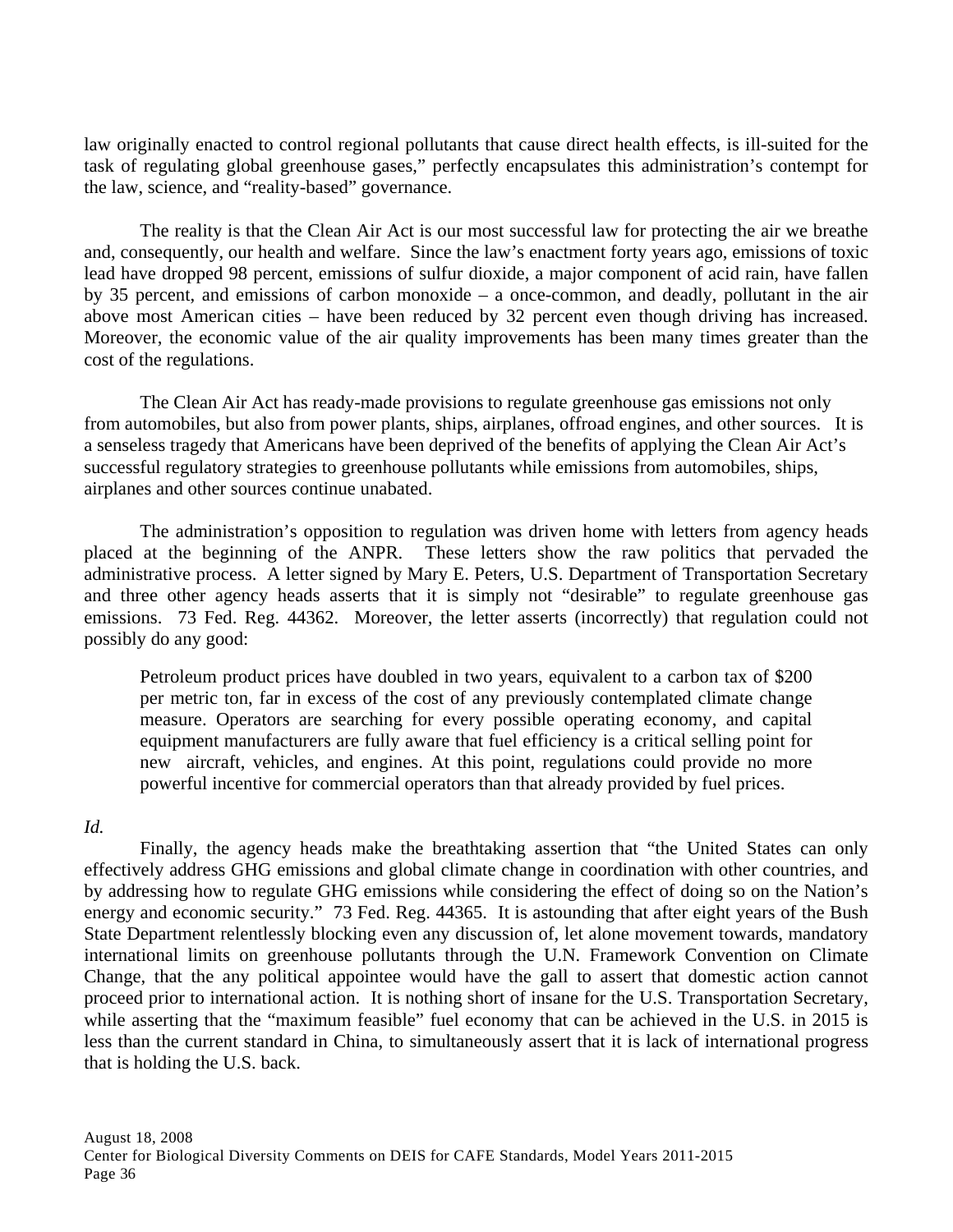While the administration has refused to regulate greenhouse pollutants pursuant to Section 202 of the Clean Air Act, it has also blocked California's efforts to implement its Clean Vehicle Law (AB 1493, 2002) by refusing to issue the required waiver under the Clean Air Act. Administrator Johnson announced his decision to deny the waiver on December 19, 2008. It later emerged that Johnson had overruled the explicit conclusions of his professional staff (House Oversight Committee Memo May 19, 2008). Administrator Johnson then apparently lied to Congress about the process, prompting Congressional calls for an investigation by Attorney General Michael Mukasey and calls for his resignation. (Senators Boxer et al. letter July 29, 2008; Senate EPW Call for Resignation July 29, 2008).

 And while the administration continues to assert, incorrectly, that regulation of emissions from automobiles is equivalent to the regulation of fuel economy, the administration has, of course, just proposed the current set of pathetically inadequate fuel economy standards, despite the Ninth Circuits invalidation of the last set of inadequate standards in *Center for Biological Diversity* less than 9 months ago.

 The administration has continued to block progress on implementing solutions to global warming at every level, and has resorted to a level of censorship and suppression of science never before seen in this country. Well publicized examples include attempts at censoring the nation's top climate scientist, Dr. James Hansen, at NASA (Revkin 2006), suppression of the scientific assessment of climate change impacts in the United States required by the Global Change Research Act of 1990 (*see Center for Biological Diversity v. Brennan*, No. C-06-7062 SBA (N.D. Cal. August 21, 2007), extensive editing of climate change assessment documents by Philip Cooney (Revkin 2005) and political interference in the Endangered Species Act listing process for the polar bear.

 Political interference in government climate science has become pervasive in the past five years. As the Union of Concerned Scientists found:

In the summer of 2006, the Union of Concerned Scientists distributed surveys to more than 1,600 climate scientists working at seven federal agencies and the independent National Center for Atmospheric Research (NCAR), asking for information about the state of climate research at federal agencies. Scientists' responses indicated a high regard for the quality and integrity of federal climate research itself, but also identified broad and substantial interference in their work.

The reality of global warming, including the role of heat-trapping gases from human activities in driving climate change, has been repeatedly affirmed by scientific experts. Every day the government stifles climate science is a day we fail to protect future generations from the consequences of global warming. It is crucial that climate scientists be allowed to accurately inform government decisions. For this to occur, the federal government must pursue reforms that prohibit political interference and misrepresentation of federal climate science research, and affirm the right of scientists to communicate freely with the media and the public….

### **I. Political Interference with Climate Science**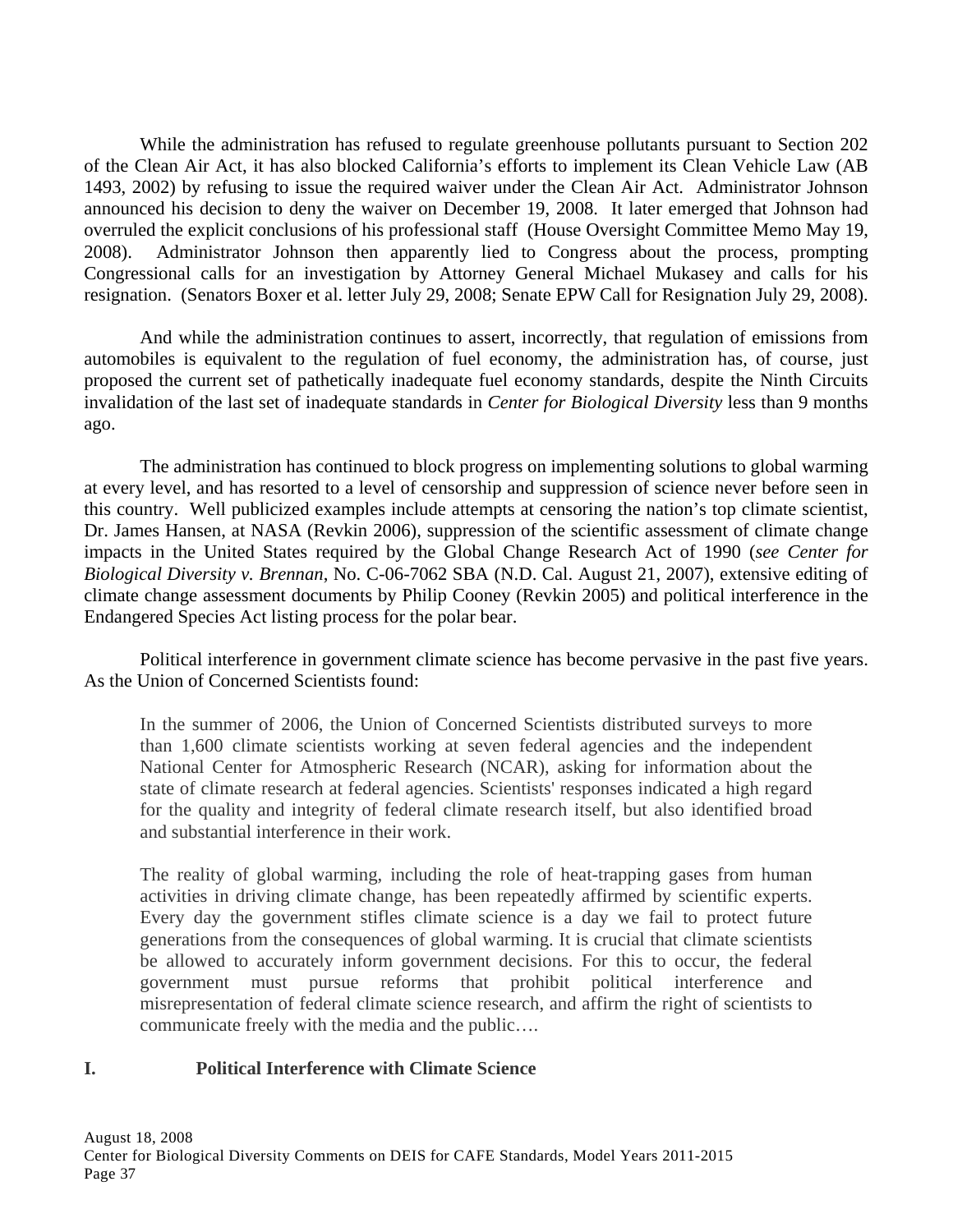Large numbers of federal climate scientists reported various types of interference, both subtle and explicit:

- 73 percent of all respondents\* perceived inappropriate interference with climate science research in the past five years.
- 58 percent of all respondents personally experienced interference with climate science research in the past five years. This number increased to 78 percent among scientists whose work always or frequently touches upon sensitive or controversial topics. In contrast, only 22 percent of NCAR scientists personally experienced interference with climate science research.
- Nearly half of all respondents (46 percent) perceived or personally experienced pressure to eliminate the words "climate change," "global warming," or other similar terms from a variety of communications. This number increased to nearly three in five (58 percent) among respondents from the National Oceanic and Atmospheric Administration (NOAA).
- 46 percent of all respondents perceived or personally experienced new or unusual administrative requirements that impair climate related work.

# **II. Scientific Findings Misrepresented**

Federal climate scientists reported that their research findings have been changed by nonscientists in ways that compromise accuracy:

- Two in five respondents (43 percent) perceived or personally experienced changes or edits to documents during review processes that changed the meaning of scientific findings.
- 25 percent perceived or personally experienced situations in which scientists have actively objected to, resigned from, or removed themselves from a project because of pressure to change scientific findings.
- 37 percent of respondents perceived or personally experienced instances in which their agency misrepresented scientists' findings.

# **III. Barriers to Communication**

Agency scientists are not free to communicate their research findings to the media or the public:

- 52 percent of respondents said their agency's public affairs officials always or frequently monitor scientists' communications with the media. In contrast, only seven percent of NCAR respondents reported that same level of monitoring.
- Two in five respondents (39 percent) have perceived or personally experienced "fear of retaliation for openly expressing concerns about climate change outside their agency."
- 38 percent of respondents perceived or personally experienced "disappearance or unusual delay of websites, reports, or other science-based materials relating to climate."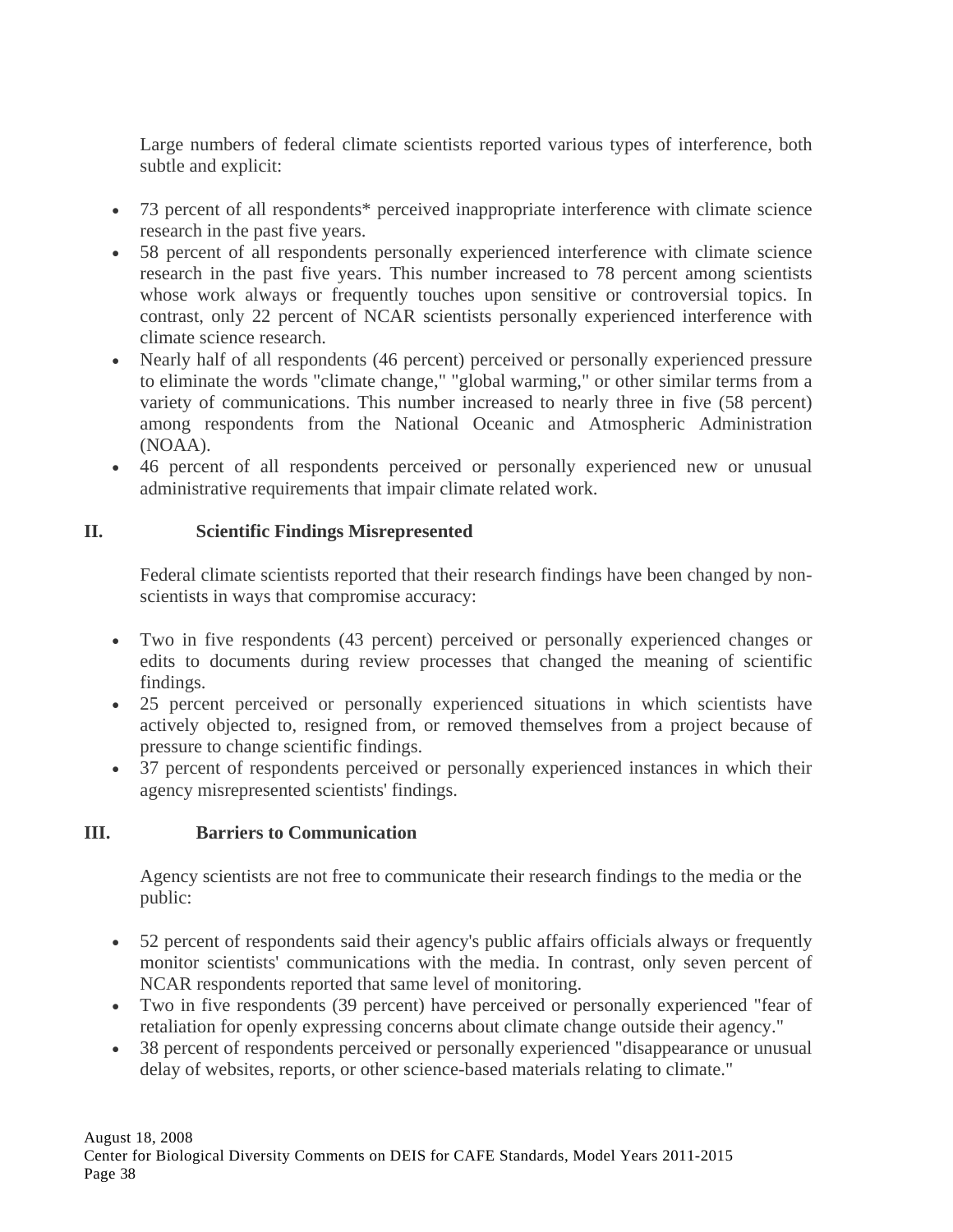• A majority of NASA respondents (61 percent) agreed with the statement, "Recent changes to policies pertaining to scientific openness at my agency have improved the environment for climate research," in sharp contrast to the 12 percent of non-NASA respondents who agreed with the statement. The high percentage among NASA respondents is most likely the result of a recent policy implemented at the agency that affirmed that the role of public affairs officers was not "to alter, filter or adjust engineering or scientific material produced by NASA's technical staff."

## **IV. Climate Scientists are Disheartened**

While a large majority of respondents (88 percent) agreed with the statement, "U.S. federal government climate research is of generally excellent quality," respondents reported decreasing job satisfaction and a worsening environment for climate science in federal agencies:

- Two-thirds of respondents said that today's environment for federal government climate research is worse compared to five years ago (67 percent) and 10 years ago (64 percent). Among scientists at NASA, these numbers were nearly four in five (79 percent and 77 percent, respectively).
- 45 percent of all respondents said that their personal job satisfaction has decreased over the past few years. At NASA, three in five (61 percent) reported decreased job satisfaction.
- More than a third of respondents from NASA, and more than one in five (22 percent) of all respondents, reported that morale in their office was "poor" or "extremely poor." Among NCAR respondents, only seven percent reported such low levels of morale.
- Insufficient resources are a source of concern among respondents. More than half (53 percent) disagreed with the statement, "The U.S. government has done a good job funding climate research."

### **Survey Demographics**

Surveys were sent to 1,630 scientists at the National Aeronautics and Space Administration, National Oceanic and Atmospheric Administration, U.S. Environmental Protection Agency, U.S. Department of Energy, U.S. Department of Defense, U.S. Geological Survey, U.S. Department of Agriculture, and the independent (non-federal) National Center for Atmospheric Research (NCAR).

Responses came from 279 federal scientists and 29 NCAR scientists. One hundred fortyfour scientists provided narrative responses. The response rate (19 percent) was fairly consistent across agencies. Eighty percent of the scientists who responded had earned a Ph.D. and 40 percent had completed some post-doctoral research work. A significant number of respondents (44 percent) had been with their agency for more than 15 years, and more than half had been there for more than 10 years.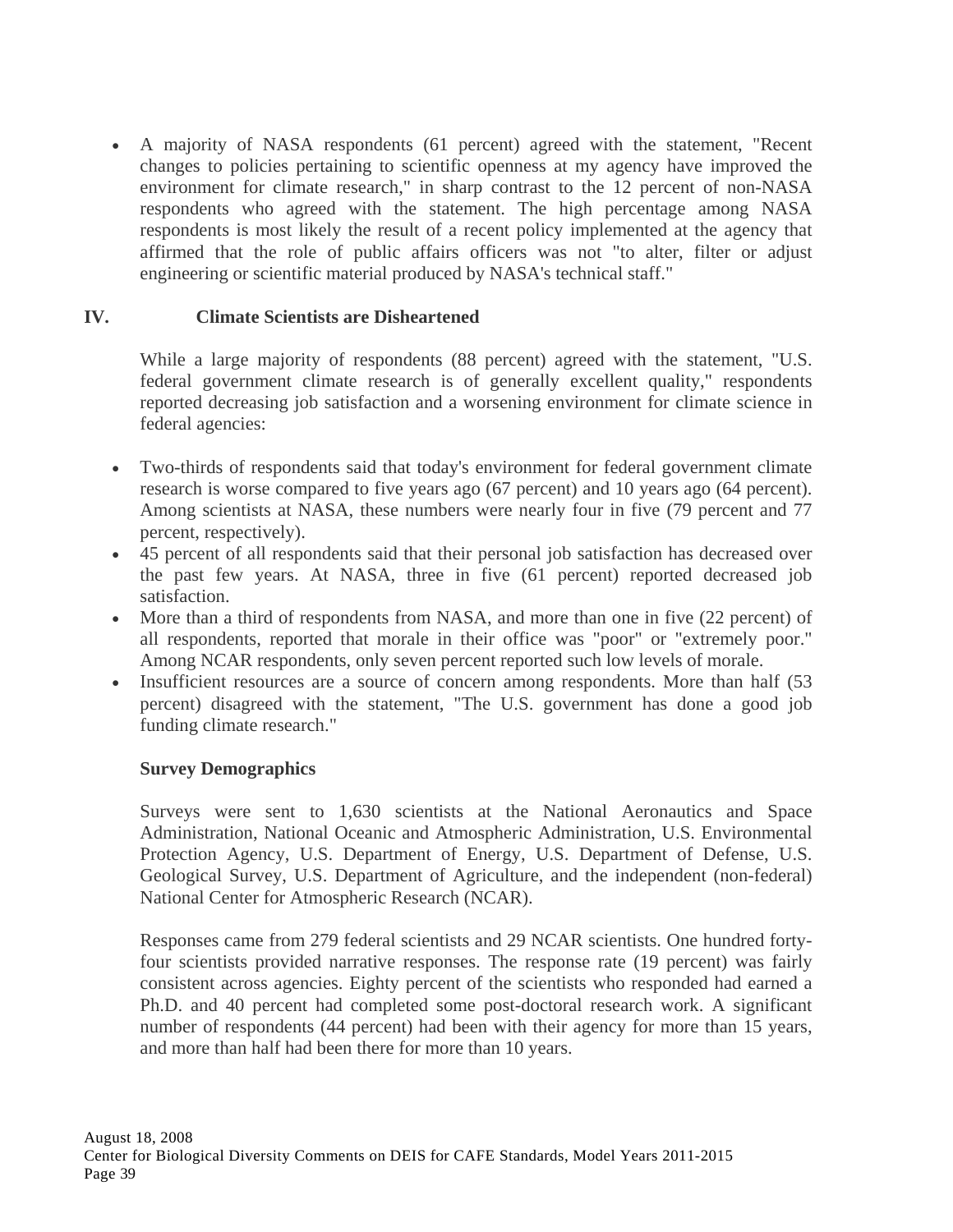(UCS  $2006^{18}$ ; see also Oversight Committee 2008).

The administration has also repeatedly touted the discredited statements of a small number of pseudo-scientists funded by industry groups in order to sow doubt in the minds of Americans about climate change by manipulating the media (UCS 2007). This campaign has been extremely successful. Oreskes (2004) looked at 928 articles in the peer reviewed scientific journals dealing with climate change, and found 0% in doubt as to the cause of global warming (See also Oreskes 2006). Boykoff and Boykoff (2004) looked at 636 articles in the "prestige media" (NYT, WaPo, LA Times, WSJ) and found 53% of articles included a statement of doubt as to the cause of global warming.

 It is readily apparent that the NHTSA's fuel economy proposal and DEIS violate the EPCA and NEPA. Yet when viewed in light of the administration's opposition to any regulation of greenhouse gas emissions and pervasive use of censorship and political interference to enforce its policies, the NHTSA's legal violations are all the more disturbing.

## **IX. Literature Cited**

- 1. Exhibit A: Climate Change Impacts to Endangered Species Act Listed Species Documented in Recovery Plans
- 2. Adger N. et. al., Summary for Policy Makers, in *Climate Change 2007: Impacts, Adaptation and Vulnerability Contribution of Working Group II to the Fourth Assessment Report of the Intergovernmental Panel on Climate Change*. (M.L. Parry et al. eds., Cambridge University Press 2007).
- 3. Alley R.B. et al., Summary for Policy Makers, In *Climate Change 2007: The Physical Science Basis. Contribution of Working Group I to the Fourth Assessment Report of the Intergovernmental Panel on Climate Change* (S. Solomon et al. eds., Cambridge University Press 2007).
- 4. Barker T. et al., Summary for Policymakers, In *Climate Change 2007: Mitigation. Contribution of Working Group III to the Fourth Assessment Report of the Intergovernmental Panel on Climate Change* (B. Metz et al. eds., Cambridge University Press 2007)
- 5. Bernstein L. et al., Summary for Policy Makers, In *Climate Change 2007: Synthesis Report, An Assessment of the IPCC* (Cambridge University Press 2007).
- 6. Biederman P.W., *Vigil and Outlet for EV1 Fans*, Los Angeles Times at B-1 (March 12, 2005).
- 7. \* Bindschadler R., Why Predicting West Antarctic Ice Sheet Behavior is so Hard: What We Know, What We Don't Know, and How We Will Find Out, in *Sudden and Disruptive Climate Change* (M.C. MacCracken et al. eds., 2008).

August 18, 2008

<u>.</u>

<sup>&</sup>lt;sup>18</sup> Available at http://www.ucsusa.org/scientific\_integrity/interference/federal-climate-scientists.html.

Center for Biological Diversity Comments on DEIS for CAFE Standards, Model Years 2011-2015 Page 40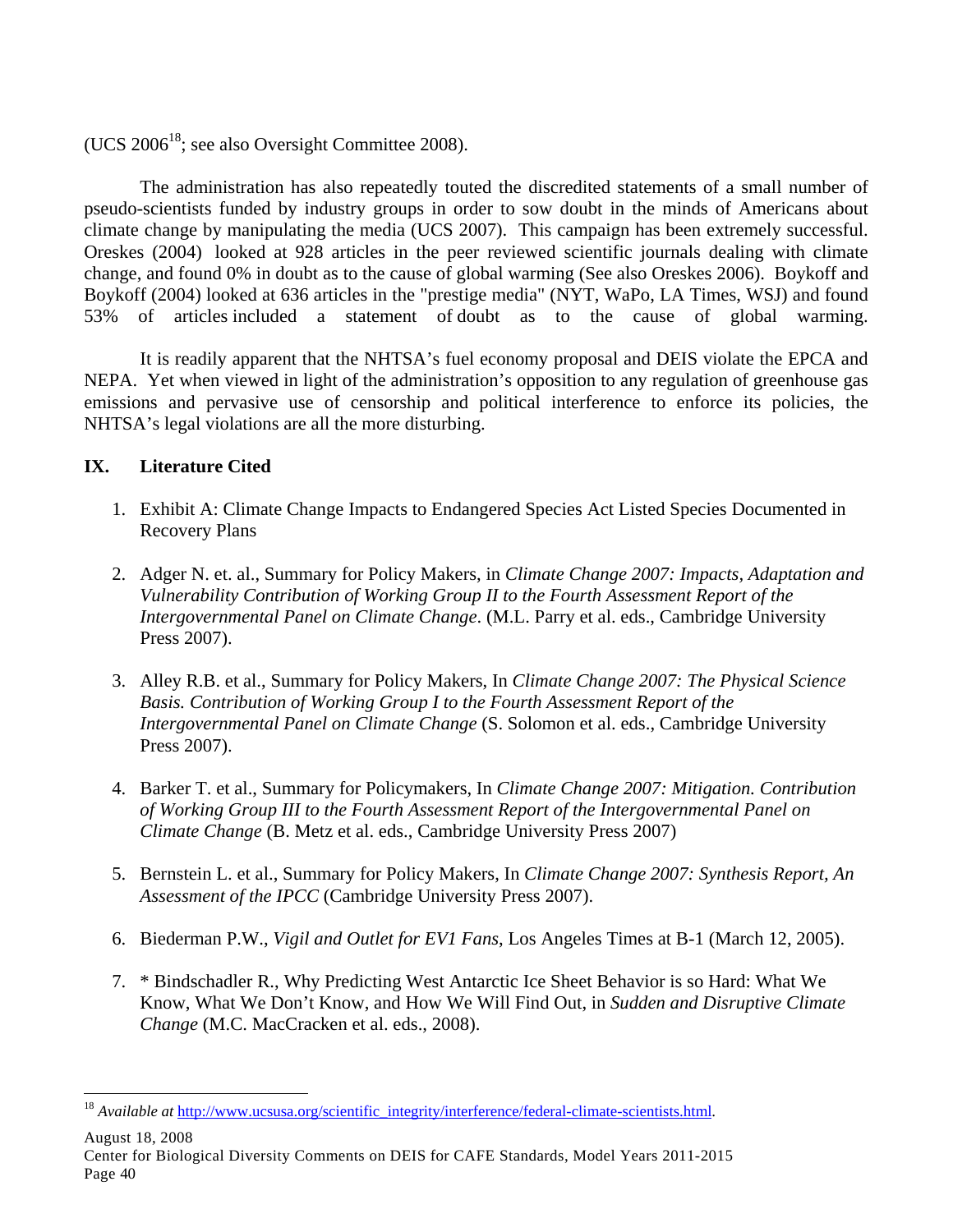- 8. Bond T.C. et al., A Technology-Based Global Inventory of Black and Organic Carbon Emissions from Combustion, *Journal of Geophys. Res.* 109: D14203 (2004).
- 9. Boykoff M.T. and Boykoff J.M., Balance as Bias: Global Warming and the US Prestige Press, *Global Environmental Change* 14:125 (2004).
- 10. Burnett J.K., *Testimony for the Hearing 'An Update on the Science of Global Warming and the Implications,'* Senate Committee on Environment and Public Works (July 22, 2008).
- 11. Burnett J.K., Letter to Senator Boxer Chair of Committee on Environment and Public Works (July 6, 2008).
- 12. Caldeira K. & M.E. Wickett M.E., *Anthropogenic Carbon and Ocean pH*, *Nature* 425: 365 (2003).
- 13. Caldiera K. and 25 others, Comment on "Modern-age buildup of  $CO<sub>2</sub>$  and its effects on seawater acidity and salinity" by Hugo A. Loáiciga, *Geophys. Res. Letters 34:* L18608 (2007).
- 14. *Center for Biological Diversity v. Brennan,* No. C-06-7062 SBA (N.D. Cal. August 21, 2007) (order granting motion for summary judgment to plaintiffs).
- 15. *Center for Biological Diversity v. Kempthorne*, C-08-1339-CW (N.D. Cal. July 16, 2008) (second amended complaint).
- 16. Chevrolet Tahoe Hybrid website description of vehicle (visited August 14, 2008).
- 17. Christensen T.R. et al., Thawing Sub-Arctic Permafrost: Effects on Vegetation and Methane Emissions, *Geophys. Res. Letters* 31: L04501 (2004).
- 18. Chrysler website banner advertising #3 dollar gas (last visited August 14, 2008).
- 19. Cooper M., Consumer Federation of America, *Fuel Economy and Auto Sales: Automakers and the National Highway Traffic Safety Administration Ignore Market Signals* (August 2008).
- 20. Cooper M., Consumer Federation of America, *Ending America's Oil Addiction: A Quarterly Report on Consumption, Prices, and Imports First Quarter 2008* (April 2008).
- 21. Department of Energy, Model Year 2008 Fuel Economy Guide, DOE/EE-0321 (2008).
- 22. DeWeaver E., *Uncertainty in climate model projections of Arctic sea ice decline: an evaluation relevant to polar bears*, U.S. Geological Survey, Reston, Virginia, USA (2007).
- 23. Department of the Interior, *Endangered and Threatened Wildlife and Plants; Determination of Threatened Status for the Polar Bear (Ursus maritimus) Throughout Its Range; Final Rule*, 73 Fed. Reg. 28212 (May 15, 2008).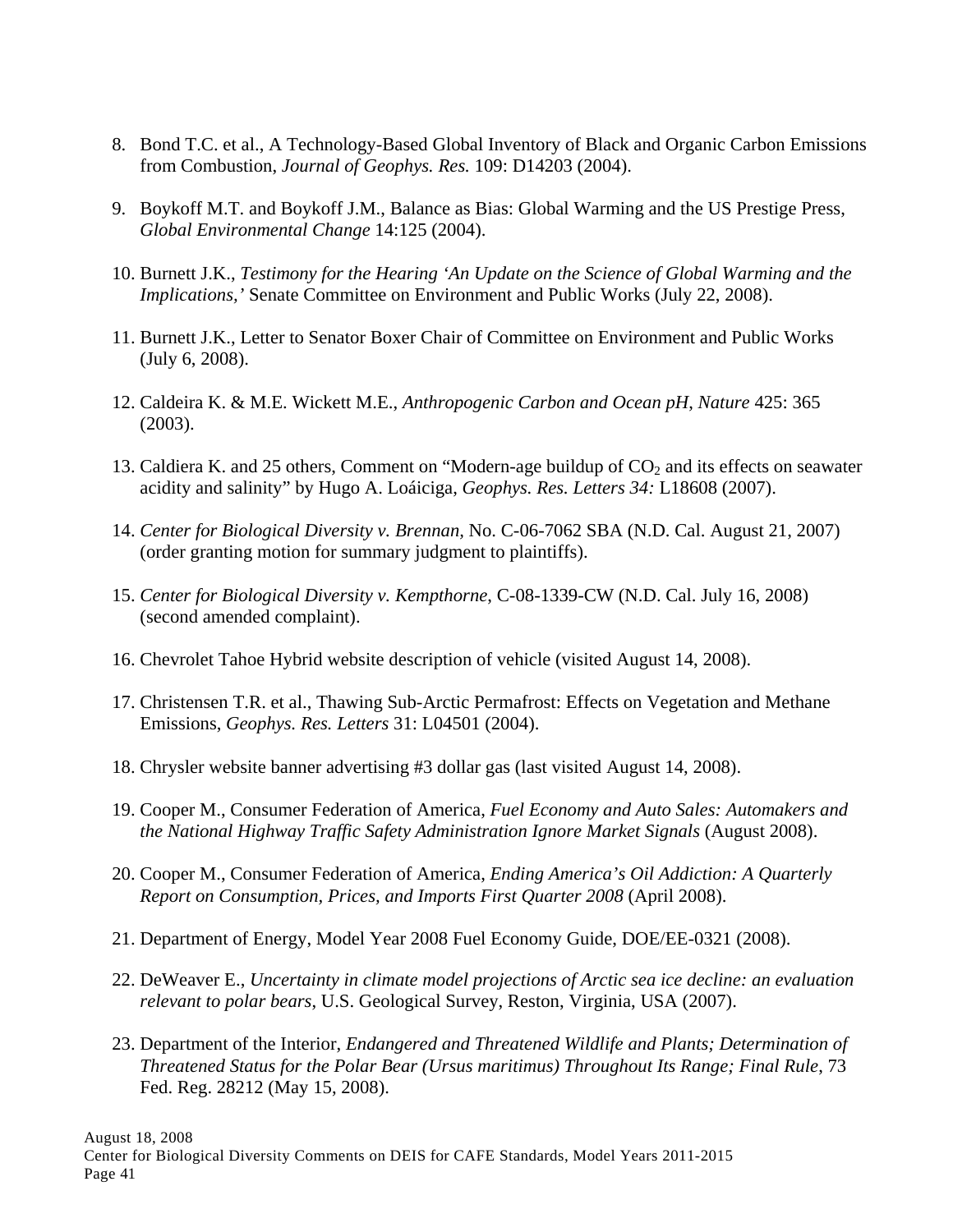- 24. Downing T.E. et al., Social Cost of Carbon: A Closer Look at Uncertainty, Report to the Department for Environmental Affairs and Rural Food, UK (2005).
- 25. Dwyer D. (NPR), *Ford Shifts Production Focus to Smaller Cars*, National Public Radio Business section (August 14, 2008).
- 26. Elperin J., *White House Tried to Silence EPA Proposal on Car Emissions*, Washington Post, washingtonpost.com (June 26, 2008).
- 27. Environmental Protection Agency (EPA) Office of Air and Radiation, Report to Representative Waxman on the Potential for Transportation Sector GHG reductions (July 23, 2008).
- 28. Environmental Protection Agency (EPA), *Regulating Greenhouse Gas Emissions Under the Clean Air Act*, Draft Advance Notice of Proposed Rule Making (May 30, 2008).
- 29. Environmental Protection Agency (EPA), *Health Assessment Document for Diesel Engine Exhaust*, EPA/600/8-90/057F (2002).
- 30. Environmental Protection Agency (EPA), *Particle Pollution Report*, EPA 454-R-04-002 (2004).
- 31. Feely R.L. et al., Evidence for Upwelling of Corrosive "Acidified" Water onto the Continental Shelf, *Science* 320:1490 (2008).
- 32. Fenn M.E. et al., Ecological Effect of Nitrogen Deposition in the Western United States, *Bioscience* 53:404 (2003).
- 33. Fish and Wildlife Service & National Marine Fisheries Service, *Endangered Species Consultation Handbook* (March 1998) (excerpts).
- 34. Fish and Wildlife Service, Supervisor of New Mexico Ecological Services, Memorandum to Bureau of Indian Affairs, Regional Director of Navajo Regional office (July 2, 2007).
- 35. Ford Escape Hybrid website describing vehicle (last visited August 14, 2008).
- 36. Graham-Rowe D., Four Wheels Good?, *Nature News 454:* 810 (2008).
- 37. Green Car Congress, MDI Shows New Compressed Air Vehicle at NYIAS; Plans Larger Vehicle for U.S. Market in 2010 (March 21, 2008).
- 38. GreenCar.com, *Chevrolet Tahoe Hybrid Named 2008 Green Car of the Year* (November 15, 2007).
- 39. Gruber N. et al., An Improved Method for Detecting Anthropogenic CO<sub>2</sub> in the Oceans, *Global Biogeochemical Cycles* 10:809 (1996).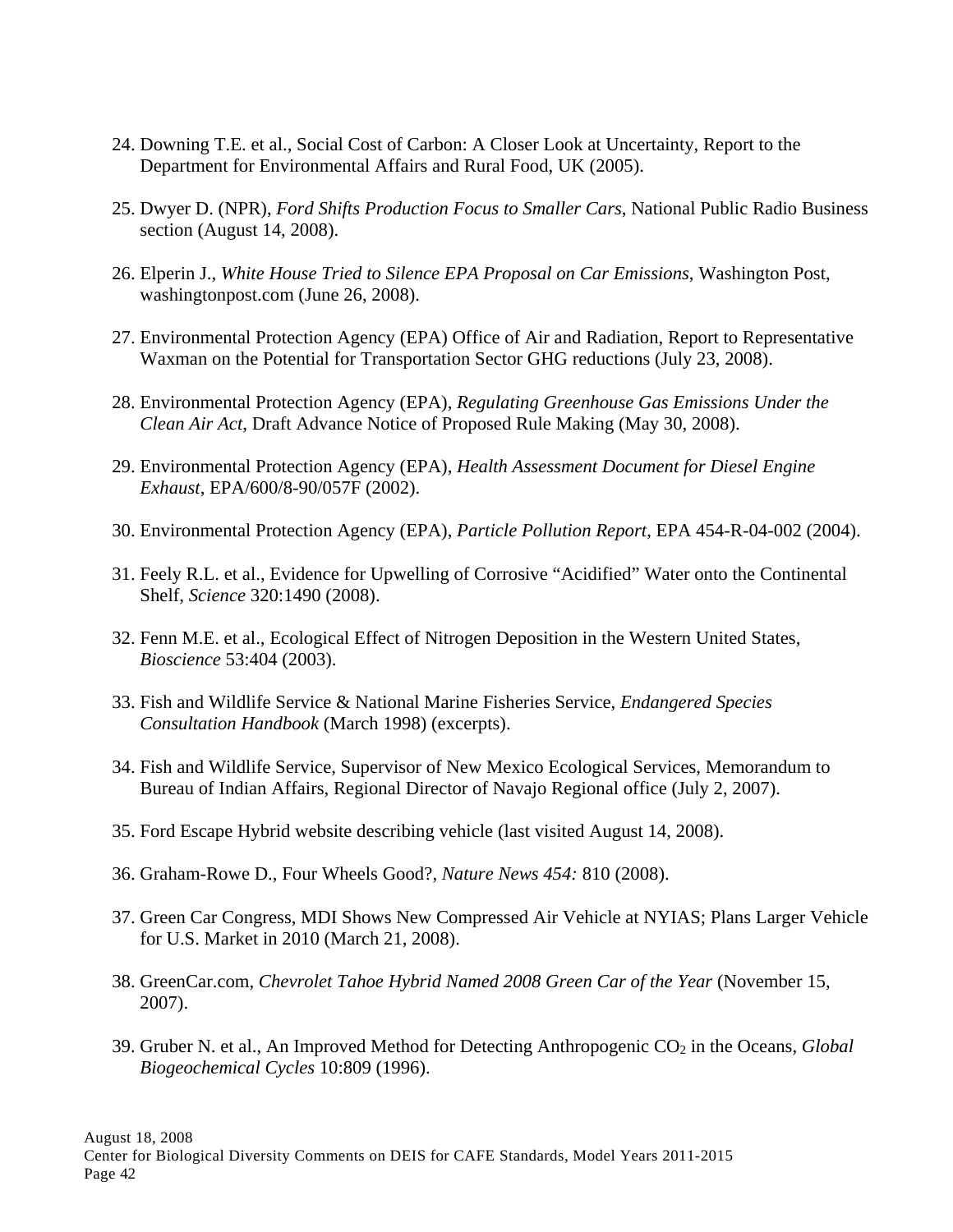- 40. Hansen J.E., Scientific Reticence and Seal Level Rise, *Environ. Res. Lett.* 2: 024002 (2007).
- 41. Hansen J.E. et al., Target Atmospheric CO2: Where Should Humanity Aim? *In Submission* (2008).
- 42. House of Representatives Committee on Oversight and Public Reform, *Political Interference with Climate Change Science Under the Bush Administration* (December 2007).
- 43. House of Representatives Committee on Oversight and Government Reform, Memorandum to Majority Staff to Members of the Committee (May 19, 2008).
- 44. International Council on Clean Transportation (ICCT), Passenger Vehicle Greenhouse Gas and Fuel Economy Standards: A Global Update (2007).
- 45. Jacobson M., Strong Radiative Heating Due to the Mixing State of Black Carbon in Atmospheric Controls, *Nature* 499: 695 (2001).
- 46. KCRA.com, *Chrysler Plan Locks in 3 Years of \$2.99 Gas* (May 6, 2008).
- 47. Kleypas J.A. et al., *Impacts of Ocean Acidification on Coral Reefs and Other Marine Calcifiers* (2006).
- 48. Lawrence D.M. et al., Accelerated Arctic Warming and Permafrost Degradation During Rapid Sea Ice Loss, *Geophys. Res. Letters 35:*L11506 (2008).
- 49. Lenton T.M. et al., Tipping Elements in the Earth's Climate System, *Proc. Natl. Acad. Sci.* 105:1786 (2008).
- 50. Lyons D. (automedia.com), *2008 Ford Escape Hybrid—the Guilt-free SUV*, posted at fordvehicles.com News (last visited August 14, 2008).
- 51. Maslowski W. et al., When will Summer Sea Ice Disappear? *Symposium on Drastic Change in the Earth System during Global Warming* (slide 15) (Sapporo, Japan, June 24, 2008).
- 52. Maynard D. et al., Mortality risk associated with short-term exposure to traffic particles and sulfates, *Environ. Health Perspect.* 115:751 (2007).
- 53. Maynard M., *Toyota Will Offer a Plug-in Hybrid by 2010*, New York Times, nytimes.com (January 14, 2008).
- 54. McNeil B.I. & Matear R.J., Projected Climate Change Impact on Oceanic Acidification, *Carbon Balance and Management* 1:2 (2006).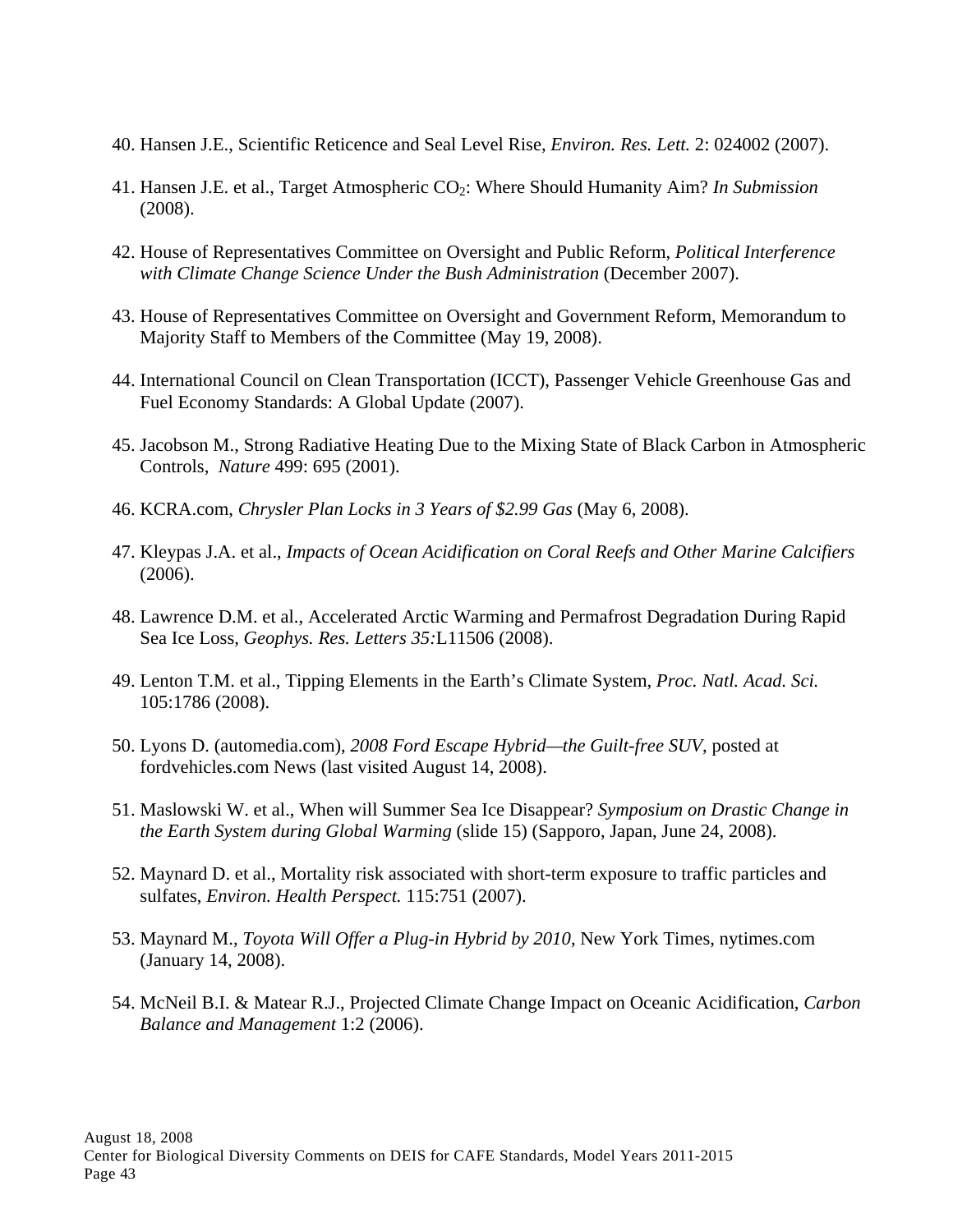- 55. Meehl G.A. et al., Global Climate Projections, in *Climate Change 2007: The Physical Science Basis. Contribution of Working Group I to the Fourth Assessment Report of the IPCC* (S. Solomon et al. eds., Cambridge University Press 2007).
- 56. National Public Radio (NPR), *Big Three Still Lag on Fuel Efficiency*, in Economy (August 14, 2008).
- 57. National Public Radio (NPR), *Hybrid SUVs are Missing in Action*, from All Things Considered (March 31, 2008).
- 58. National Sea Ice Data Center (NISDC), *Arctic Sea Ice Forecasts Point to Lower-Than-Average Season Ahead*, Arctic Sea Ice News & Analysis (May 5, 2008). (August 11, 2008).
- 59. National Sea Ice Data Center (NISDC), *Sea Ice Decline Accelerates, Amundsen's Northwest Passage Opens*, Arctic Sea Ice News & Analysis (August 11, 2008).
- 60. Oreskes N., The Scientific Consensus on Climate Change, *Science* 306: 1686 (2004).
- 61. Oreskes N., *Global Warming—Signed, Sealed, and Delivered*, Los Angeles Times, latimes.com (July 24, 2006).
- 62. Orr J.C. et al., Anthropogenic Ocean Acidification over the Twenty-first Century and Its Impact on Calcifying Organisms, *Nature* 437:681 (2005).
- 63. Overpeck J. et al., Paleoclimatic Evidence for Future Ice-Sheet Instability and Rapid Sea-Level Rise, *Science* 311:1747 (2006).
- 64. Pacala S. & Socolow R., Stabilization Wedges: Solving the Climate Problem for the Next 50 Years with Current Technology, *Science* 305:958 (2004).
- 65. \* Pearce D., The Social Cost of Carbon and its Policy Implications, *Oxford Review of Economic Policy* 19: 362 (2003).
- 66. Pew Oceans Commission, *America's Living Oceans*, Final Report (2003).
- 67. Rahmstorf S., A Semi-Empirical Approach to Projecting Future Sea-Level Rise. *Science* 315: 368 (2007).
- 68. Ramanathan V. & Carmichael G., Global and Regional Climate Changes Due to Black Carbon, *Nature Geoscience* 1:221 (2008).
- 69. Revkin A.C., *Climate Expert Says NASA Tried to Silence Him*, *New York Times*, nytimes.com (January 29, 2006).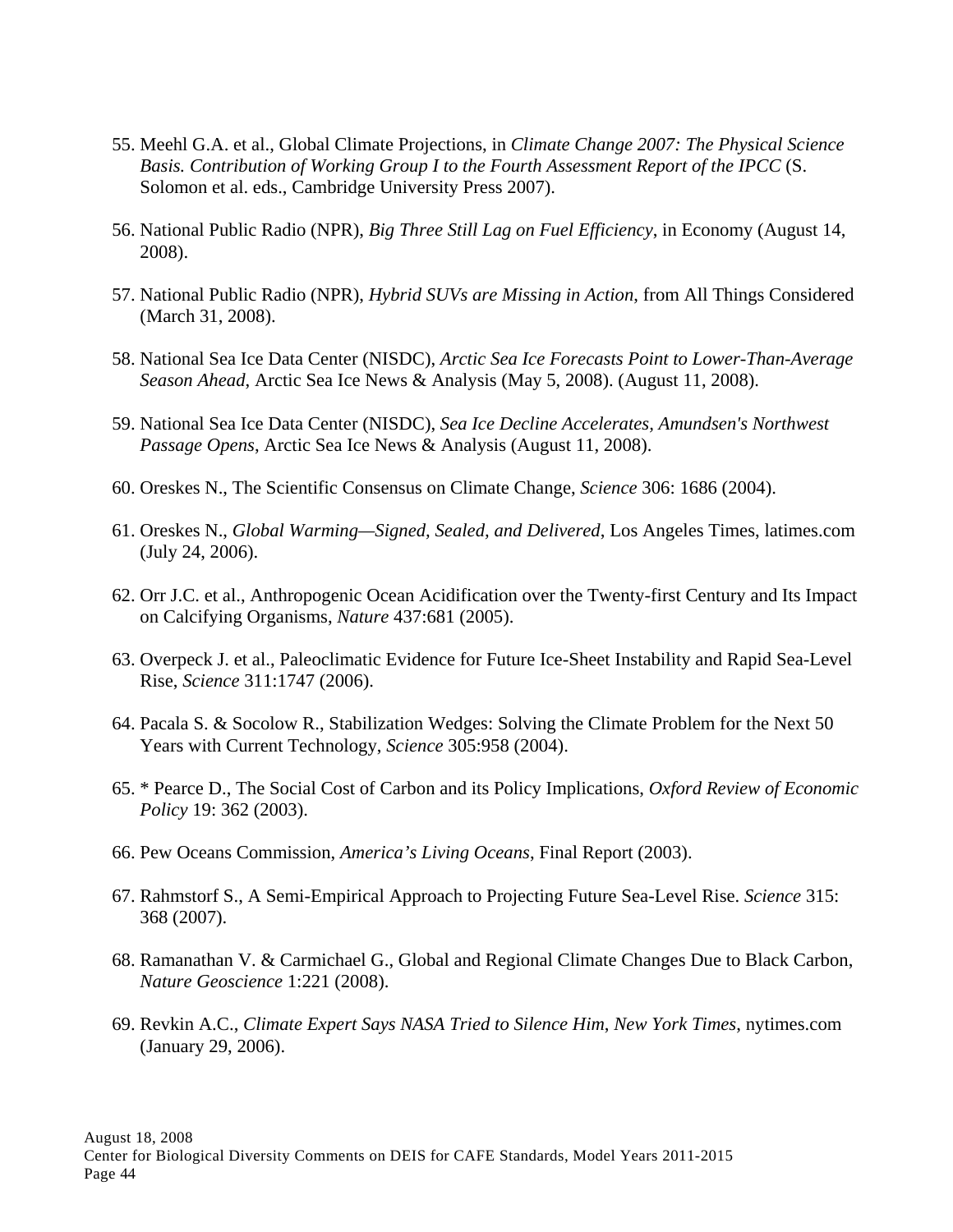- 70. Revkin A.C., *Bush Aide Softened Greenhouse Gas Links to Global Warming*, New York Times, nytimes.com (June 8, 2005).
- 71. \* Rignot E., Changes in the Greenland Ice Sheet and Implications for Global Sea Level Rise, in *Sudden and Disruptive Climate Change* (M.C. MacCracken et al. eds., 2008).
- 72. Rohling E.J. et al., High Rates of Sea-level Rise during the Last Interglacial Period, *Nature Geoscience* 1:38 (2008).
- 73. Romm J., Cleaning Up on Carbon, *Nature Reports Climate Change* 2:85 (2008).
- 74. Sabine C.L. et al., The Oceanic Sink for Anthropogenic CO2, *Science* 305: 367 (2004).
- 75. Schwartz J. *Testimony for the Hearing on Black Carbon and Arctic,* House Committee on Oversight and Government Reform United States House of Representatives (Oct. 18, 2007).
- 76. Senate Committee on Environment and Public Works, Press Release: *Senators Call for EPA Administrator's Resignation* (July 29, 2008).
- 77. Senate Committee on Environment and Public Works Staff Presentation (2008).
- 78. Senators Boxer B. et al., Letter to Attorney General Mukasey (July 29, 2008).
- 79. Smith A., *Ford Posts Largest Quarterly Loss Ever*, CNNmoney.com (July 24, 2008).
- 80. Staff (L.A. Times), *'Baywatch' Actress 1 of 2 Arrested at Protest*, Los Angeles Times at B-4 (March 15, 2005).
- 81. Stern N., *Climate Change: Costs of Inaction, Targets for Action*, Testimony before the U.S. House of Representatives Committee on Energy & Commerce (June 26, 2008).
- 82. Stern N., *Stern Review: The Economics of Climate Change* (Cambridge University Press 2007).
- 83. Stroeve J. et al., Arctic sea ice extent plummets in 2007, *Eos* 89:13 (2008).
- 84. Stroeve J. et al., Arctic sea ice decline: Faster than forecast, *Geophys. Res. Lett.*, 34: L09501, doi: (2007).
- 85. \* Tol R.S.J., The Marginal Damage Costs of Carbon Dioxide Emissions: An Assessment of the Uncertainties, *Energy Policy,* 33: 2064 (2005).
- 86. Tonne C. et al., A case control analysis of exposure to traffic and acute myocardial infarction, *Environ Health Perspect.* 115:53 (2007).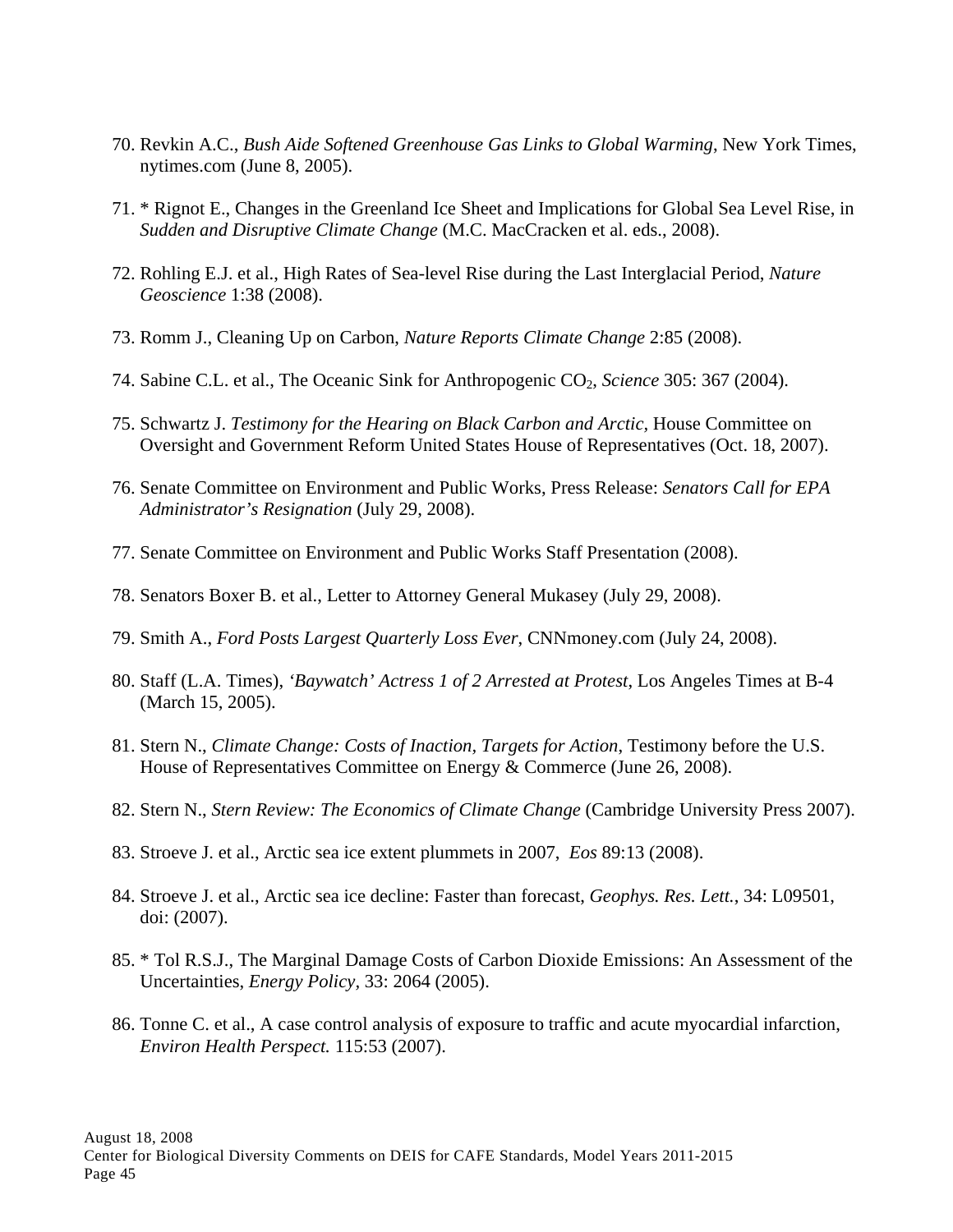- 87.  $*$  Turley C. et al., Reviewing the Impact of Increased Atmospheric  $CO<sub>2</sub>$  on Oceanic pH and the Marine Ecosystem, in *Avoiding Dangerous Climate Change* (2006).
- 88. Union of Concerned Scientists (UCS), *Voices of Federal Climate Scientists: Global Warming Solutions Depend on Unimpeded Science* (2006).
- 89. Union of Concerned Scientists (UCS), *Smoke, Mirrors & Hot Air: How ExxonMobil Uses Big Tobacco's Tactics to Manufacture Uncertainty on Climate Science* (2007).
- 90. U.S. Commission on Ocean Policy (USCOP) *Ocean Blueprint for the 21st Century*, Final Report (2004).
- 91. Walker A.P., Controlling Particulate Emissions from Diesel Vehicles, *Topics in Catalysis* 28: 165 (2004).
- 92. Weitzman M.L., *On Modeling and Interpreting the Economics of Catastrophic Climate Change,* Harvard University mimeo (2007).
- 93. Yohe G.W. et al., Perspectives on climate change and sustainability, in *Climate Change 2007: Impacts, Adaptation and Vulnerability*. *Contribution of Working Group II to the Fourth Assessment Report of the Intergovernmental Panel on Climate Change*, (M.L. Parry et al. eds., Cambridge University Press 2007).
- 94. Zeebe R.E. et al., Carbon Emissions and Acidification, *Science* 321:51 (2008).

\* Cited in Comments, but not uploaded

### **X. Conclusion**

 Setting fuel economy standards for all cars and light trucks nationally is one of the single most important actions that the government can take to reduce greenhouse emissions. The NHTSA should correct the flaws identified above in the EPCA and NEPA analyses, and promptly propose and then finalize new fuel economy levels which actually achieve the "maximum feasible" level.

 Thank you for the opportunity to submit these comments. Please contact Brian Nowicki at (916) 201-6938 if you have any questions or concerns.

Yours Sincerely,

UnmMrul

Kassie Siegel Climate, Air, and Energy Program Director